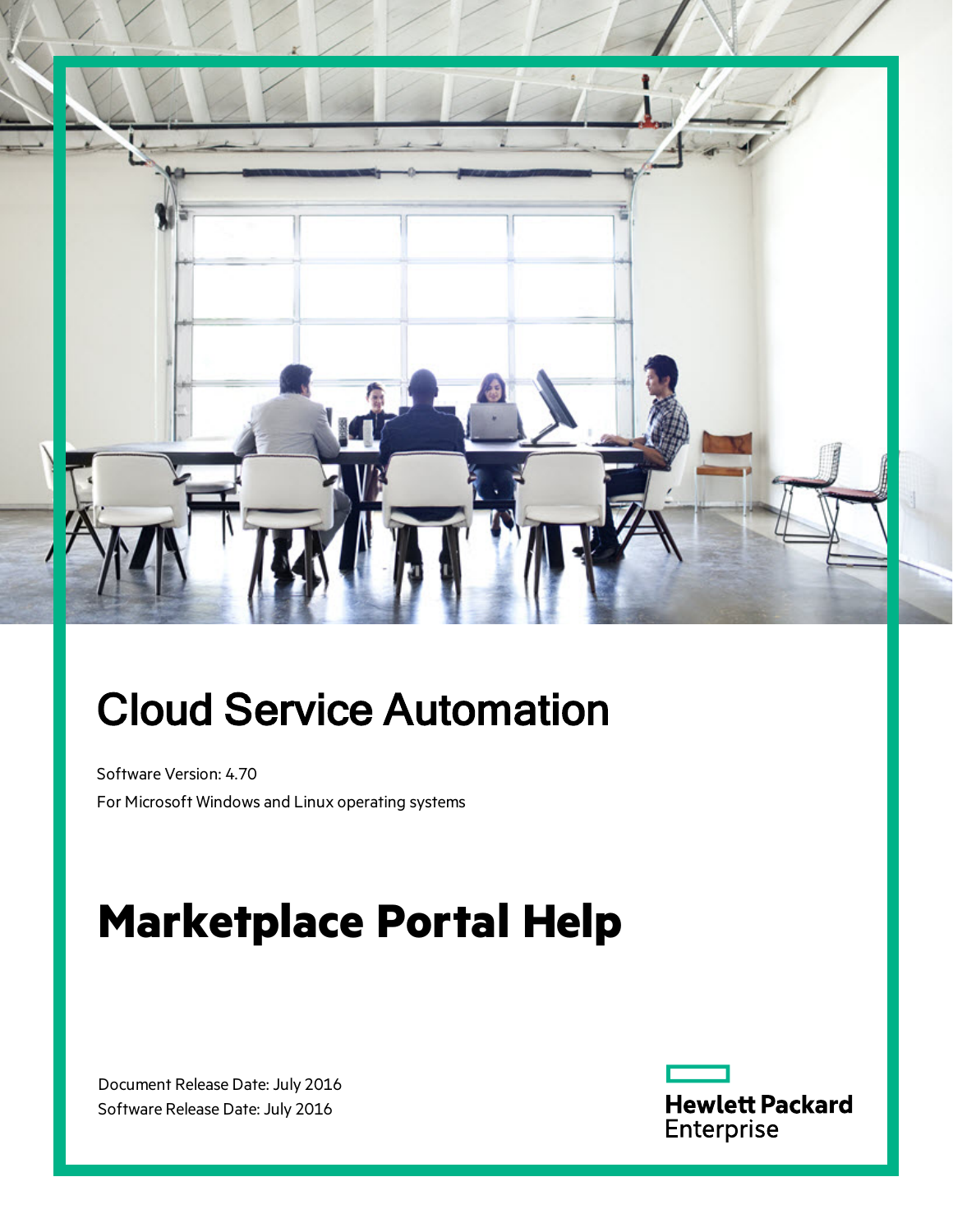#### Legal Notices

#### **Warranty**

The only warranties for Hewlett Packard Enterprise products and services are set forth in the express warranty statements accompanying such products and services. Nothing herein should be construed as constituting an additional warranty. Hewlett Packard Enterprise shall not be liable for technical or editorial errors or omissions contained herein. The information contained herein is subject to change without notice.

#### Restricted Rights Legend

Confidential computer software. Valid license from Hewlett Packard Enterprise required for possession, use or copying. Consistent with FAR 12.211 and 12.212, Commercial Computer Software, Computer Software Documentation, and Technical Data for Commercial Items are licensed to the U.S. Government under vendor's standard commercial license.

#### Copyright Notice

© 2016 Hewlett Packard Enterprise Development LP

#### Trademark Notices

Adobe™ is a trademark of Adobe Systems Incorporated.

Microsoft® and Windows® are U.S. registered trademarks of Microsoft Corporation.

The OpenStack® Word Mark and the Square O Design, together or apart, are trademarks or registered trademarks marks of OpenStack Foundation, in the United States and other countries and are used with the OpenStack Foundation's permission.

Oracle and Java are registered trademarks of Oracle and/or its affiliates.

RED HAT READY™ Logo and RED HAT CERTIFIED PARTNER™ Logo are trademarks of Red Hat, Inc.

This product includes an interface of the 'zlib' general purpose compression library, which is Copyright © 1995-2002 Jean-loup Gailly and Mark Adler.

#### Documentation Updates

The title page of this document contains the following identifying information:

- Software Version number, which indicates the software version.
- Document Release Date, which changes each time the document is updated.
- Software Release Date, which indicates the release date of this version of the software.

To check for recent updates or to verify that you are using the most recent edition of a document, go to: <https://softwaresupport.hpe.com/>.

This site requires that you register for an HP Passport and to sign in. To register for an HP Passport ID, click **Register** on the Software Support site or click **Create an Account** on the HP Passport login page.

You will also receive updated or new editions if you subscribe to the appropriate product support service. Contact your sales representative for details.

#### **Support**

#### Visit the software support site at: [https://softwaresupport.hpe.com.](https://softwaresupport.hpe.com/)

Hewlett Packard Enterprise software online support provides customer self-solve capabilities. It provides a fast and efficient way to access interactive technical support tools needed to manage your business. As a valued support customer, you can benefit by using the support website to:

- Search for knowledge documents of interest
- Submit and track support cases and enhancement requests
- Download software patches
- Manage support contracts
- Look up HP support contacts
- Review information about available services
- **Enter into discussions with other software customers**
- Research and register for software training

Most of the support areas require that you register as an HP Passport user and to sign in. Many also require a support contract. To register for an HP Passport ID, click **Register** on the support site or click **Create an Account** on the HP Passport login page.

To find more information about access levels, go to: <https://softwaresupport.hpe.com/web/softwaresupport/access-levels>.

#### About this PDF Version of Online Help

This document is a PDF version of the online help. This PDF file is provided so you can easily print multiple topics from the help information or read the online help in PDF format. Because this content was originally created to be viewed as online help in a web browser, some topics may not be formatted properly. Some interactive topics may not be present in this PDF version. Those topics can be successfully printed from within the online help.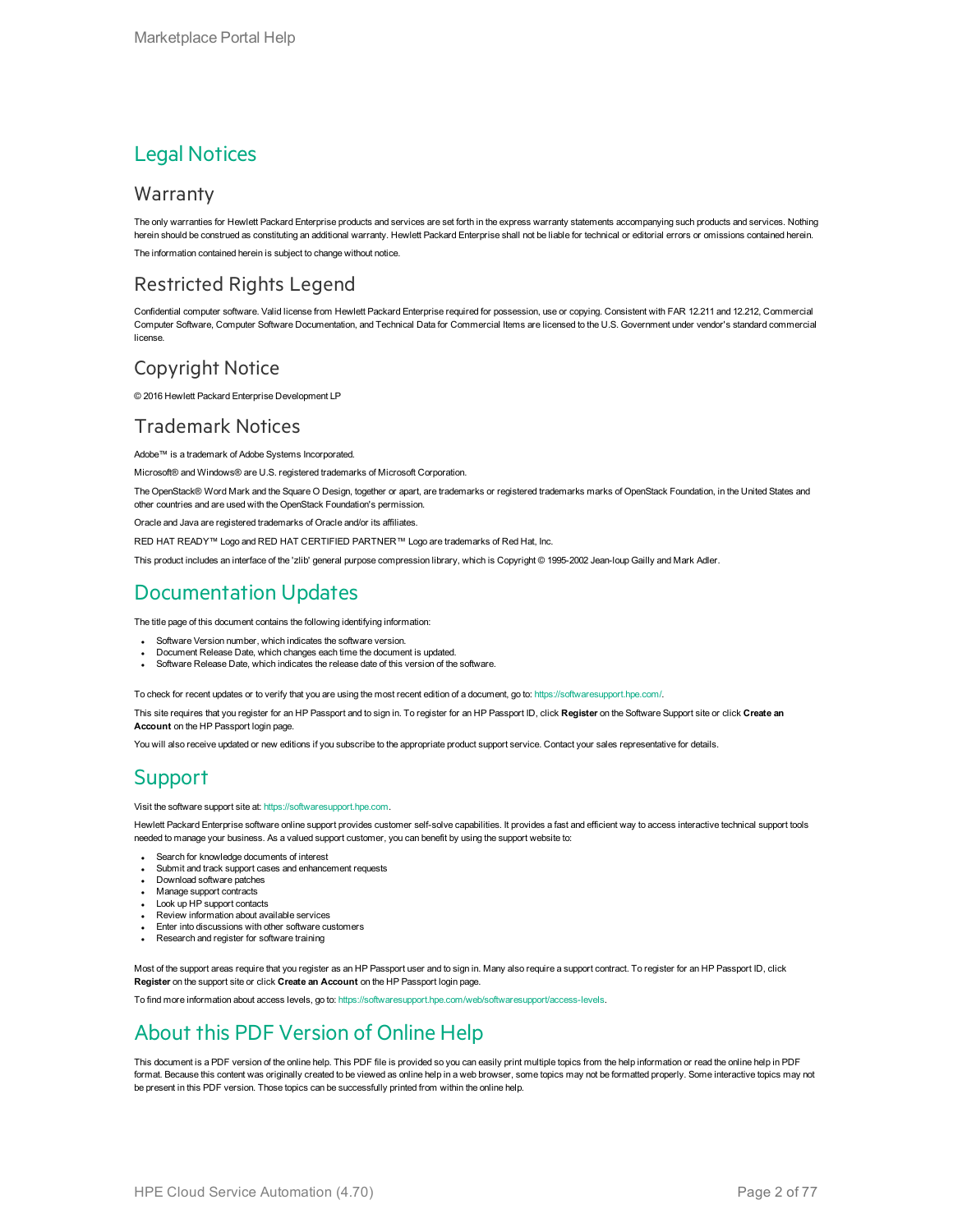## **Contents**

| 20 |
|----|
|    |
|    |
|    |
|    |
|    |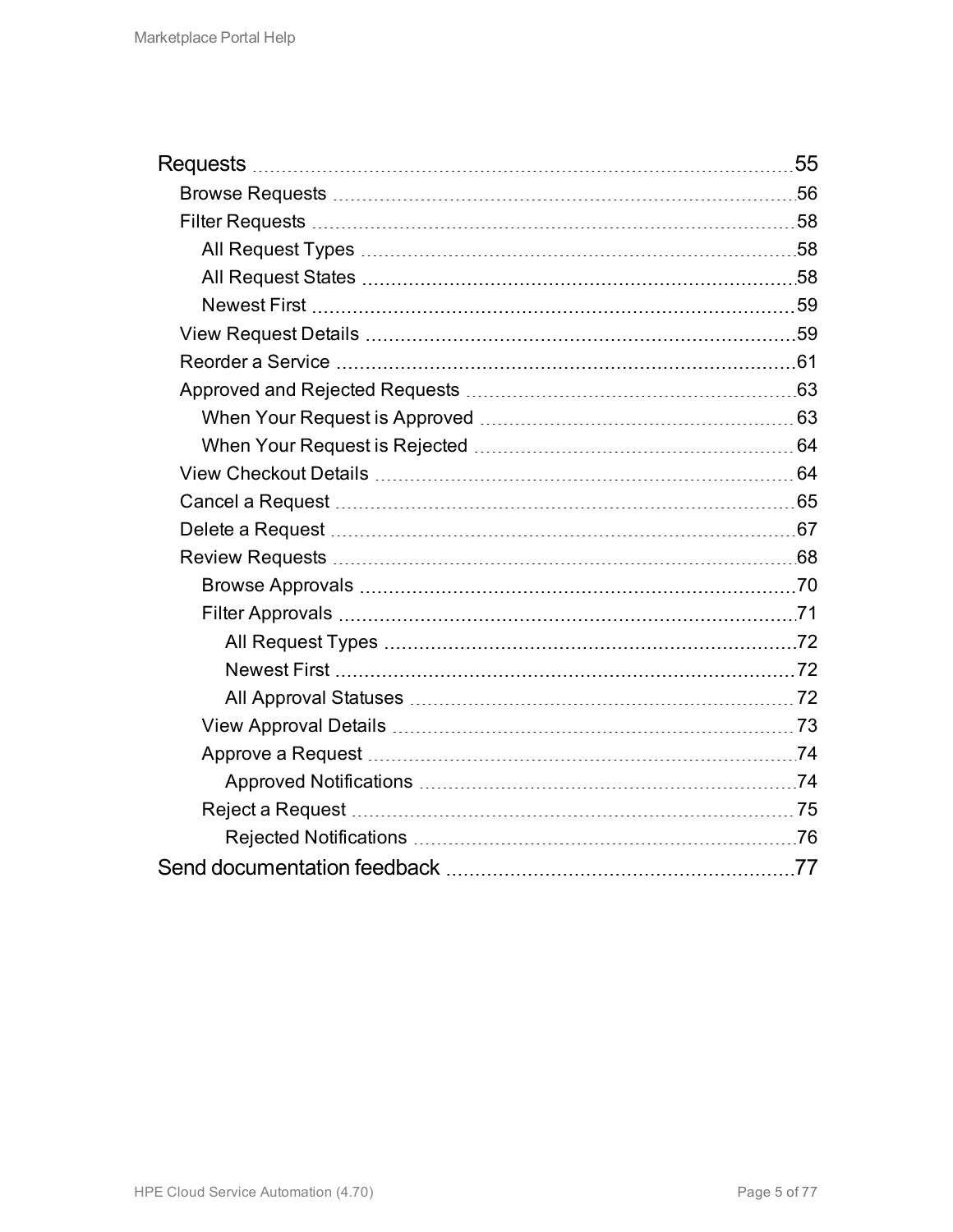## <span id="page-5-0"></span>Get Started

If you are new to the Marketplace Portal, start here!

- ["Prerequisites"](#page-5-1) below
- **.** "User Interface [Customization"](#page-6-0) on the next page
- ["Adaptive](#page-6-1) Content" on the next page
- ["Language](#page-6-2) Display" on the next page
- "Log In" on [page](#page-7-0) 8
- "Log Out" on [page](#page-8-0) 9
- ["Sidebar](#page-8-1) Menu" on page 9
- **.** "Back [Navigation"](#page-9-0) on page 10
- ["Contextual](#page-9-1) Search" on page 10
- <sup>l</sup> "Global [Search"](#page-10-0) on page 11
- "Keyboard [Navigation"](#page-10-1) on page 11
- ["Online](#page-11-0) Help" on page 12

## <span id="page-5-1"></span>**Prerequisites**

To use the Marketplace Portal, review the following requirements:

- The Marketplace Portal uses https and runs on port 8089, which is the default. If you customize the Marketplace Portal, contact your CSA Administrator to determine whether the port or protocol has changed.
- You must use a browser that supports the Marketplace Portal. A minimum screen resolution of 1024x768 is supported. As a best practice, a screen resolution of 1280x1024 will give the best results. For information about supported browsers, see the Cloud Service Automation System and Software Support Matrix.
- Use the following default Marketplace Portal URL: https://<CSA\_HOST>:8089/org/<ORG\_ID>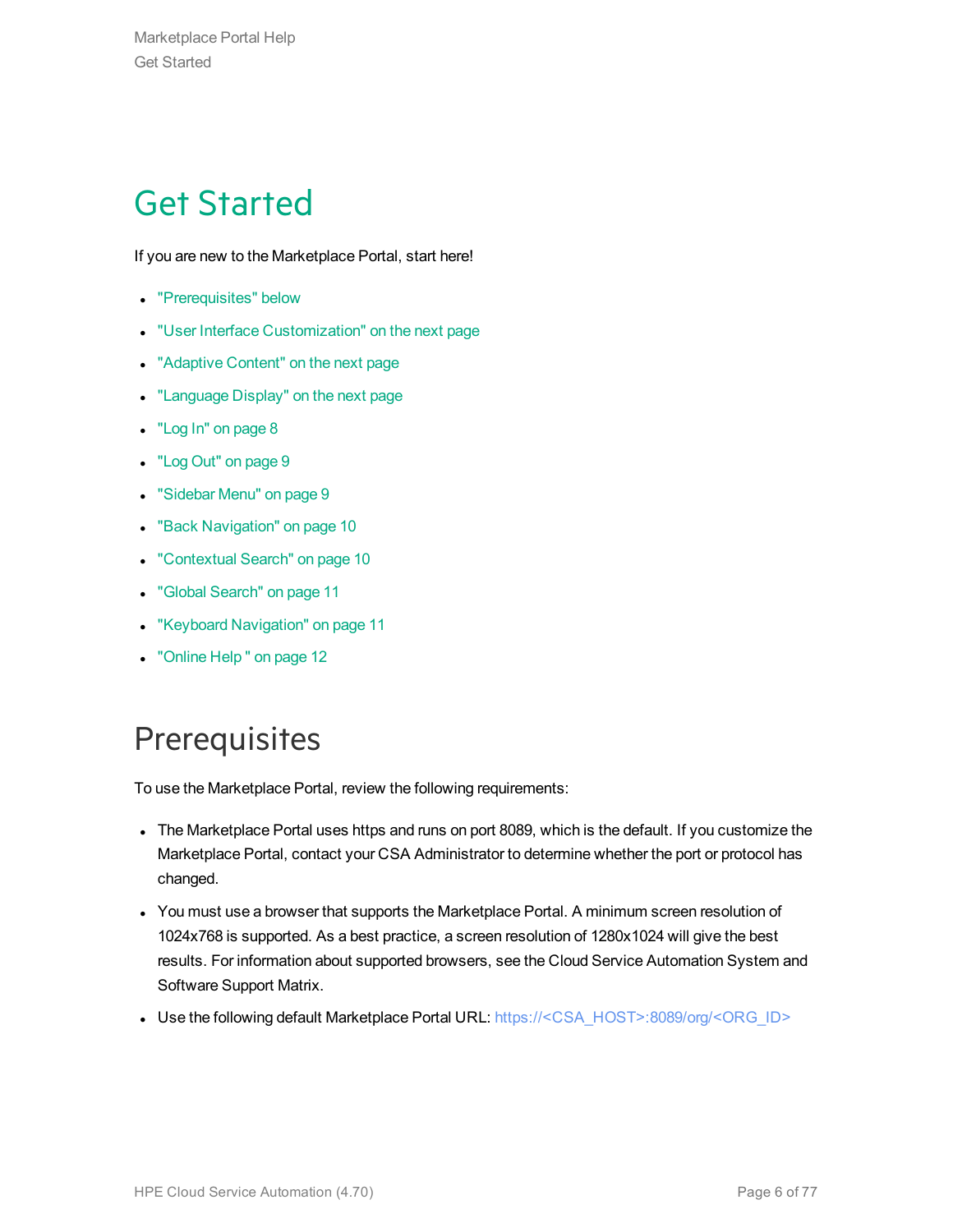## <span id="page-6-0"></span>User Interface Customization

As an end user, you might want to use your organization's branding in the Marketplace Portal user interface.

To support your organization's branding styles and standards, you can customize certain user interface elements in the Marketplace Portal, such as the portal icon, the portal title, the portal welcome message, the portal footer message, themes, tiles, and security classifications. For instructions on how to customize these user interface elements, see the Customizing the Marketplace Portal whitepaper or contact your CSA Administrator.

## <span id="page-6-1"></span>Adaptive Content

The Marketplace Portal user interface layout is designed to adapt to various screen sizes, where the content adjusts to the size, and where all functionality persists. As a service consumer, you can use the Marketplace Portal on your desktop, tablet, or other mobile devices. Across these device screens, the Marketplace Portal displays an intuitive user interface that includes all functionality. For screen resolution requirements and best practices, see ["Prerequisites"](#page-5-1) on the previous page.

## <span id="page-6-2"></span>Language Display

By default, the Marketplace Portal user interface displays in a left-to-right direction. For certain languages, such as Arabic and Hebrew, you can configure supported browser for a right-to-left user interface display. Right-to-left language display supports all out-of-the box Marketplace Portal organization themes: Simplified, Enterprise, and Playful. Right-to-left language display does not support custom themes.

- Several navigation components in the Dashboard, such as the organization logo, sidebar menu  $\equiv$ , shopping cart  $\blacksquare$ , user name  $\clubsuit$ , and the  $\blacksquare$  Need Help? link, display on the right or left side, depending on the language you configure in your browser.
- . In the input fields, you can also enter text in a right-to-left direction.
- In the Pick Date fields, the back arrow  $\leq$  advances the calendar and the forward arrow  $\geq$  moves the calendar backwards.

#### **Setting the Language Display in Google Chrome**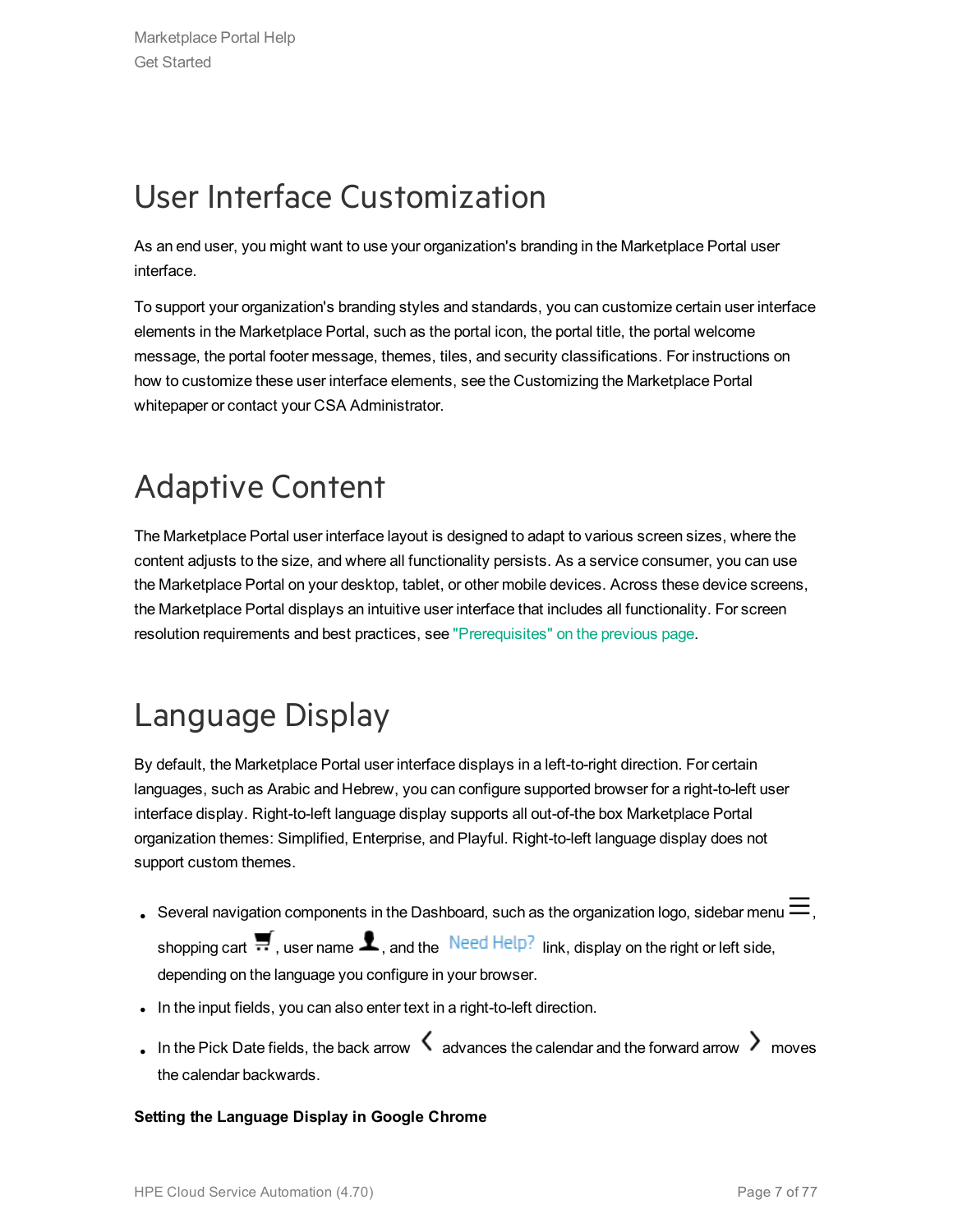To configure the language setting in your Chrome browser:

- 1. From the Chrome drop-down menu  $\equiv$ , select **Settings**.
- 2. In the Settings window, select "Show advanced settings".
- 3. In the Languages section, click **Language and input settings**.
- 4. In the Languages pane, click **Add**.
- 5. In the Add Language window, select Arabic or Hebrew from the drop-down list.
- 6. Click **OK**.
- 7. In the Languages window, click **Done**.
- 8. Log out and then log back in to the Marketplace Portal for the selected language display. This language setting persists in your browser until you change it.

#### **Setting the Language Display in Mozilla Firefox**

To configure the language setting in your Firefox browser:

- 1. From the Firefox drop-down menu, select **Options**.
- 2. In the Options window, select the Content tab.
- 3. In the Languages section, click **Choose** to select your preferred language for displaying views in the Marketplace Portal.
- 4. In the Languages window, in the "Select a language to add" drop-down list, select a language, such as Arabic or Hebrew, and then click **Add**.
- 5. For the language that you want the views displayed in, select it and then click Move Up to move that selection to the top of the list.
- 6. Click **OK** to save your changes.
- 7. Log out and then log back in to the Marketplace Portal for the selected language display. This language setting persists in your browser until you change it.

## <span id="page-7-0"></span>Log In

To log in to the Marketplace Portal:

- 1. Open a browser window.
- 2. Enter the URL for the Marketplace Portal. The HPE Cloud Service Automation (CSA) Marketplace Portal landing page displays.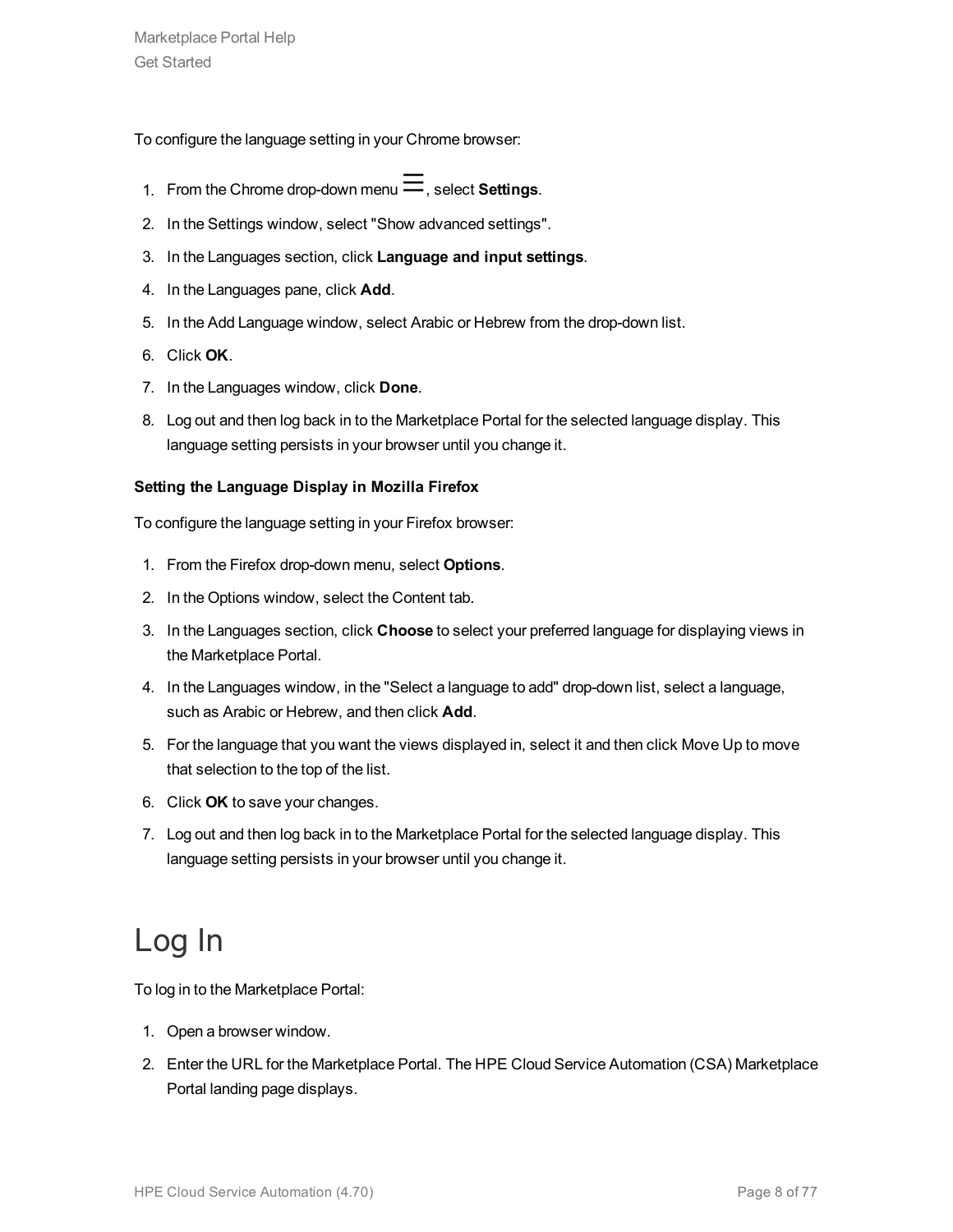- 3. Click **Log In**. The Marketplace Portal login page displays.
- 4. Enter your **Username** and **Password** to display the Marketplace Portal Dashboard.
	- o If the login request token is invalid or has expired, you will see the following warning. You will then be returned to the landing page that is explained in step 2.

A The request token for this page is invalid. It may have already been used, or expired because it is too old. Please go back to the site or application that sent you here and try again.

- The Marketplace Portal supports single sign-on and multi-factor authentication, which might change the login experience that is based on your organization's settings. Contact your CSA Administrator for additional information.
- For portal customization, security classification is configured in the Cloud Service Management Console. Contact your CSA Administrator for more information.
- For portal customization, security classification is configured in the Organization Administration Console. In this console, go to the Customization view for an organization and then modify the securityLevel and themeName values, as needed.

## <span id="page-8-0"></span>Log Out

To log out of theMarketplace Portal:

• In the Marketplace Portal Dashboard, upper right corner, in the account username drop-down list, select **Log Out**.

## <span id="page-8-1"></span>Sidebar Menu

For quick and direct navigation to and from any view in the Marketplace Portal, use the Sidebar Menu. You can show or hide this menu in the views. By default, the Sidebar Menu is hidden.

Excluding the top selection in the menu (Dashboard), the navigation selections are the same as the tiles in the Dashboard.

To show the Sidebar Menu, in the upper left sub-heading, select the  $\equiv$  icon.

To hide the Sidebar Menu, click Dashboard in the sub-heading.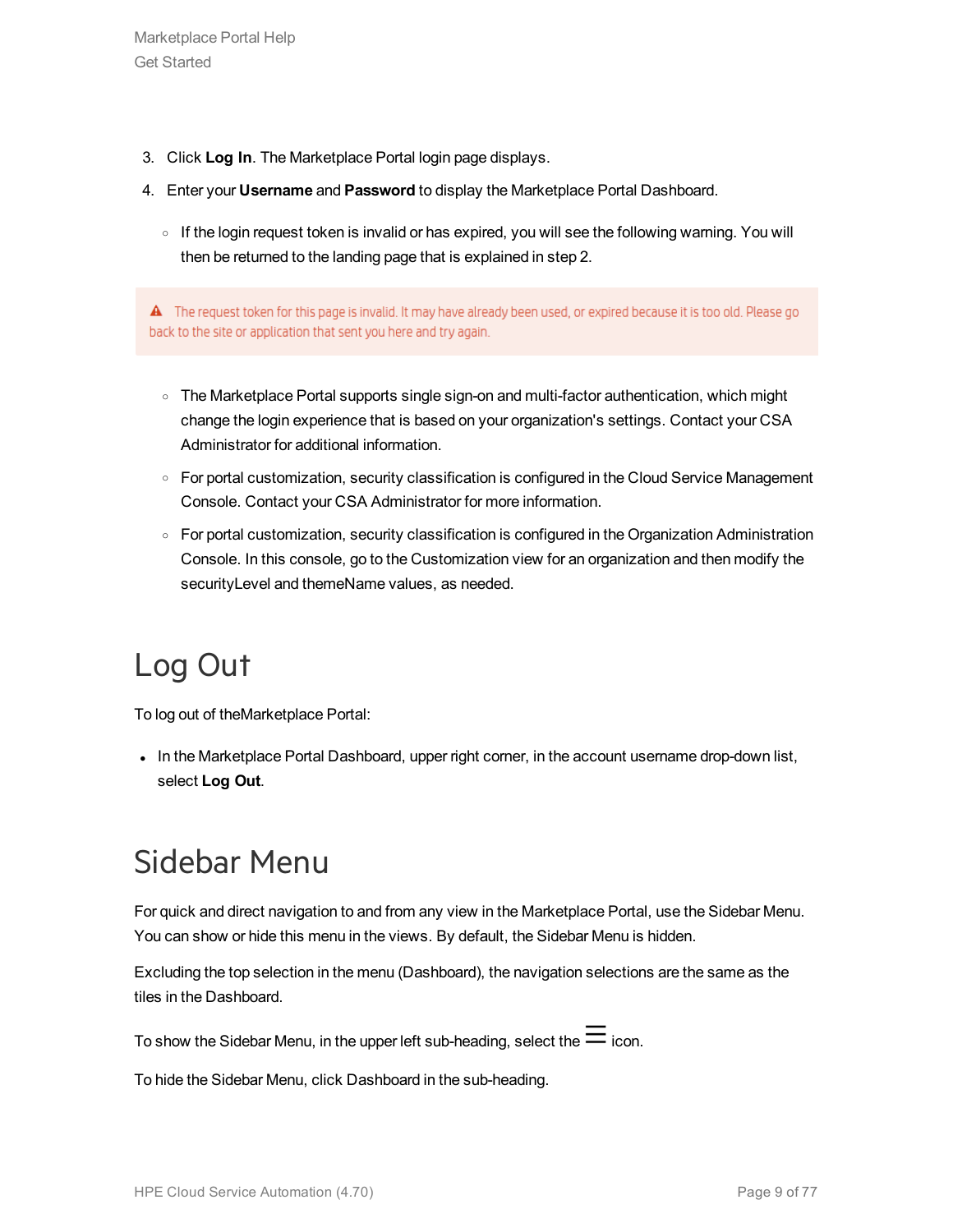## <span id="page-9-0"></span>Back Navigation

In each Marketplace Portal view, click the  $\zeta$  icon in the sub-heading to go back to the previous view.

## <span id="page-9-1"></span>Contextual Search

In a Marketplace Portal view, click the magnifying glass to find a certain object by a meaningful keyword. Search results display in the selected object's view, such as Browse Catalog, Notifications, Review Requests, Requests, Subscriptions, and My Services. This search icon displays in the content area of each Marketplace Portal view.

| <b>Objects</b>               | <b>Text or Keyword</b>                                                                                                                                                                                                     |
|------------------------------|----------------------------------------------------------------------------------------------------------------------------------------------------------------------------------------------------------------------------|
| <b>Browse</b><br>Catalog     | Names and descriptions of service offerings.                                                                                                                                                                               |
| <b>Notifications</b>         | Notification names and notification messages.                                                                                                                                                                              |
| Review<br>Requests           | Names and descriptions of all approval requests, including requests that require<br>approval, denied requests, and approved requests.                                                                                      |
| Requests                     | Names and descriptions that you assigned to subscription requests.                                                                                                                                                         |
| Subscriptions                | Names and descriptions assigned to subscriptions, when the subscriptions were<br>created.                                                                                                                                  |
| My Services                  | Names and descriptions assigned to the service instances. This is the actual<br>service behind a subscription—the realized service instance. This is the actionable<br>part of the service in the subscription management. |
| <b>New</b><br>Releases       | Names and descriptions assigned to new services in the catalog that were created<br>within the last seven days in your organization.                                                                                       |
| Popular<br>Services          | Names and descriptions assigned to popular services in the catalog that your<br>organization is currently promoting.                                                                                                       |
| Featured<br><b>Services</b>  | Names and descriptions assigned to featured services in the catalog that your<br>organization is currently promoting.                                                                                                      |
| Services<br>Expiring<br>Soon | Names and descriptions assigned to services that will expire in 30 days.                                                                                                                                                   |

In individual Marketplace Portal views, you can search for text in the following objects: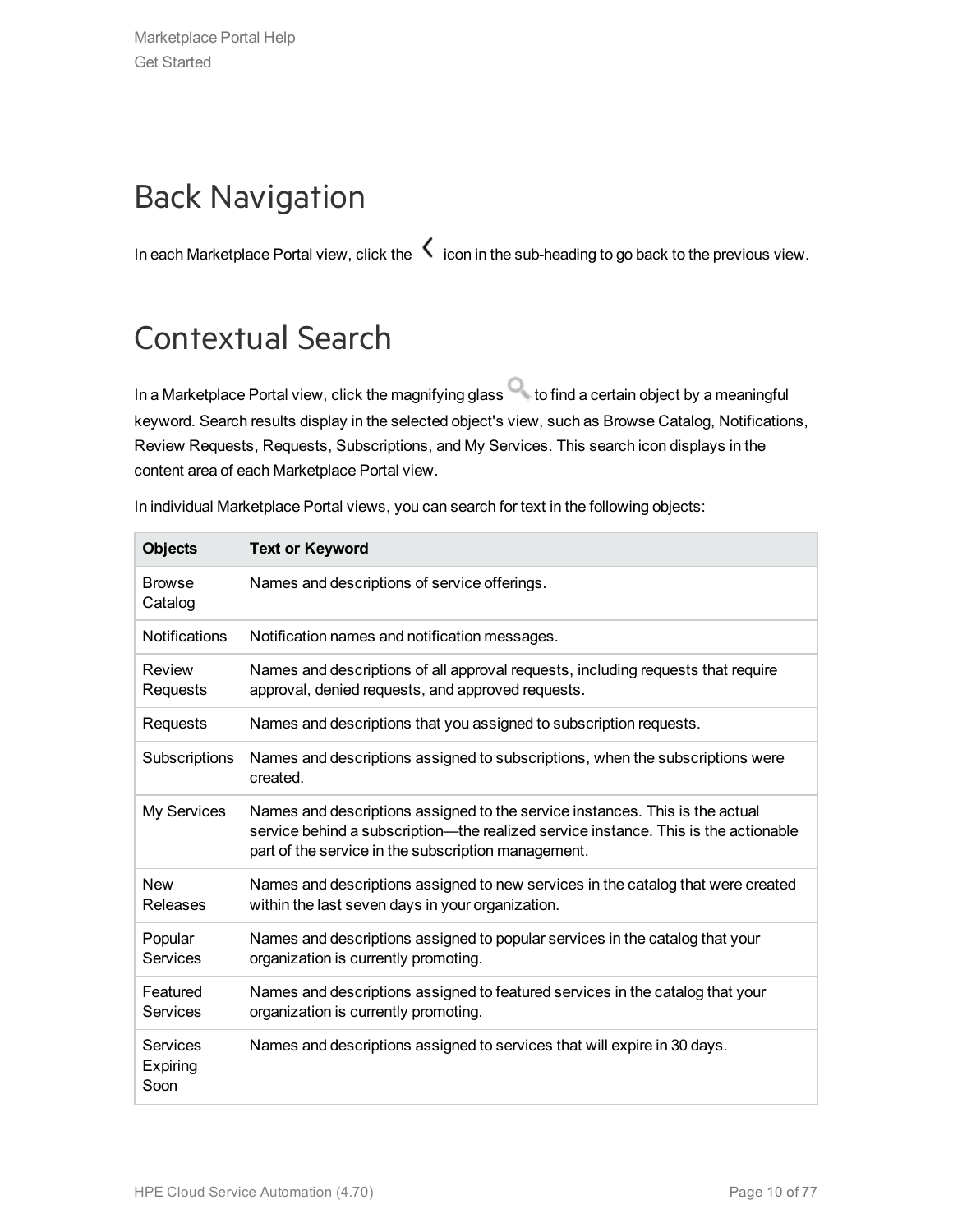| <b>Objects</b>          | <b>Text or Keyword</b>                                                                                                                                                                                              |
|-------------------------|---------------------------------------------------------------------------------------------------------------------------------------------------------------------------------------------------------------------|
| (Status)                | Requests that have a certain status, such as Submitted, Pending, Rejected,                                                                                                                                          |
| Requests                | Approved, In Progress, Completed, and Canceled.                                                                                                                                                                     |
| (Status)                | Subscriptions that have a certain status, such as Pending, Active, Expired,                                                                                                                                         |
| Subscriptions           | Canceled, Terminated, and Paused.                                                                                                                                                                                   |
| (Status) My<br>Services | My Services that have a certain status, such as Online, Offline, Transitioning,<br>Reserved, Deploying, Modifying, Modification Failed, Failed, Canceling,<br>Cancellation Failed, Expiring, and Expiration Failed. |

## <span id="page-10-0"></span>Global Search

From any view in the Marketplace Portal, click the magnifying glass  $\bullet$  to find a certain service offering, service instance, or subscription by a meaningful keyword. This search icon displays in the top header in the Marketplace Portal.

- For service offerings, global search finds the keyword in the name, description, option sets, options, and properties.
- For service instances and subscriptions, global search finds the keyword in the name, description, and instance properties (name and value).

**Note:** The Search Results view displays the keyword found only in service offerings, service instances, and subscriptions within your organization. In the Search Results view, click on an object for more detailed information about a service offering or subscription.

## <span id="page-10-1"></span>Keyboard Navigation

The following hotkeys to allow you to use your keyboard to easily navigate within the Marketplace Portal:

| <b>Hotkey</b> | <b>Marketplace</b><br><b>Portal View</b> | Usage                                                                                                                                                                                                                 |
|---------------|------------------------------------------|-----------------------------------------------------------------------------------------------------------------------------------------------------------------------------------------------------------------------|
| Ctrl+Shift+1  | Dashboard                                | From any view in the Marketplace Portal, use this hotkey to go back<br>to the Dashboard. Make sure your cursor is not in the Search box.<br>Press the Tab key to exit the Search box, and then press<br>Ctrl+Shift+1. |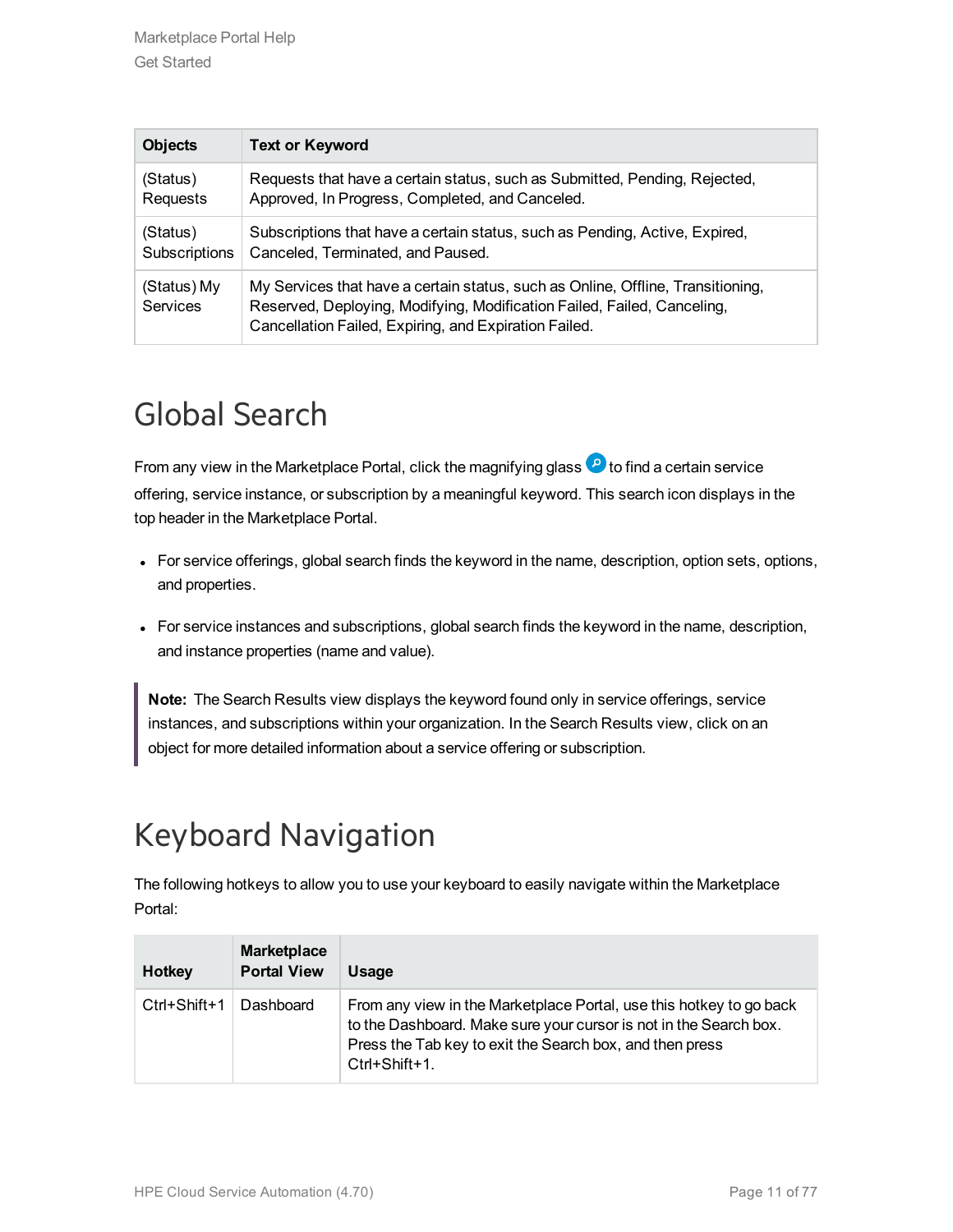| <b>Hotkey</b> | <b>Marketplace</b><br><b>Portal View</b> | <b>Usage</b>                                                                             |
|---------------|------------------------------------------|------------------------------------------------------------------------------------------|
| Ctrl+Shift+2  | Cart                                     | From any view in the Marketplace Portal, use this hotkey to go to your<br>shopping cart. |
| Ctrl+Shift+3  | <b>Browse</b><br>Catalog                 | From the Dashboard, use this hotkey to go to the Browse Catalog<br>view.                 |
| Ctrl+Shift+4  | <b>Notifications</b>                     | From the Dashboard, use this hotkey to go to the Notifications view.                     |
| Ctrl+Shift+5  | Review<br>Requests                       | From the Dashboard, use this hotkey to go to the Review Requests<br>view.                |
| Ctrl+Shift+6  | Requests                                 | From the Dashboard, use this hotkey to go to the Requests view.                          |
| Ctrl+Shift+7  | Subscriptions                            | From the Dashboard, use this hotkey to go to the Subscriptions view.                     |
| Ctrl+Shift+8  | My Services                              | From the Dashboard, use this hotkey to go to the My Services view.                       |

**Note:** When you are in a Marketplace Portal view and want to navigate to a different view, you must always go back to the Dashboard first and then use the hotkey to go directly to another view. Make sure your cursor is not in the Search box. Press the Tab key to exit the Search box, and then press Ctrl+Shift+1 to return to the Dashboard.

## <span id="page-11-0"></span>Online Help

You can access the online Help from any view in the Marketplace Portal.

Review the context-sensitive online Help for instructions on how to perform tasks, such as how to browse and filter the service catalog, how to request a subscription to a service offering, how to approve subscription requests, and how to run actions on service instances.

To access the online Help:

- 1. From any view, click Need Help? or, in the user **1** drop-down list, select **Help** to open the online Help .
- 2. In the left navigation pane, select the **Welcome** topic to expand the table of contents. Select subfolders to further expand the table of contents.
- 3. In the Search text box, enter keywords to search for topics that apply. Within the topics found, the keyword displays in yellow highlights.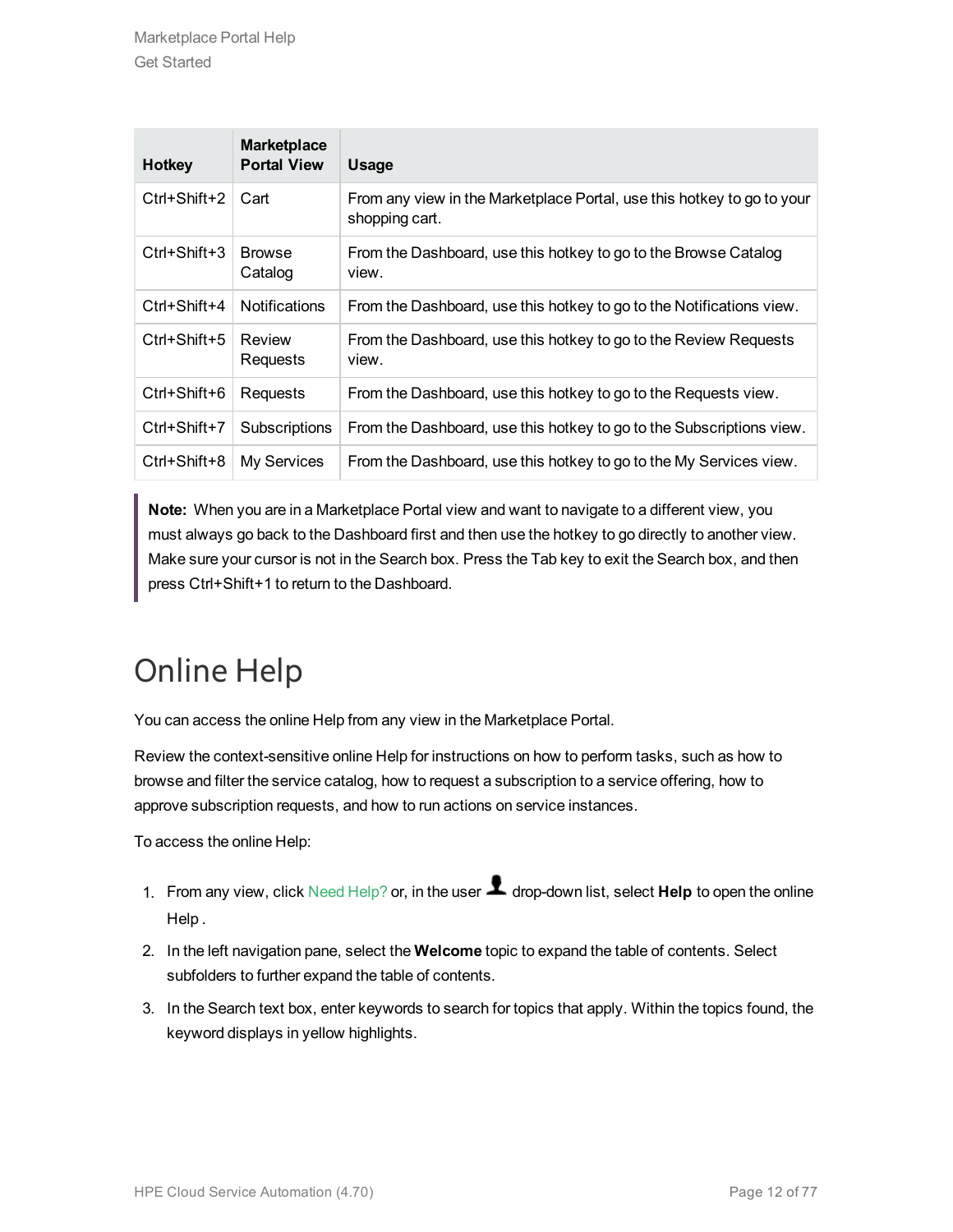Marketplace Portal Help Get Started

- 4. (Optional) Use your browser to save Favorites or Bookmarks for topics. In the left navigation pane, select **Favorites** to find or search your saved favorites or bookmarks.
- 5. (Optional) At the bottom of a topic, click the Send documentation feedback to HPE link to help us improve the information you need!

Related Topics

"The [Dashboard"](#page-14-0) on page 15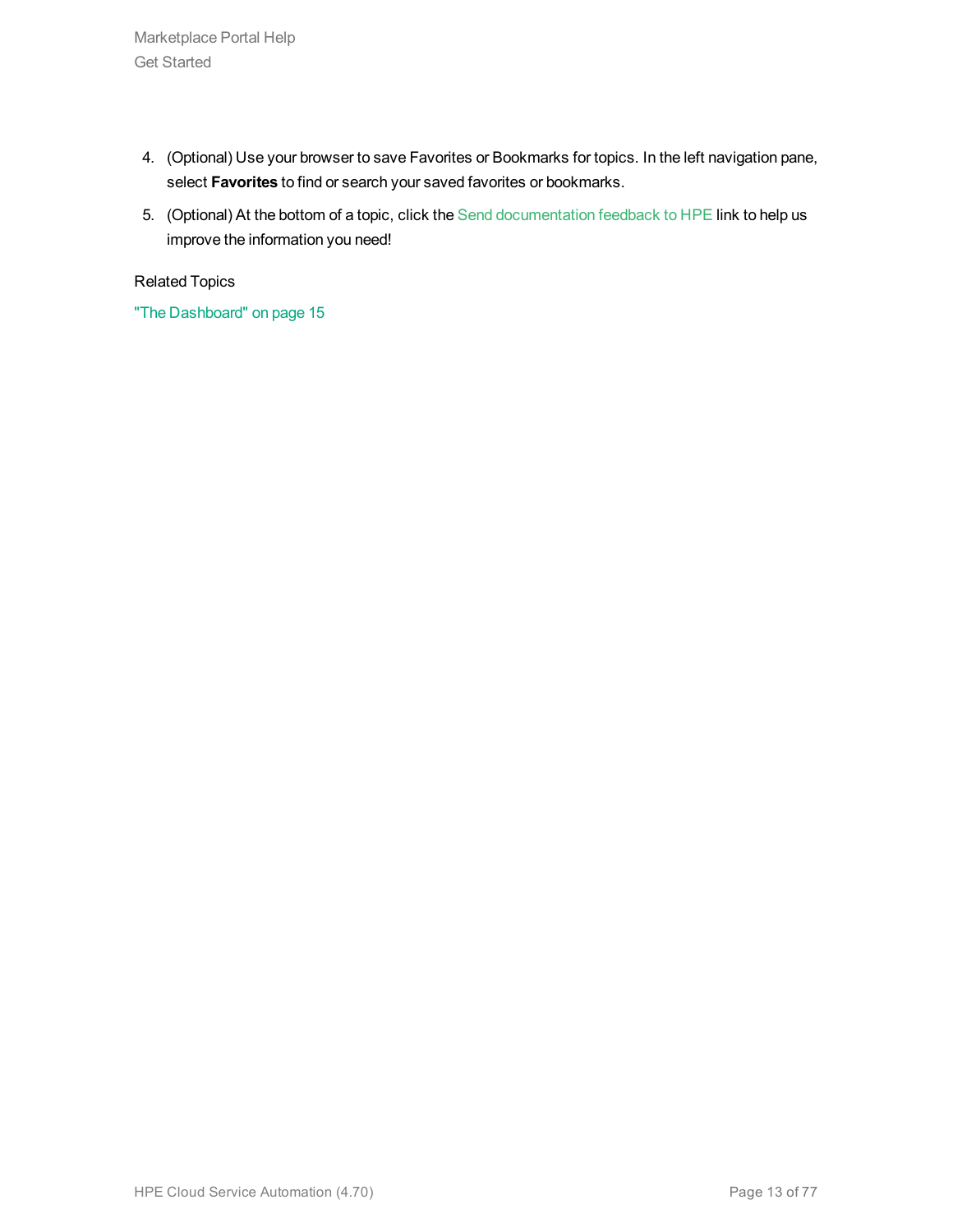## <span id="page-13-0"></span>Welcome to the Marketplace Portal!

Welcome to the Marketplace Portal—a one-stop shop for all of your IT service needs—where you can order, track, and manage your IT services!

The Marketplace Portal is a self-service web interface that retrieves service offerings for IT applications from the HPE Cloud Service Automation (CSA) server and displays them in an intuitive view.

### <span id="page-13-1"></span>User Roles

The Marketplace Portal supports the following user roles:

- **Consumer**: You can subscribe to and manage service offerings, manage service subscriptions, and perform actions on service instances.
- <sup>l</sup> **Consumer Organization Administrator**: In this role, you can:
	- <sup>o</sup> Create, edit, and delete catalogs in your organization.
	- <sup>o</sup> Manage service offerings in your organization's catalogs.
	- <sup>o</sup> Manage a user's subscriptions in a certain organization by performing actions on a subscription *on behalf* of the original subscriber.
	- $\circ$  Use HPE IT Business Analytics to measure and optimize the cost, risk, quality, and value of IT services and processes.

### <span id="page-13-2"></span>Workflow

In the Marketplace Portal, the service offering workflow consists of:

Configuration ▶ Checkout and Delivery ▶ Request Confirmation

This workflow includes subscription requests, a scheduling process for service offering deployment, and a notification process for subscribers and approvers.

In the Marketplace Portal, you can filter, sort, and search service offerings. This view grants users services configured in the administration area.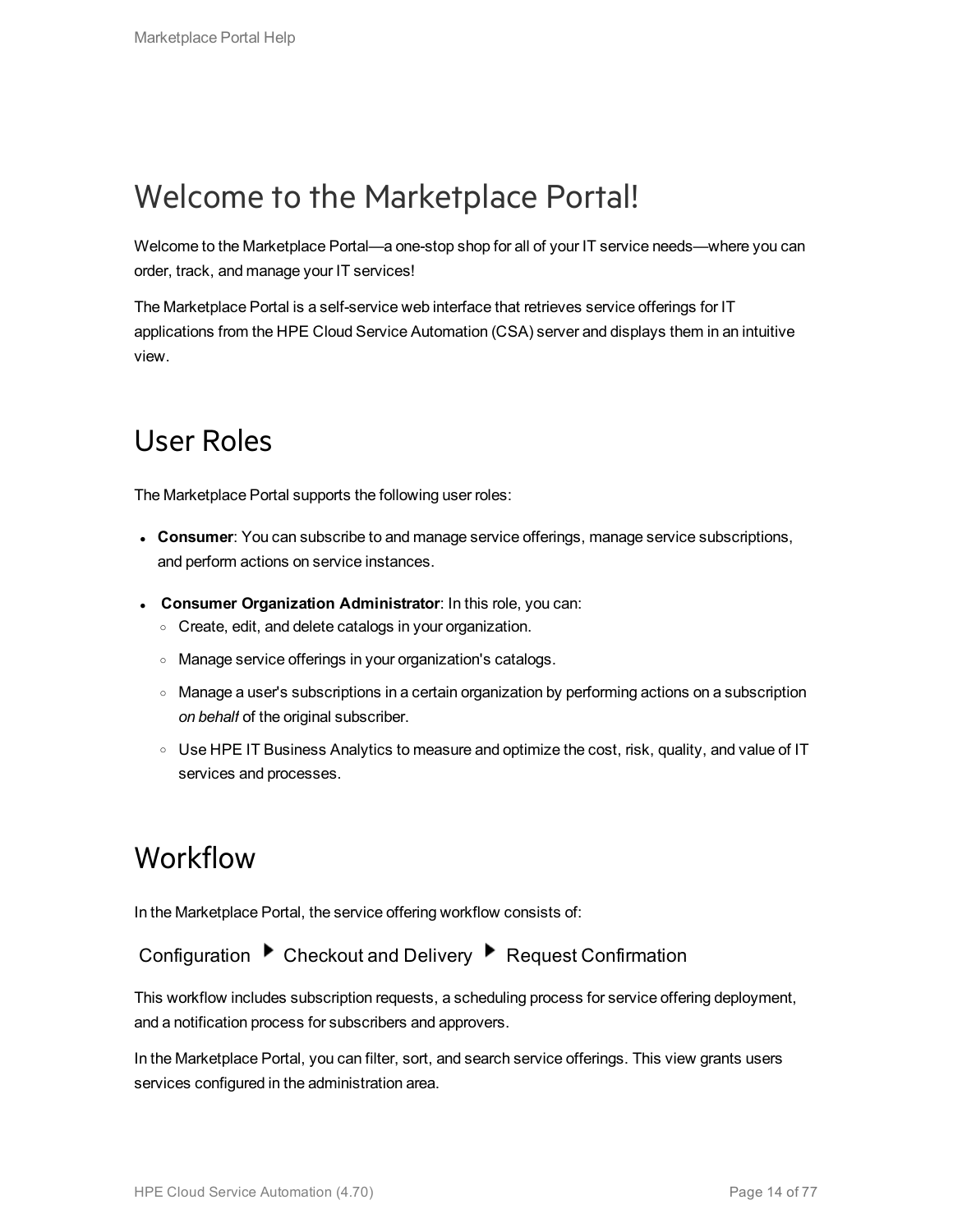The Marketplace Portal provides a user interface that adapts and scales views to optimize the display within the available screen size.

For more information about the Marketplace Portal, CSA, and other HPE products, visit the HPE web site at [www.hpe.com.](http://www.hpe.com/)

Related Topics

- "Get [Started"](#page-5-0) on page 6
- "The [Dashboard"](#page-14-0) below

## <span id="page-14-0"></span>The Dashboard

The Dashboard is the hub of the Marketplace Portal. The look and feel of the Dashboard allows you to quickly start shopping and place orders for service offerings. The Dashboard is considered dynamic because you can configure tiles you want displayed to support your organization.

The Dashboard layout is designed to help you easily and intuitively navigate within the Marketplace Portal.

From anywhere in the Marketplace Portal:

- Click the organization logo to return to the Dashboard.
- **P** Click the magnifying glass to find a certain service offering, service instance, or subscription by a meaningful keyword. The Search Results view displays the keyword found only in service offerings, service instances, and subscriptions within your organization. This search action finds the keyword in the name, description, and properties of service offerings, services instances, and subscriptions. In the Search Results view, click on an object for more detailed information about a service offering or subscription. See "Global Search" in "Get [Started"](#page-5-0) on page 6.
- Click the shopping cart to review the service offerings you added to your cart.
- L Click the user name to display a drop-down list of the following navigation options:
	- <sup>o</sup> **Help**: Open the online Help for the Marketplace Portal.
	- <sup>o</sup> **About**: Display the UI Version and Server Version.
	- <sup>o</sup> **Log Out**: Close and exit the Marketplace Portal.
- $\equiv$  Click the sidebar menu to display a list of all navigation links within the Marketplace Portal.
- Need Help? Click this link to open the online Help for the Marketplace Portal.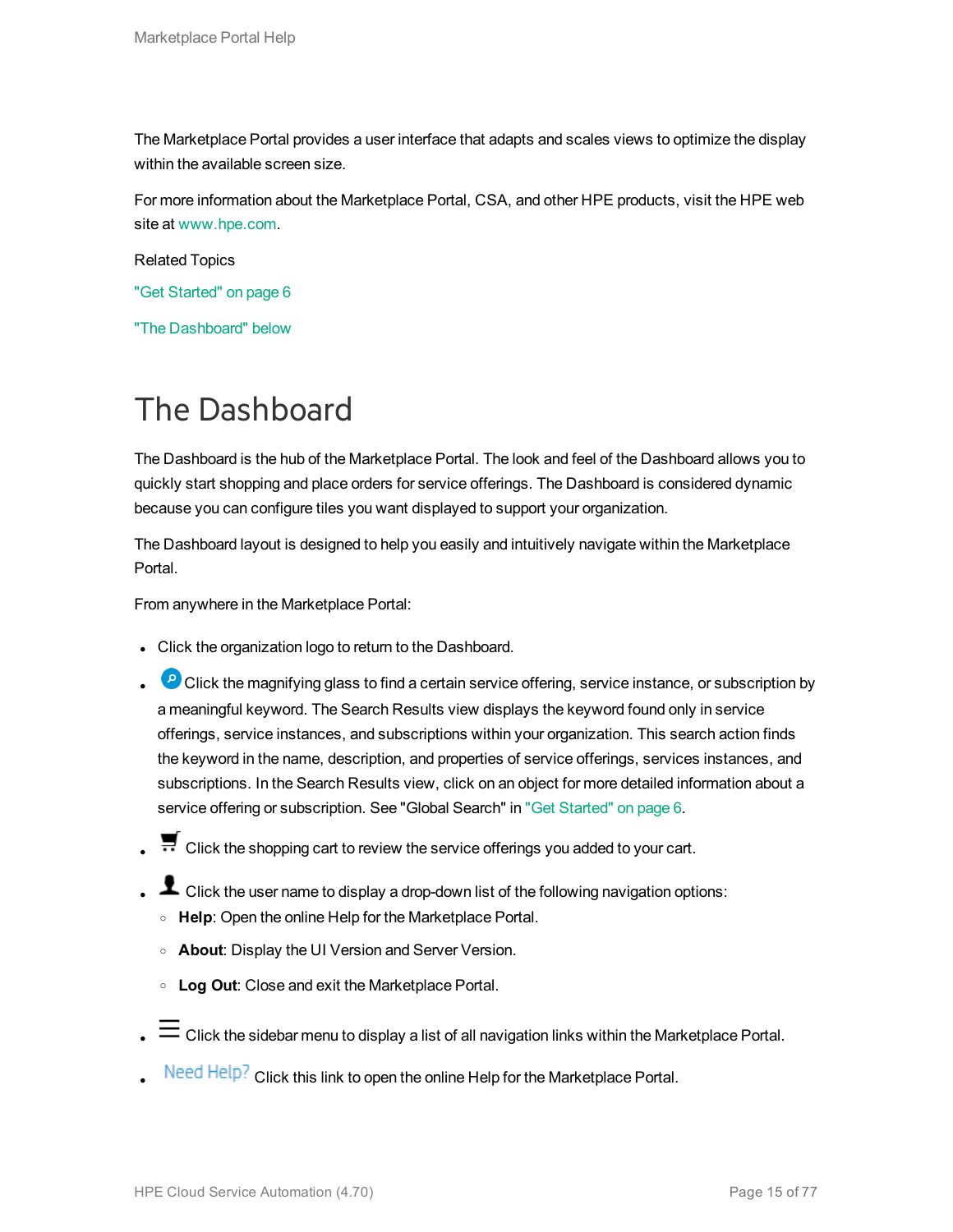**Note:** These navigation components display on either the right or left side of the Dashboard, depending on the language that is configured in your browser. See "Language Display" in ["Get](#page-5-0) [Started"](#page-5-0) on page 6.

## <span id="page-15-0"></span>Start Shopping

The Dashboard home page provides a variety of ways you can shop for service offerings and manage your requests and subscriptions.

- In the Dashboard banner, click **Start Shopping** to open the Shop Dashboard view. In this view, you can browse the catalog of available service offerings and then place your order. See ["Shop](#page-15-1) for [Services"](#page-15-1) below.
- In the Dashboard, scroll up and down the rows of tiles to select service offerings by a category, such as Shop for Services, Manage Subscriptions, More Actions, and Discover More.

**Tip:** If you do not want to go directly to the Shop Dashboard view and want to collapse the Dashboard banner, click  $\blacksquare$ . To expand the Dashboard banner, click  $\blacksquare$ .

**Tip:** Click  $\Theta$  to display all tiles in a row. Click  $\Theta$  to hide all tiles in a row.

<span id="page-15-1"></span>**Tip:** Use your keyboard to navigate sections, rows, and tiles in the Dashboard. See the hotkeys described in "Keyboard Navigation" in "Get [Started"](#page-5-0) on page 6.

## Shop for Services

In the Dashboard, you can shop for service offerings by browsing the following categories:

- **L** All Services: These are all of the available service offerings in the catalog.
- **K** New Releases: These are services that have been recently added to the service catalog within the last 30 days. If you want to change the default, contact your CSA Administrator.
- **Exatured Services:** These are services that your organization is currently promoting. During organization creation, any category can be set as a featured service. Service offerings published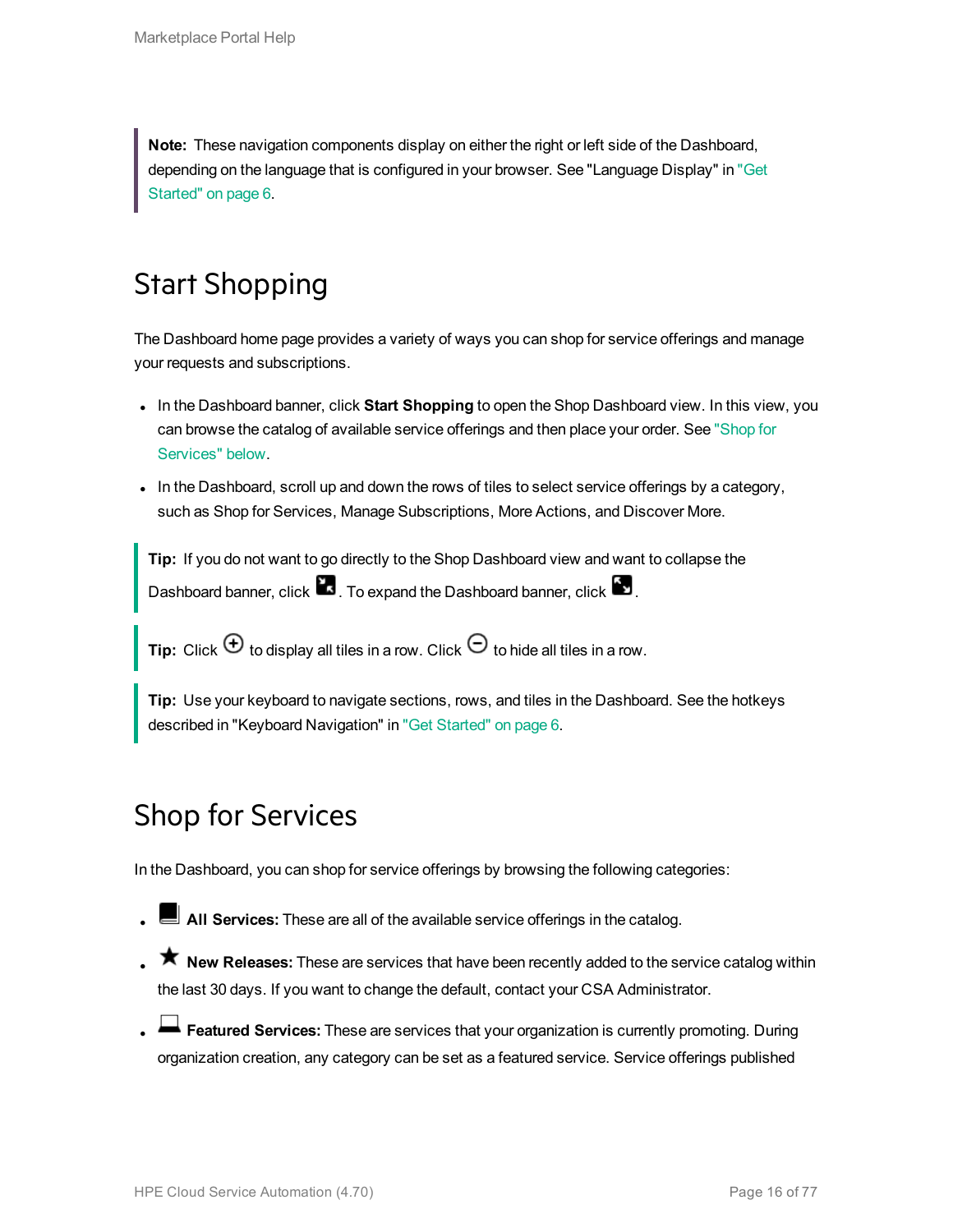under that category are treated as featured service offerings and will be populated in the Featured Services view. Contact your CSA Administrator for more information.

<sup>l</sup> **Popular Services:** These are service offerings that are popular with other members of your organization. These are services that are in the top 10 service offerings for which a subscription request was submitted during the previous 30-day time period. Click the **See More** link to open the Popular Services view.

<span id="page-16-0"></span>**Tip:** Click  $\bigoplus$  to show service categories. Click  $\bigodot$  to hide service categories.

### Shop Dashboard

Click **Shop Dashboard** to browse and order services by certain categories, by keyword search, and by quick links to service offering filters.

You can browse services by categories, such as:

- **New Releases:** These are services that have been recently added to the service catalog within the last 30 days. If you want to add or remove services in this category, contact your CSA Administrator.
- <sup>l</sup> **Most Requested**: These are service offerings that are frequently requested by other members of your organization. These are services that are in the top 10 service offerings for which a subscription request was submitted during the previous 30-day time period.

To shop and place your order, click the service offering image or name to open the Browse Catalog Details view. See "Browse Catalog Details" in "Service [Offerings"](#page-30-1) on page 31

#### **Quick Links**

Use these links to filter service offerings in the Browse Catalog view:

**Offerings for Review**: Show All Items, Show Items That Require Review, and Show Items That Do Not Require Review.

**Categories**: Show All Items, and categories defined for your organization, such as Application Servers, Application Services, Backup Services, CRM, and so on.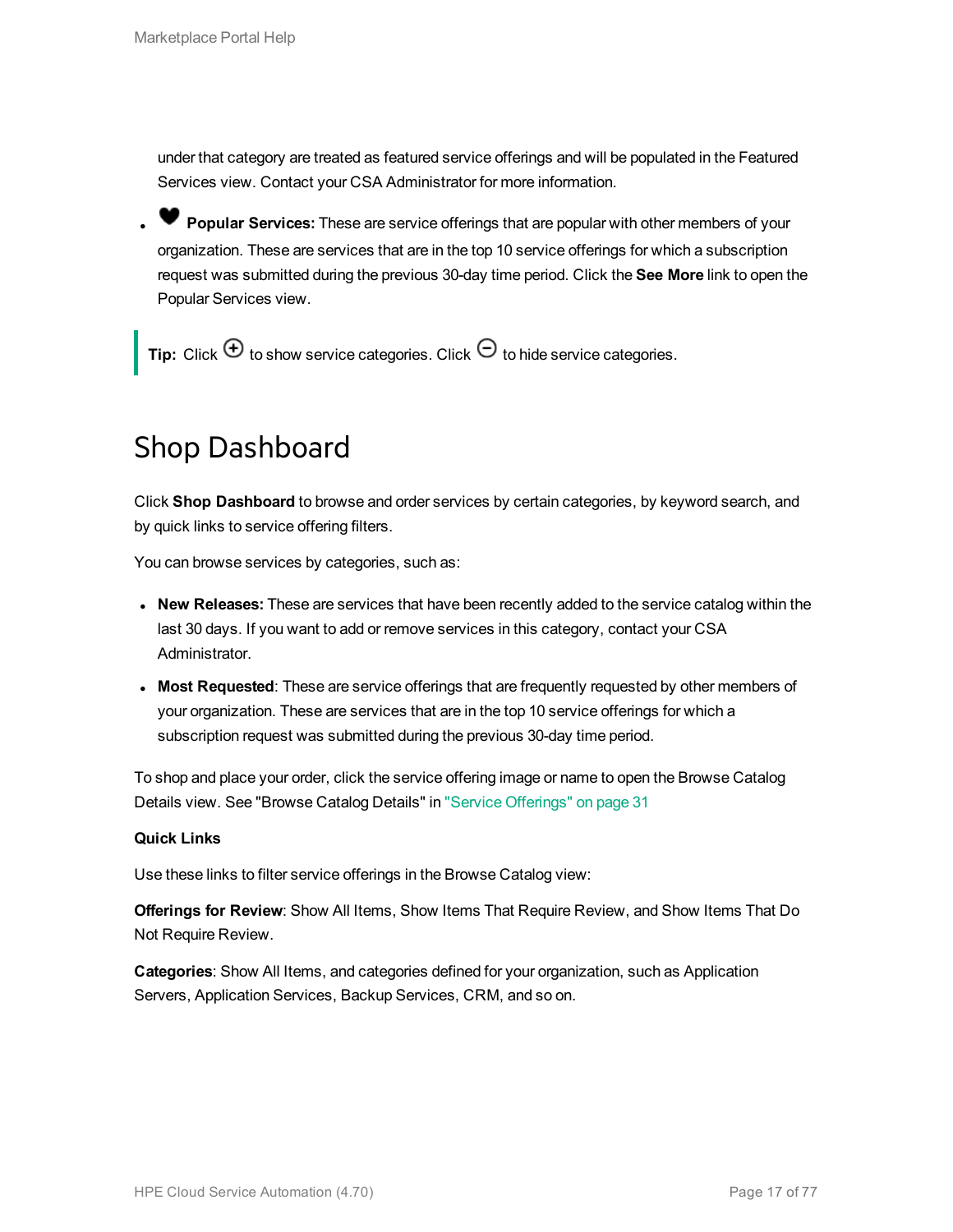## <span id="page-17-0"></span>Manage Subscriptions

Use this row of Dashboard tiles to go directly to views that help you manage your own subscriptions.

- **AII Subscriptions:** Manage service contracts you requested and view a detailed change history. The number in the upper right corner is the total number of subscriptions for all statuses.
- <span id="page-17-1"></span>**A** Expiring Soon: View a list of subscriptions that are scheduled to end 30 days after the subscription started.

## Most Requested

These are services that are based on the highest number of subscriptions. These are service offerings that have been requested the most by other members of your organization. Click the **See More** link to open the Popular Services view.

## <span id="page-17-2"></span>More Actions

Use this row of Dashboard tiles to go directly to views that help you perform other actions.

- **A** Notifications: View a list of your subscriptions and requests that are active and expired, including the date and time they became active or expired. If you are an approver of requests, you receive notifications about requests that require your approval. The number in the upper right corner is the total count of notifications.
- **My Services:** Access, monitor, and perform actions on services you own. The number in the upper right corner is the total number of services you own.
- <sup>l</sup> **My Orders:** View a detailed list of all orders you submitted and their associations. The number in the upper right corner is the total number of orders for all statuses.
- <sup>l</sup> **Review Requests:** Approve requests for users you manage in your organization. The number in the upper right corner is the pending count of approval requests. Requests for new subscriptions and for modifications to existing subscriptions might require your approval before they can be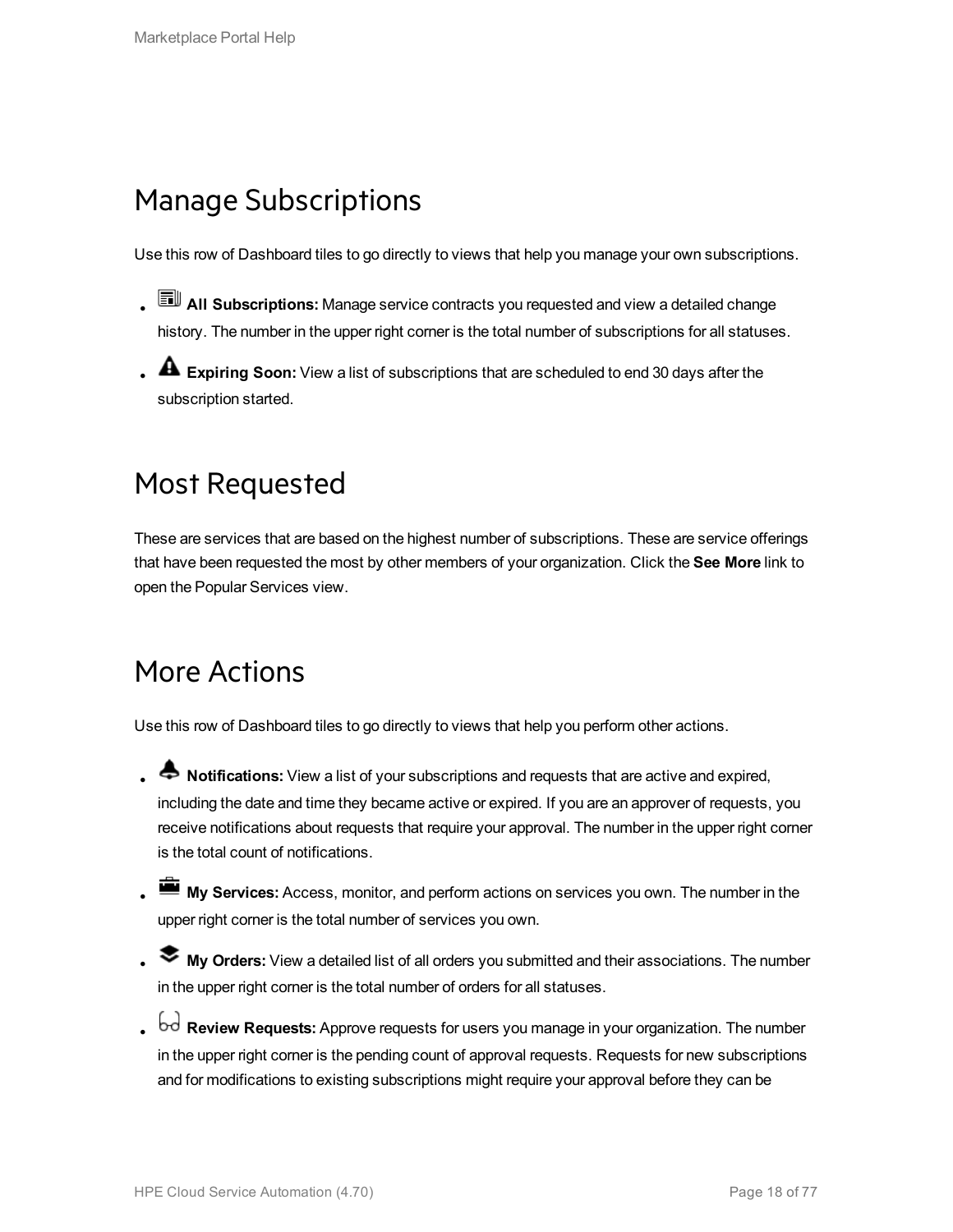<span id="page-18-0"></span>deployed. If you are designated as an approver of requests, you are responsible for approving or denying requests made for a predetermined set of service offerings.

## Administration

**Note:** You must log in as the Consumer Organization Administrator to access this section in the Marketplace Portal Dashboard.

**Manage User Subscriptions:** Use this tile to manage a user's subscriptions in a certain organization. Select this tile to perform actions on a subscription *on behalf of* the original subscriber. For more information, see **Manage User's Subscriptions**.

**Catalog Management**: Use this tile to view, create, edit, and delete catalogs in your organization. For more information, see the *CSA Management Console Help*.

**Offering Management**: Use this tile to manage service offerings in your organization's catalogs. You can view, create, delete, publish, and unpublish services offerings. For more information, see the *CSA Management Console Help*.

**Showback Report:** Use this tile to go to HPE IT Business Analytics, which automatically gathers metrics from CSA to build key performance indicators. HPE IT Business Analytics provides scorecards and dashboards so that a Consumer Organization Administrator has insight into how to measure and optimize the cost, risk, quality, and value of IT services and processes. See the *HPE IT Business Analytics Administrator Guide* and the "Cloud Analytics" topic in the *CSA Management Console Help* for more information.

## <span id="page-18-1"></span>Discover More

Use this row of Dashboard tiles for hyperlinks to URLs customized for your organization by your CSA Administrator.

Pre-configured content will be visible in this tile, as specified for your organization by your CSA Administrator. This content can include your own custom code (HTML, CSS, or JavaScript) or an iframe.

#### Related Topics

"Service [Catalog"](#page-23-0) on page 24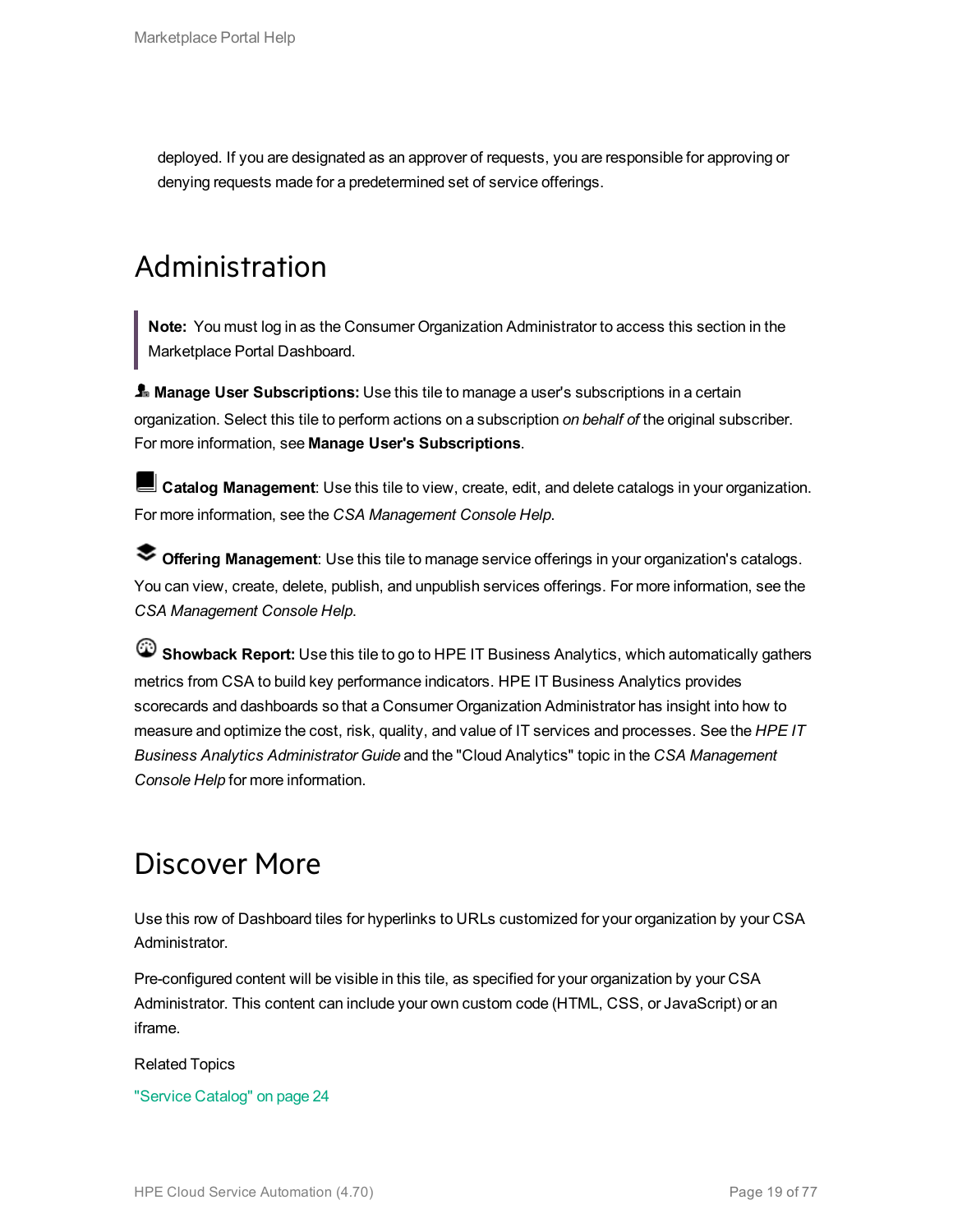- " Review [Requests"](#page-67-0) on page 68
- " [Requests"](#page-54-0) on page 55
- " [Subscriptions"](#page-40-0) on page 41
- " [Notifications"](#page-19-0) below
- " [Shopping](#page-33-0) Cart" on page 34

## <span id="page-19-0"></span>**Notifications**

The **Notifications** tile provides an easy way to monitor your notifications. To manage your subscription notifications, select the **Notifications** tile in the Dashboard **More Actions** section. By default, the list of notifications displays **Newest First**.

| <b>Notification Type</b>        | <b>Description</b>                                                                                                                                                                                   |
|---------------------------------|------------------------------------------------------------------------------------------------------------------------------------------------------------------------------------------------------|
| Pending approval                | If you are an approver of requests, a request needs your approval.                                                                                                                                   |
| Request approved or<br>rejected | A request you submitted has been approved or rejected. This notification is<br>also created when a subscription request is automatically approved.                                                   |
| Subscription status<br>change   | The status of one of your subscriptions has changed:<br>• An approved subscription is now active.<br>• A subscription was canceled.<br>• A subscription has expired.<br>• A subscription has failed. |
| <b>Custom Notifications</b>     | A custom notification created by your system administrator.                                                                                                                                          |

Notifications are issued for the following reasons:

In the Notifications view, notifications are displayed with the most recent notification at the top of the list.

Information in a notification includes:

- The reason for the notification.
- The name of the related service offering or subscription.
- The date and time the notification was created.

When a subscription-related event occurs—such as when a request for a subscription is approved or canceled, or a subscription fails or expires—the user who requested the subscription is notified about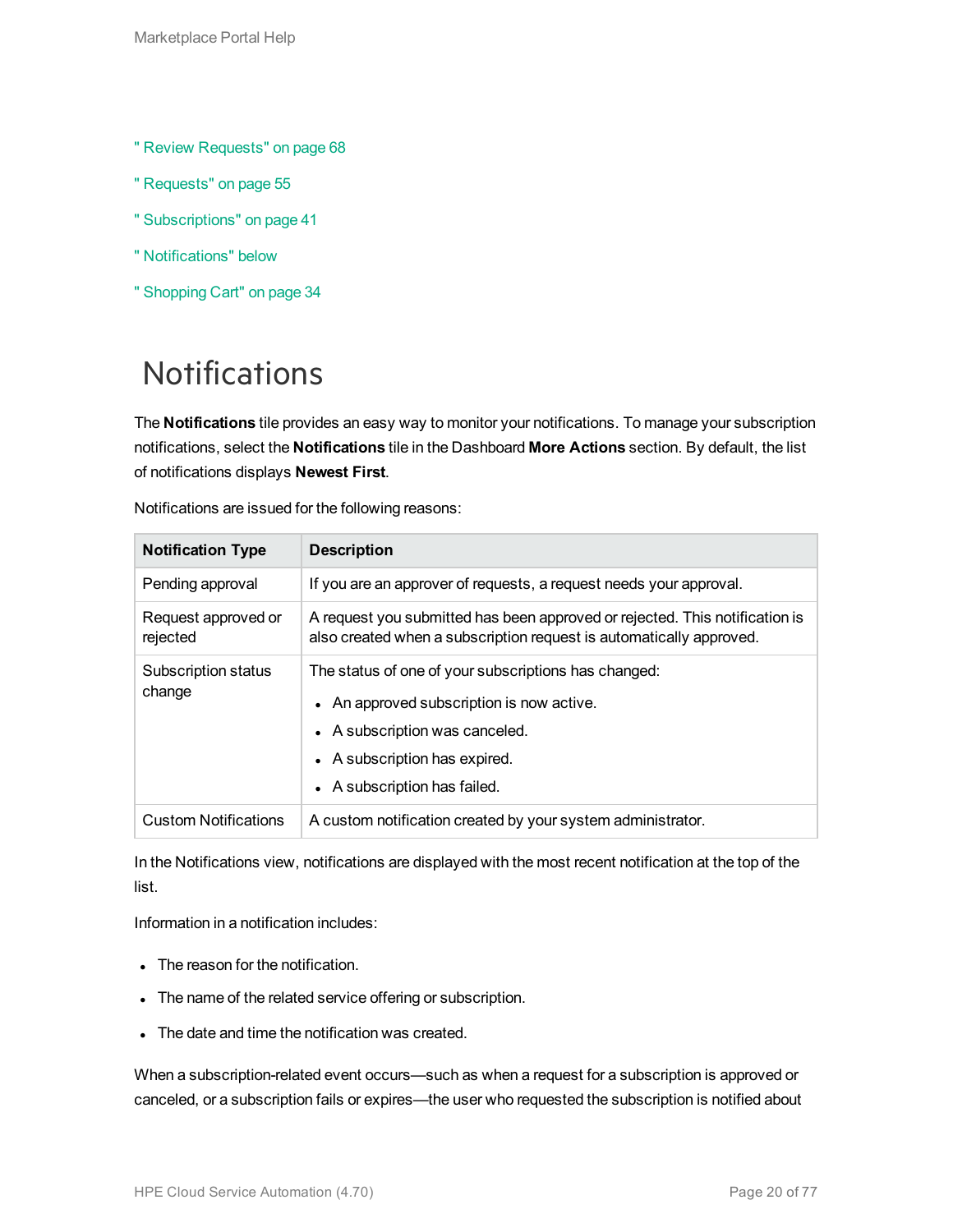the change of status. Users who approve requests are notified when subscriptions needing their approval are requested or modified.

Additional notifications can also be generated, depending on the offering you have subscribed to.

**Tip:** Click the magnifying glass to find a certain notification by a meaningful keyword. Search results display in the selected Notifications view.

Related Topics

"Browse [Notifications"](#page-20-0) below

"Filter [Notifications"](#page-21-0) on the next page

<span id="page-20-0"></span>"View [Notification](#page-22-0) Details" on page 23

### Browse Notifications

You can view your notifications in the Notifications view and in email messages sent to the email address associated with your login account.

**Tip:** Click the magnifying glass to find a certain notification by a meaningful keyword. Search results display in the selected Notifications view.

To browse notifications:

1. In the Dashboard, in the **More Actions** section, select the **Notifications** tile to open the Notifications view.

By default, all notifications are displayed by date order (Timestamp), with the newest subscriptions listed first. This list includes notification summary information and subscription names.

- 2. Scroll up or down the list to browse notifications.
- 3. When you find a notification that you are interested in, select the name of the notification to display the Notification Details view.

Related Topics

"Filter [Notifications"](#page-21-0) on the next page

"View [Notification](#page-22-0) Details" on page 23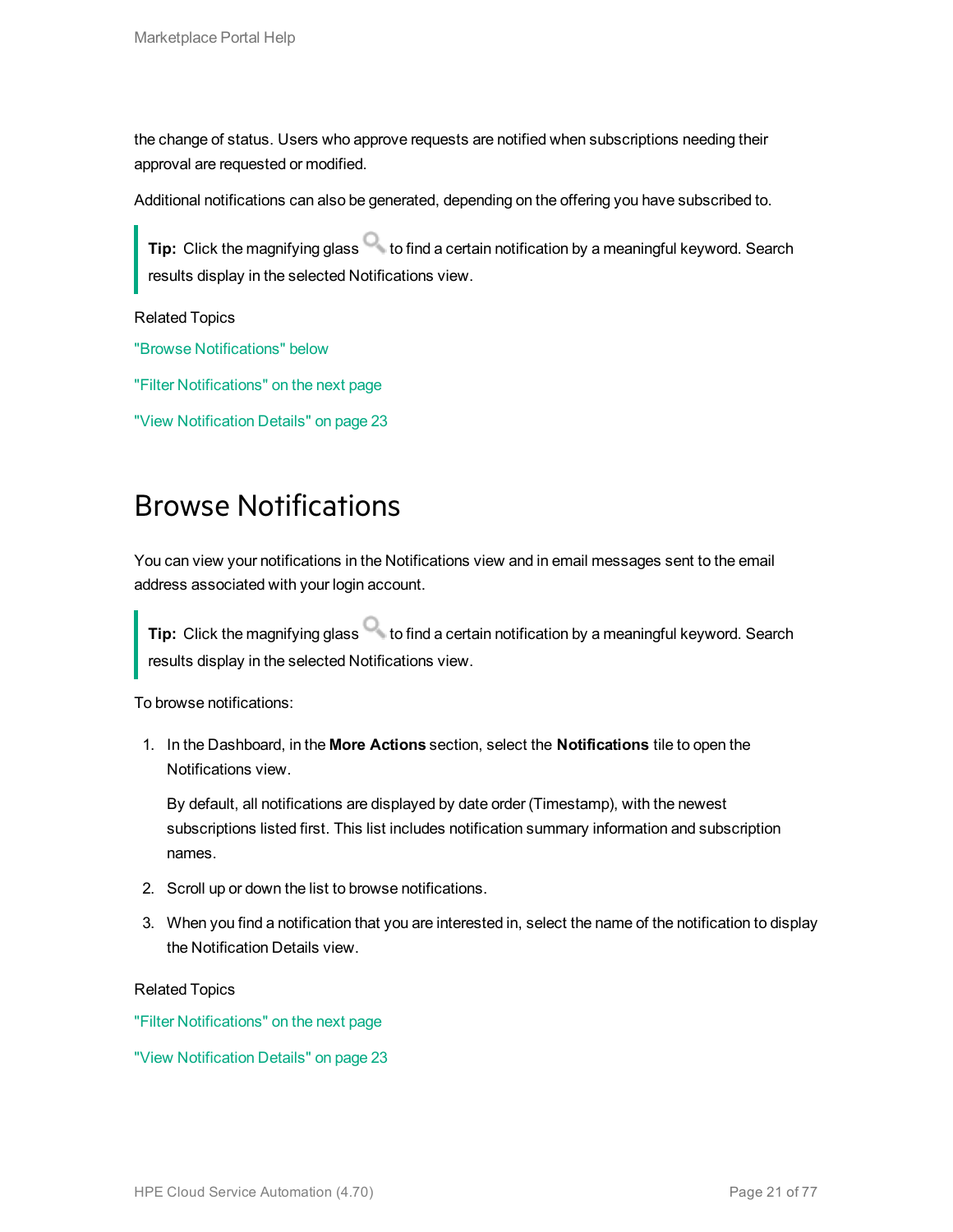## <span id="page-21-0"></span>Filter Notifications

By default, the Notifications view displays all notifications, with the most recent notifications listed first. Use the following filters to change the display order of notifications:

- ["Newest](#page-21-1) First" below
- "All [Notifications"](#page-21-2) below

**Tip:** In the Notifications view, use the Search filter **the find a certain notification by keywords.** Enter text that represents what you are looking for so that the user interface filters out these specific items.

### <span id="page-21-1"></span>Newest First

By default, the Notifications view displays the most recent notifications first. Select **Oldest First** to change the order of notifications in this view.

| <b>Option</b> | <b>Description</b>                                                                                                                           |
|---------------|----------------------------------------------------------------------------------------------------------------------------------------------|
| Newest First  | The most recent notification, based on the date the notification was<br>created, is the first notification in the list. This is the default. |
| Oldest First  | The oldest notification, based on the date the notification was created,<br>is the first notification in the list.                           |

### <span id="page-21-2"></span>All Notifications

By default, the Notifications view displays all notifications. To change the display order, select one of the following filter values: Past Day Notifications, Past Week Notifications, Past Month Notifications, or Past Year Notifications.

Related Topics

"Browse [Notifications"](#page-20-0) on the previous page

"View [Notification](#page-22-0) Details" on the next page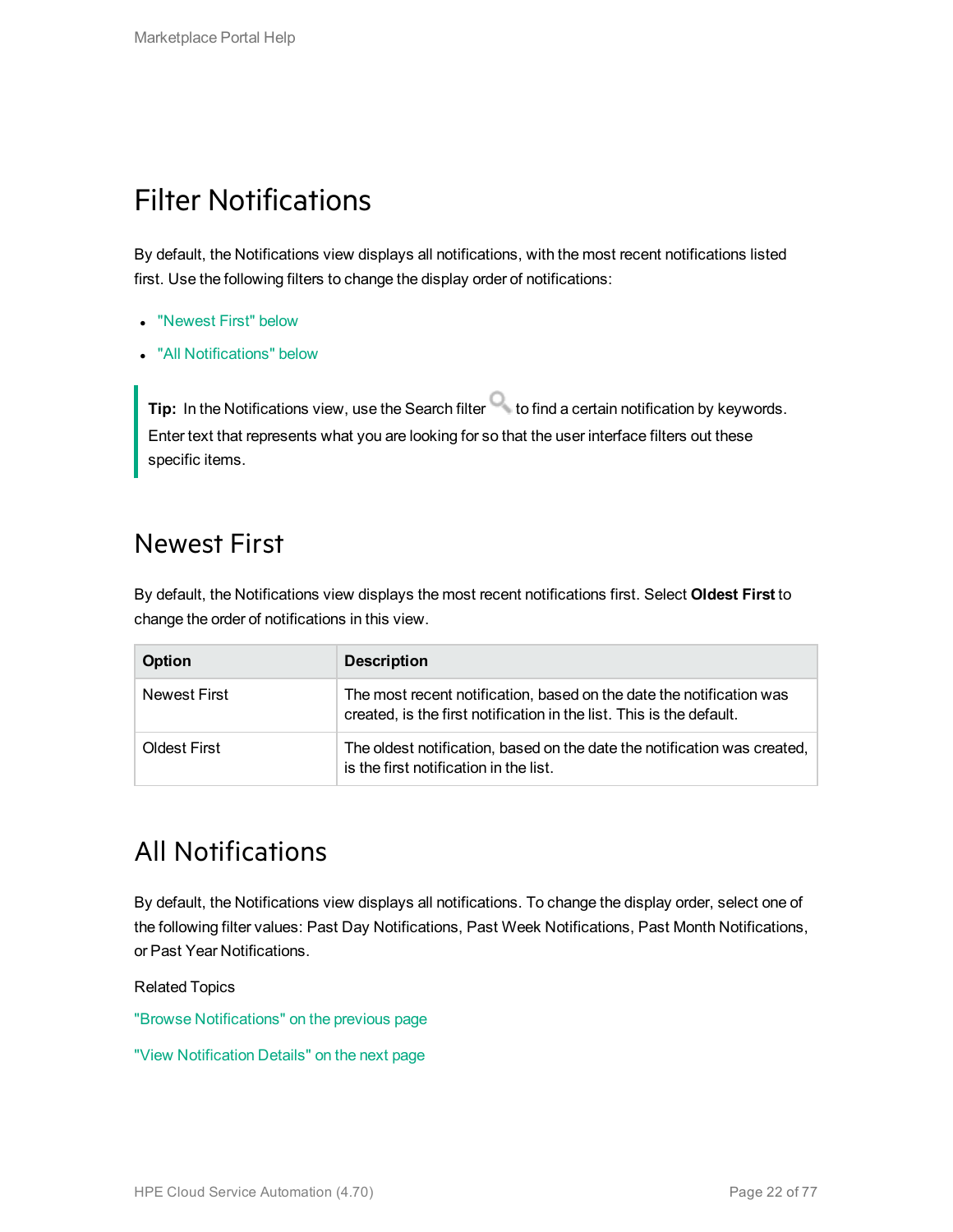## <span id="page-22-0"></span>View Notification Details

You can view information about notifications in the Notifications view.

To view notification details:

1. In the Dashboard, in the **More Actions** section, select the **Notifications** tile to open the Notification List view.

By default, all notifications are displayed by date order, with the newest notifications listed first. This list includes notification descriptions and subscription names.

- 2. Scroll up or down the list to browse notifications.
- 3. When you find a notification that you are interested in, select the name of the notification to display the Notification Details view. This view displays the date when the notification was created, the subscription name and its expiration date, the subscription status and a brief description of the service subscription, the owner, and the associated offering name.

Related Topics

"Browse [Notifications"](#page-20-0) on page 21

"Filter [Notifications"](#page-21-0) on the previous page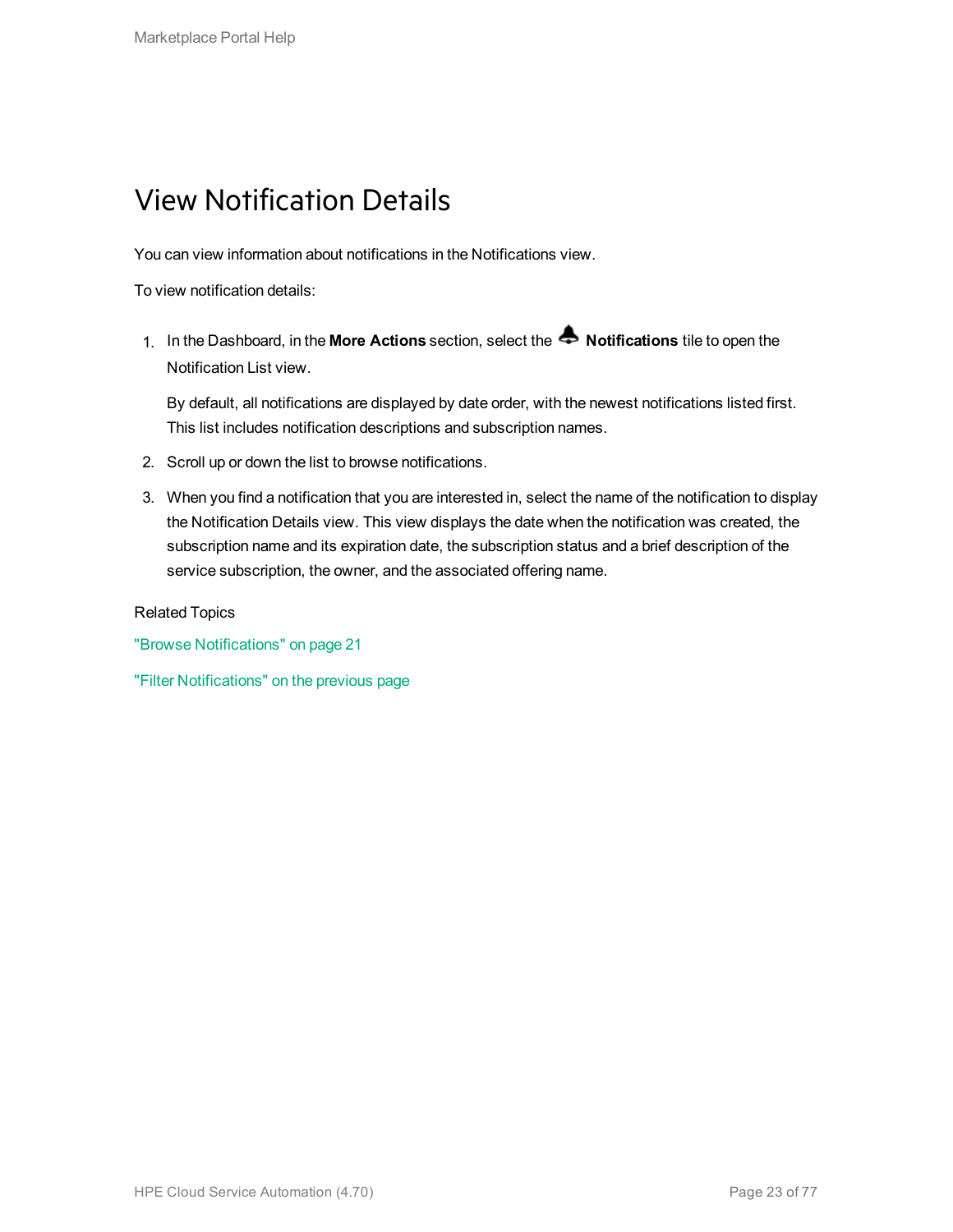## <span id="page-23-0"></span>Service Catalog

You can go directly to the service offerings catalog by using the **All Services** tile in the Marketplace Portal Dashboard **Shop for Services** section and in the **Browse Catalog** option in the sidebar menu. Use this catalog to view individual offerings that are available in your organization.

**Tip:** Click the magnifying glass **that is contained a certain service offering by a meaningful keyword.** Search results display in the Browse Catalog view.

## <span id="page-23-1"></span>Service Offerings

Offerings listed in the **Browse Catalog** view are derived from multiple catalogs. In this view, the name of the catalog from which the service offering originated is displayed. When there are multiple versions of a service offering, the version number displays in parenthesis next to the name of each offering listed in the **Browse Catalog** view.

**Note:** If the same service offering is available from more than one catalog, the cost of the service offering is the same, regardless of the catalog it came from. However, the requirement for management approval might be different.

Service offerings are presented in a unified view that is configured in HPE Cloud Service Automation (CSA). This view also displays the total number of service offerings in the catalog.

You can view the service catalog by a list of offerings and by a grid of offerings. By default, the **Browse Catalog** view initially displays all available offerings in a list view, alphabetically.

 $\equiv$  A list display that includes information about the service, such as the name of the service, the service image, a brief description, the published date, pricing, and whether it requires approval.

A grid display that includes the name of the service, the service image, pricing, and indicates whether it requires approval.

In both types of displays:

In the upper left part of the **Browse Catalog** view, the number in parenthesis is the total count of all available offerings.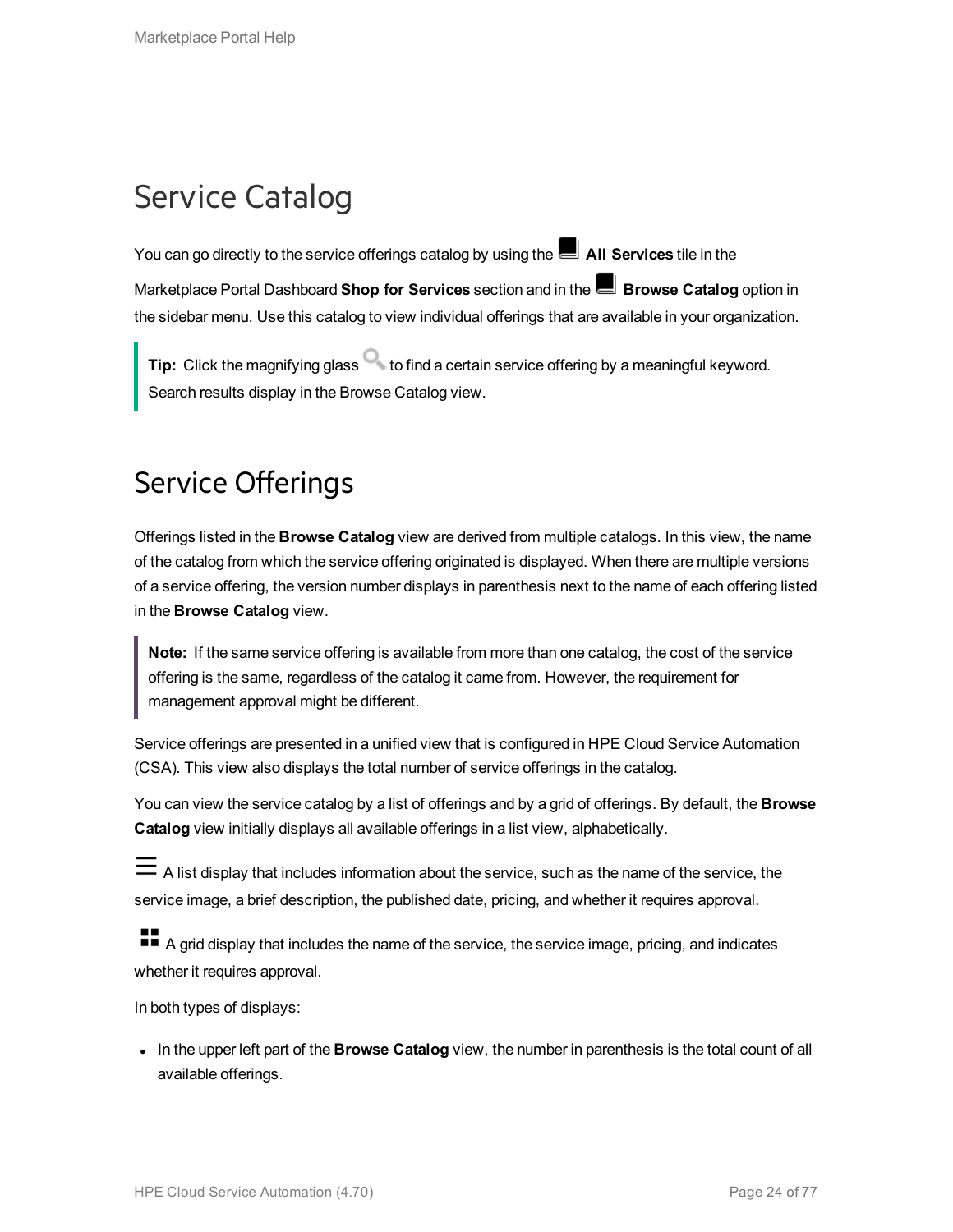• You can scroll down to browse all available services, search by keyword, and set filters to customize the display.

**Note:** For each service offering, pricing precision displays up to five digits.

In the **Browse Catalog** view, some service offerings in this list display the initial price of the subscription and the recurring fee for the subscription, and some service offerings do not display these prices. Your Consumer Organization Administrator configures the option to show or hide this pricing information in Marketplace Portal views. Depending on the configuration setting, these prices will or will not display in several views within the Marketplace Portal, such as **Browse Catalog**, **Browse Catalog Details**, **Requests**, **Request Details**, **Request Confirmation, Subscriptions, and Subscription Details**. As a best practice, your Consumer Organization Administrator might want to hide these prices if they will be used for department bill back purposes. For more information, see the CSA Management Console Help.

Increasing the quantity for a service option may also increase the price for other options. For example, if you add a server then the number of CPUs and memory will increase, potentially increasing the price of each. For more information, see the *CSA Management Console Help*.

Related Topics

" Browse the Service [Catalog"](#page-24-0) below "Filter the Service [Catalog"](#page-26-0) on page 27 "Search the Service [Catalog"](#page-28-0) on page 29

### <span id="page-24-0"></span>Browse the Service Catalog

In the Marketplace Portal, you can browse the service catalog in the **Browse Catalog** view by a list display or by a grid display.

A list display that includes information about the service, such as the name of the service, the service icon, a brief description, the published date, pricing, and whether it requires approval.

**A** grid display that includes the name of the service, the service icon, pricing, and indicates whether it requires approval.

**Note:** For each service offering, pricing precision displays up to five digits.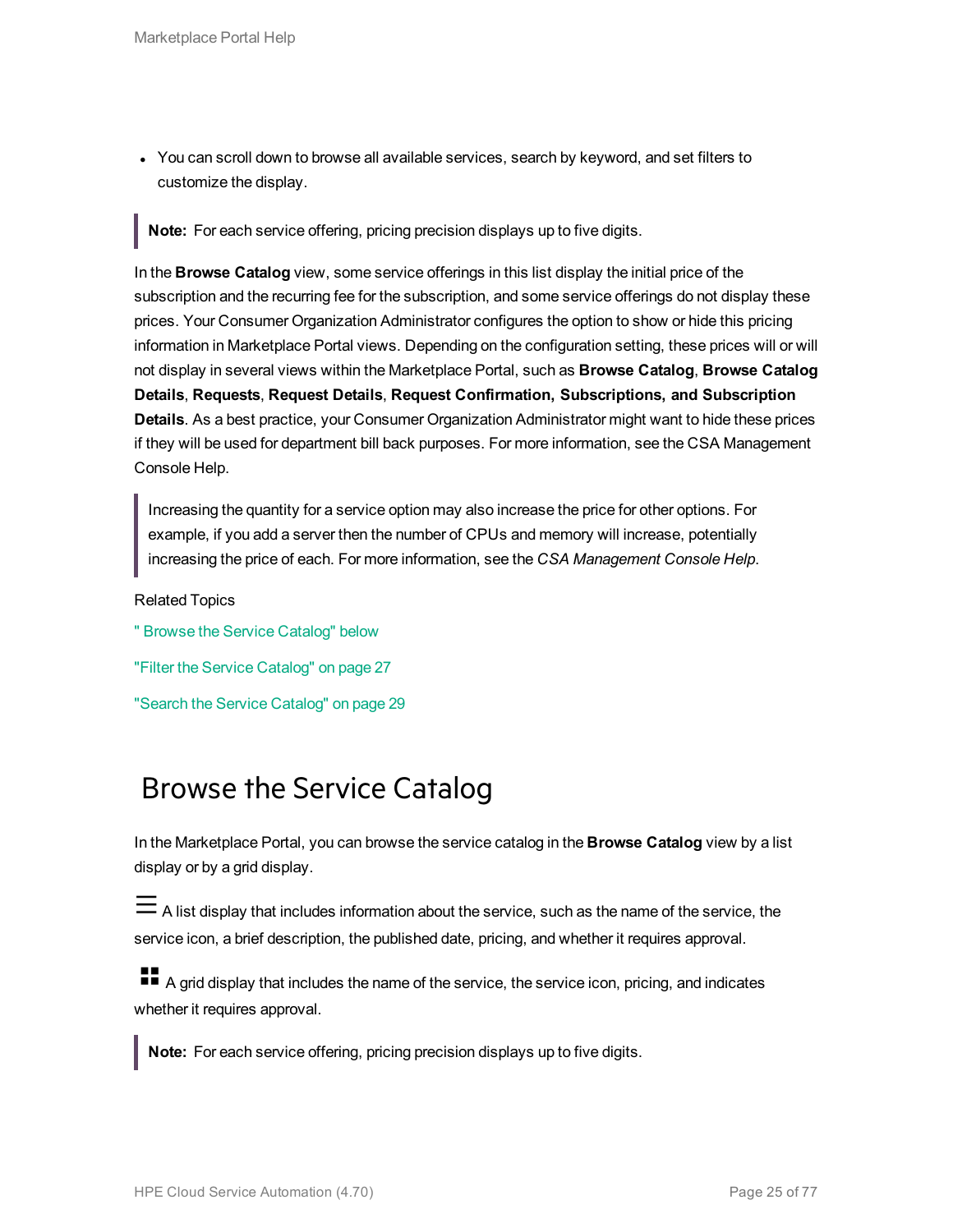In the **Browse Catalog** view, some service offerings in this list display the initial price of the subscription and the recurring fee for the subscription, and some service offerings do not display these prices. Your Consumer Organization Administrator configures the option to show or hide this pricing information in Marketplace Portal views. Depending on the configuration setting, these prices will or will not display in several views within the Marketplace Portal, such as **Browse Catalog, Browse Catalog Details, Requests, Request Details, Request Confirmation, Subscriptions, and Subscription Details**. As a best practice, your Consumer Organization Administrator might want to hide these prices if they will be used for department bill back purposes. For more information, see the CSA Management Console Help.

**Tip:** Click the magnifying glass **that is contained a certain service offering by a meaningful keyword.** Search results display in the Browse Catalog view.

To browse the service catalog:

- 1. In the Dashboard, in the **Shop for Services** section, select the **All Services** tile to open the **Browse Catalog** view. By default, this view displays an alphabetical list  $\equiv$  of all available services in the catalog. If you prefer a grid display, click the grid icon  $\blacksquare$ .
- 2. Scroll up or down the list to browse available offerings in the service catalog. A service offering can have documents, such as service level agreements and terms and conditions, attached to it. Per each document, the file size must not exceed 15 MB. The total size of all attached documents must not exceed 100 MB.

**Note:** You must use Internet Explorer 10.0 or higher to attach documents to a service offering.

3. When you find a service offering that you are interested in, select its icon or name to display the **Browse Catalog Details** view.

**Note:** Increasing the quantity for a service option may also increase the price for other options. For example, if you add a server then the number of CPUs and memory will increase, potentially increasing the price of each. For more information, see the *CSA Management Console Help*.

Related Topics

"Service [Catalog"](#page-23-0) on page 24

"Filter the Service [Catalog"](#page-26-0) on the next page

"Service [Offerings"](#page-30-1) on page 31

" [Requests"](#page-54-0) on page 55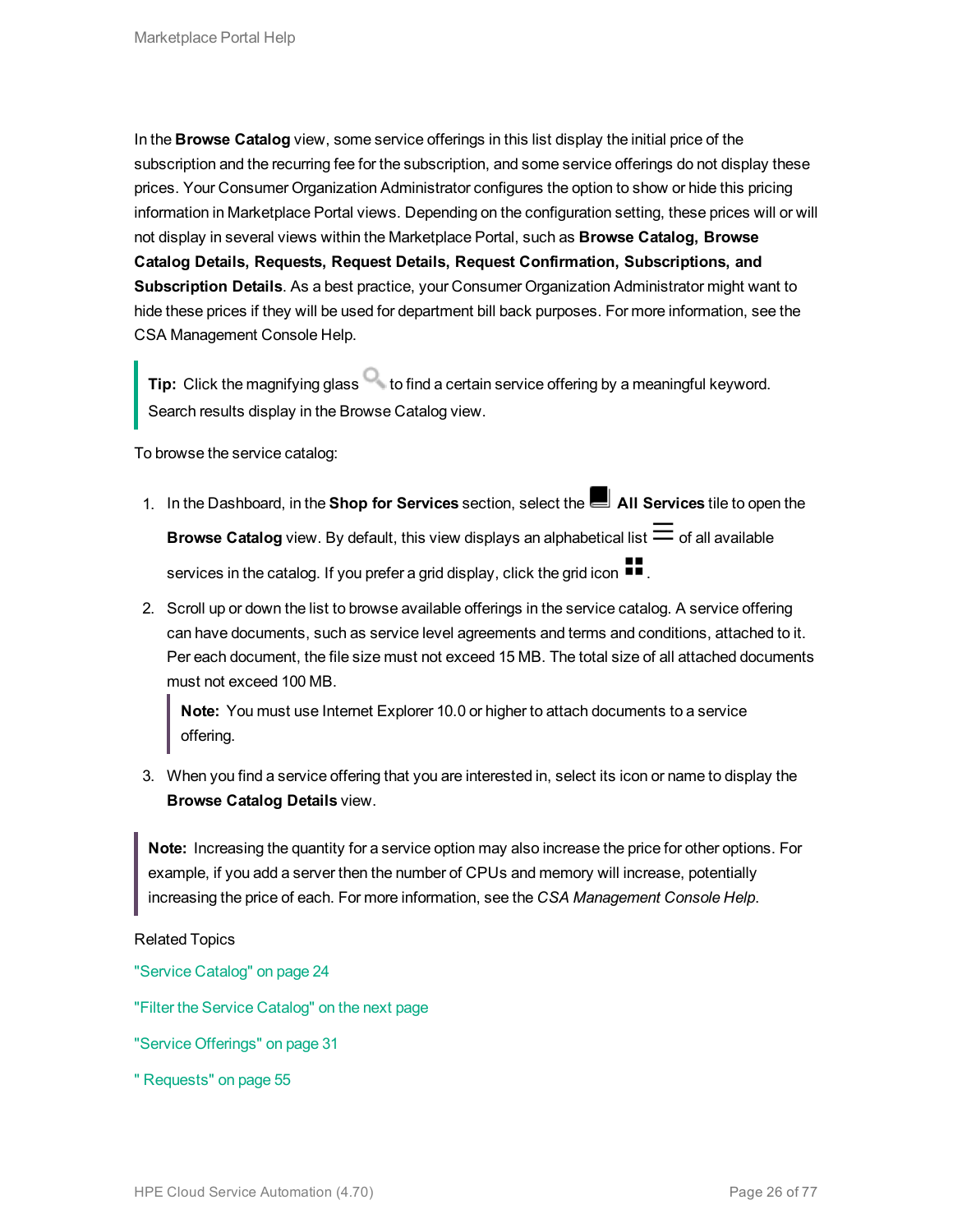## <span id="page-26-0"></span>Filter the Service Catalog

In the Marketplace Portal Browse Catalog view, you can change the order in which service offerings are displayed. By default, service offerings are sorted alphabetically, by all categories, and by all service types. Use the following filters to display certain service offerings:

- "All [Categories"](#page-26-1) below
- "All [Service](#page-26-2) Types" below
- <span id="page-26-1"></span>• ["Alphabetical"](#page-27-0) on the next page

### All Categories

By default, service offerings are sorted by all categories. To meet the needs of your organization, category types are customizable.

The following, out-of-the-box, sample categories are provided: Accessory, Application Servers, Application Services, backup Services, Database Servers, Hardware, Infrastructure Services, Platform Services, Simple System, and Software.

**Note:** Excluding **All Categories**, these categories depend on the configuration of the current HPE Cloud Service Automation (CSA) installation. Only categories with active service offerings will display. New categories can be added to the current CSA instance.

### To sort the service catalog by a certain category

<span id="page-26-2"></span>**From the All Categories** drop-down list, select a category that you want to sort by.

### All Service Types

By default, service offerings are displayed by all service types. You can also display service offerings that require approval or that do not require approval.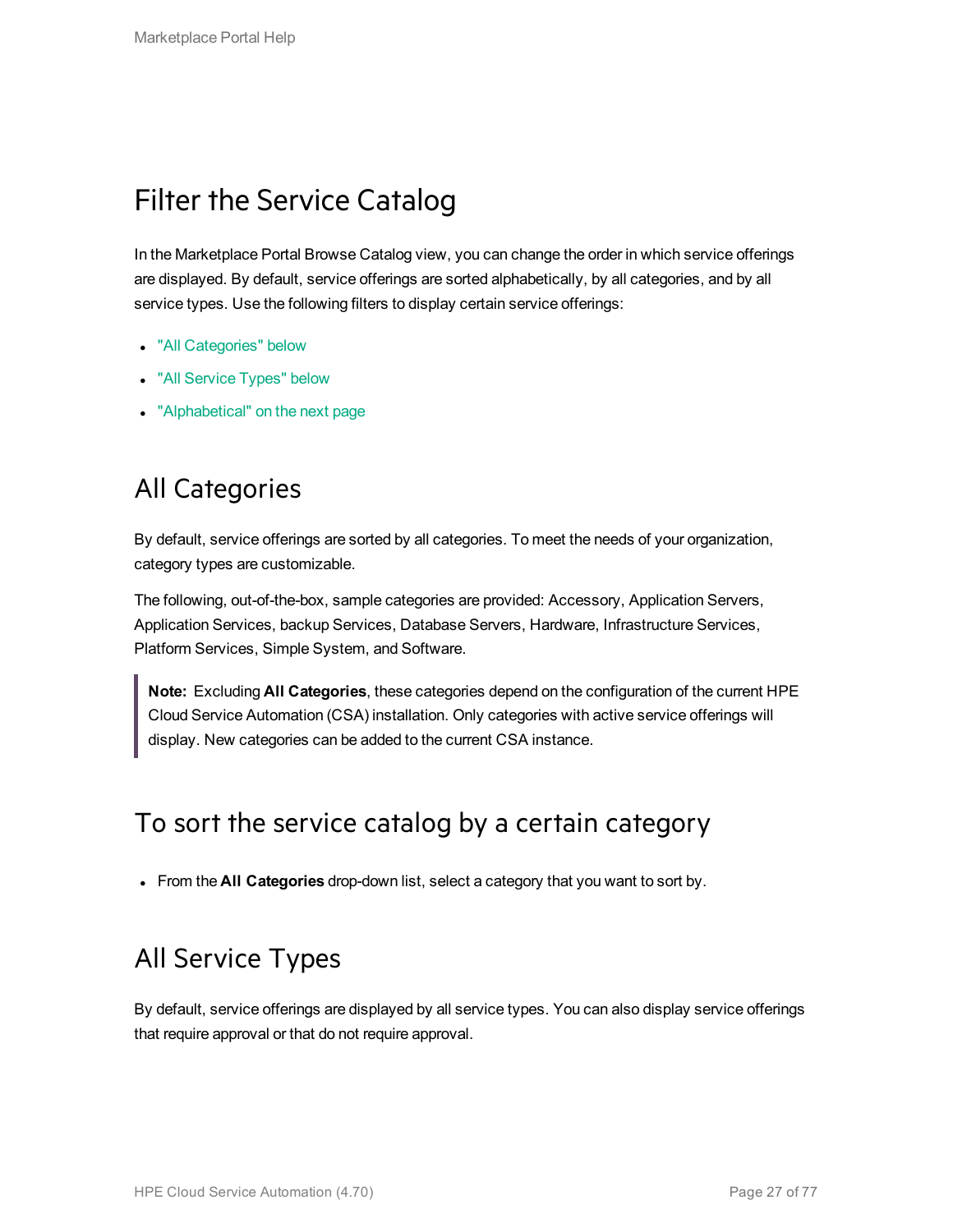### To sort the service catalog by a certain service type

<sup>l</sup> From the **All Service Types** drop-down list, select one of the following sort values:

| <b>Sort Value</b>        | <b>Description</b>                                                       |
|--------------------------|--------------------------------------------------------------------------|
| All Service Types        | Includes all service types described in this table. This is the default. |
| <b>Approval Required</b> | Service offerings that require approval.                                 |
| No Approval Required     | Service offerings that do not require approval.                          |

## <span id="page-27-0"></span>Alphabetical

By default, service offerings are sorted alphabetically. You can also sort offerings by newest, oldest, most expensive, least expensive, or reverse alphabetical.

### To sort the service catalog by a certain order

From the drop-down list, select one of the following sort values:

| <b>Sort Value</b>    | <b>Description</b>                                                                                                                                     |
|----------------------|--------------------------------------------------------------------------------------------------------------------------------------------------------|
| <b>Newest First</b>  | The service offering that has the most recent published date.                                                                                          |
| <b>Oldest First</b>  | The service offering that has the oldest published date.                                                                                               |
| Most Expensive       | The service offering that has the highest initial price. The cost of the<br>service offering that is used to sort this list excludes the periodic fee. |
| Least Expensive      | The service offering that has the lowest initial price. The cost of the<br>service offering that is used to sort this list excludes the periodic fee.  |
| Alphabetical         | Service offerings are sorted alphabetically, from A to Z. This is the<br>default.                                                                      |
| Reverse Alphabetical | Service offerings are listed by reverse alphabetical order, from Z to A.                                                                               |

#### Related Topics

"Search the Service [Catalog"](#page-28-0) on the next page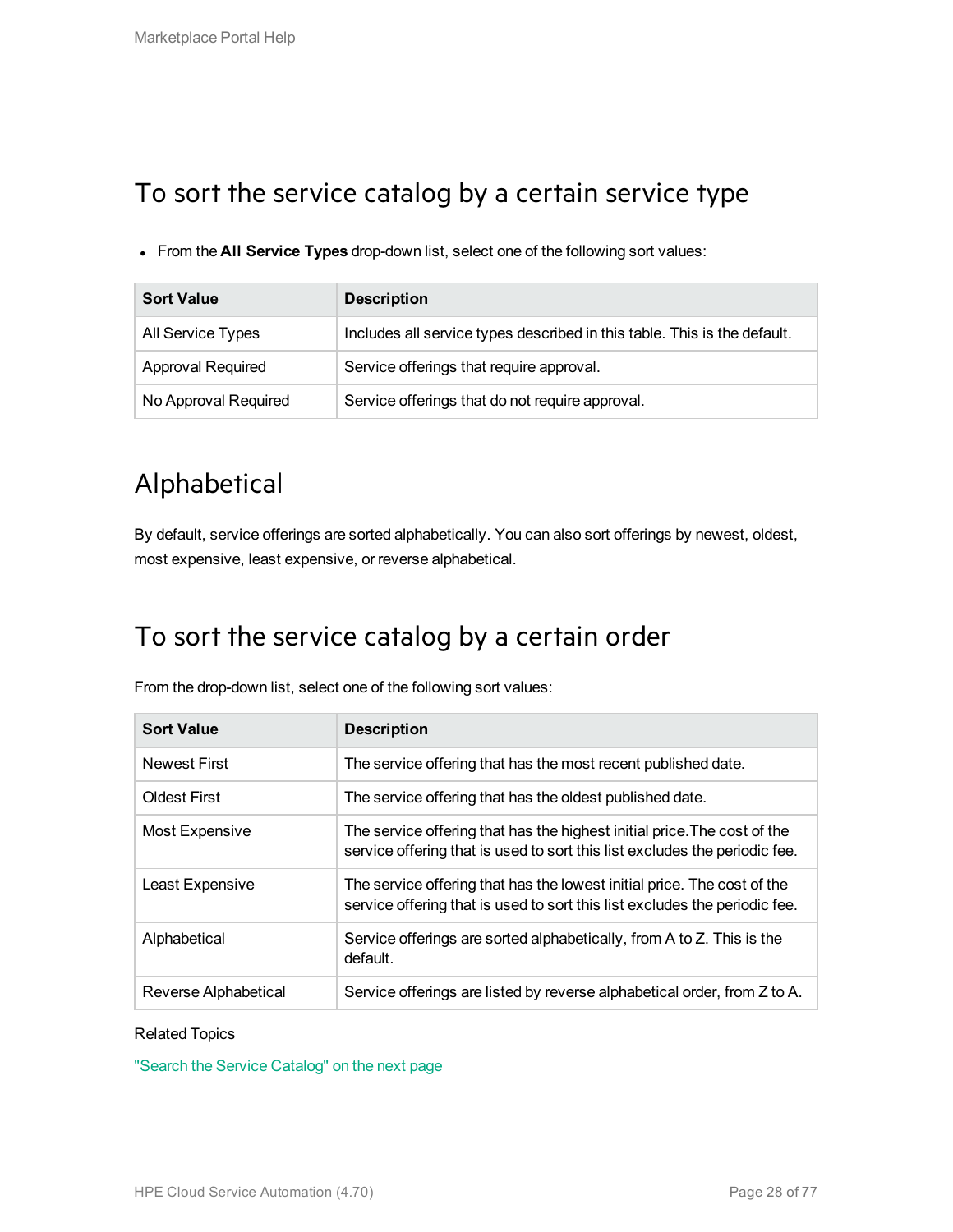## <span id="page-28-0"></span>Search the Service Catalog

In the Browse Catalog view, click the magnifying glass  $\bullet$  to find a certain service offering by a keyword. Enter text that represents what you are looking for so that the user interface filters out these specific items.

To search the service offering catalog:

- 1. In the Search text box **exter text.**
- 2. Press **Enter**.

Related Topics

" Browse the Service [Catalog"](#page-24-0) on page 25

<span id="page-28-1"></span>"Filter the Service [Catalog"](#page-26-0) on page 27

### Featured Services

From the Dashboard, you can view services in the catalog that your organization is currently promoting in the **Featured Services** tile in the **Shop for Services** section.

Your CSA Administrator can assign one of the categories as a Featured Services category in the service catalog. This is configured in the Cloud Service Management Console. Contact your CSA Administrator for more information.

**Note:** During organization creation and configuration, any category can be set as a featured category in the Management Console. Service offerings published under that category are treated as featured service offerings and will be included in the **Featured Services** tile.

To view services that your organization is promoting:

- 1. In the Dashboard, in the **Shop for Services** section, select the **Featured Services** tile to display a list of service offerings your organization is currently promoting.
- 2. In the **Featured Services** view, select a service offering to review its detailed information.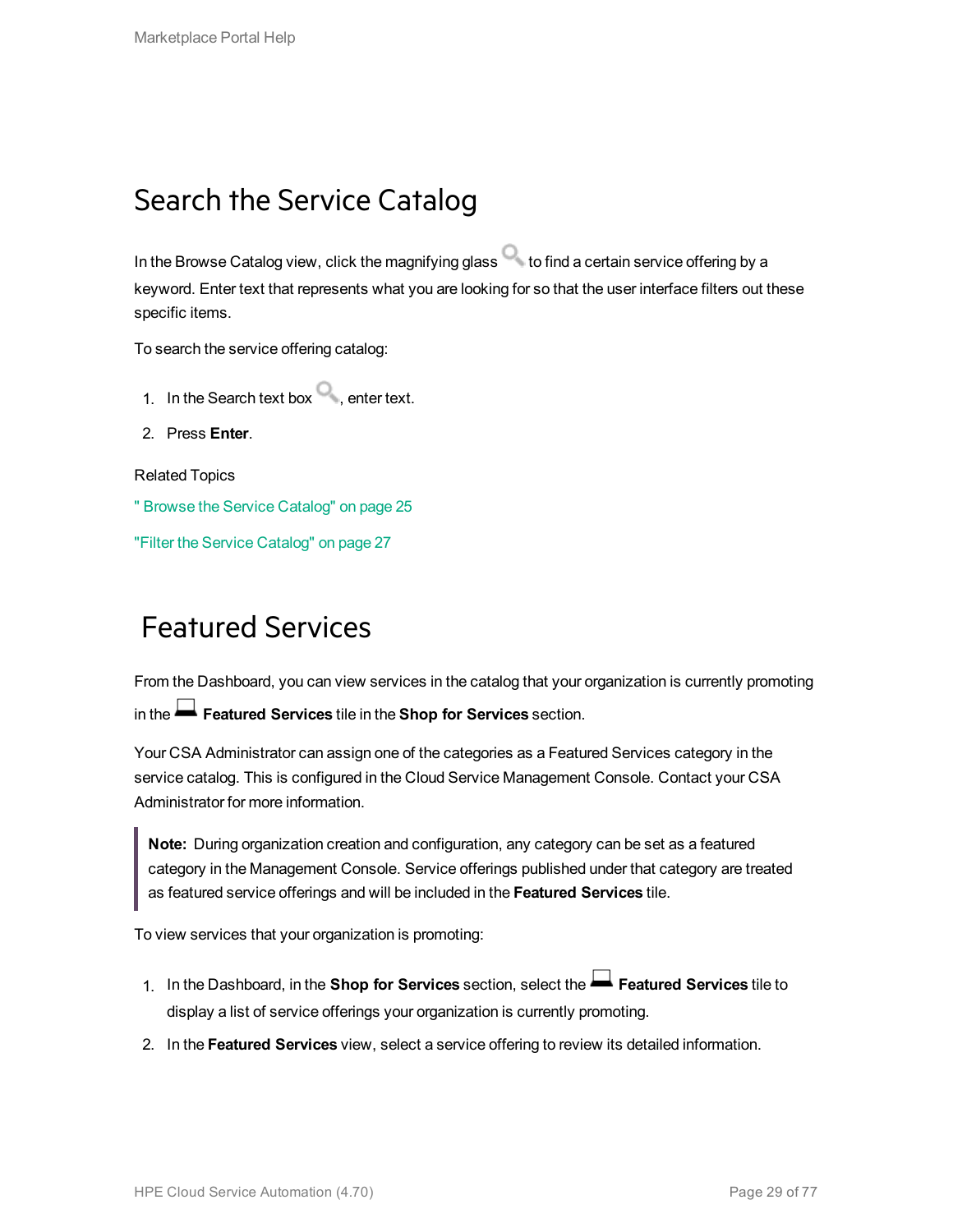#### Related Topics

- " New [Releases"](#page-29-0) below
- " Popular [Services"](#page-29-1) below
- <span id="page-29-0"></span>" [Subscriptions](#page-30-0) Expiring Soon" on the next page

### New Releases

To view service offerings that were most recently added:

- 1. In the Dashboard, in the **Shop for Services** section, select the **New Releases** tile to display a list of service offerings that were recently added by an administrative user. This list displays all service offerings sorted by the published date, beginning with the most recent date.
- 2. In the New Releases view, select a service offering to review its detailed information.

#### Related Topics

- " Popular [Services"](#page-29-1) below
- " Featured [Services"](#page-28-1) on the previous page
- <span id="page-29-1"></span>" [Subscriptions](#page-30-0) Expiring Soon" on the next page

## Popular Services

From the Dashboard, you can view service offerings that are most frequently requested by members of your organization in the **Popular Services** tile. These are service offerings that you are authorized to access.

### To view services that are most frequently requested:

In the Dashboard, in the **Shop for Services** section, select the **Popular Services** tile to display a list of service offerings that are being tracked as most frequently requested.

In the Popular Services view, select a service offering to review its detailed information.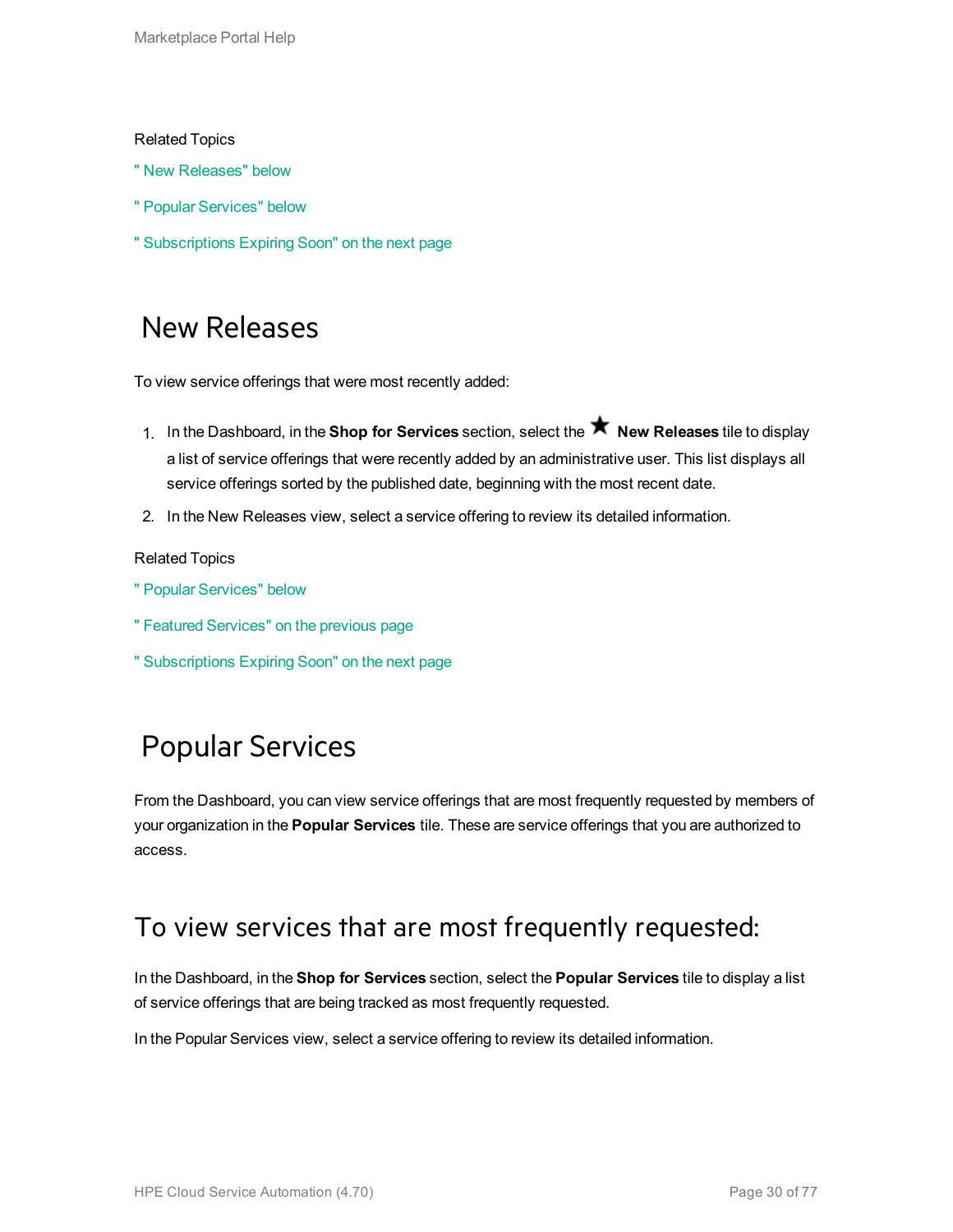#### Related Topics

- " New [Releases"](#page-29-0) on the previous page
- " Featured [Services"](#page-28-1) on page 29
- <span id="page-30-0"></span>" [Subscriptions](#page-30-0) Expiring Soon" below

### Subscriptions Expiring Soon

From the Dashboard, you can view subscriptions that are scheduled to end 30 days after the subscription started.

To view subscriptions that are scheduled to expire soon:

- 1. In the Dashboard, in the **Manage Subscriptions** section, select the Expiring Soon tile to display a list of your subscriptions that are scheduled to end 30 days after the subscription started.
- 2. In the Subscriptions Expiring Soon view, select a subscription to review its detailed information.

#### Related Topics

- " Popular [Services"](#page-29-1) on the previous page
- " New [Releases"](#page-29-0) on the previous page
- " Featured [Services"](#page-28-1) on page 29

## <span id="page-30-1"></span>Service Offerings

There are three basic steps in the Marketplace Portal workflow:

- 1. Service offering configuration.
- 2. Service checkout and delivery.
- 3. Request confirmation.

Service offerings are located in the **All Services** tile in the Dashboard **Shop for Services** section or in **Browse Catalog** in the sidebar menu.

**Tip:** Click the magnifying glass **that is contained a certain service offering by a meaningful keyword.**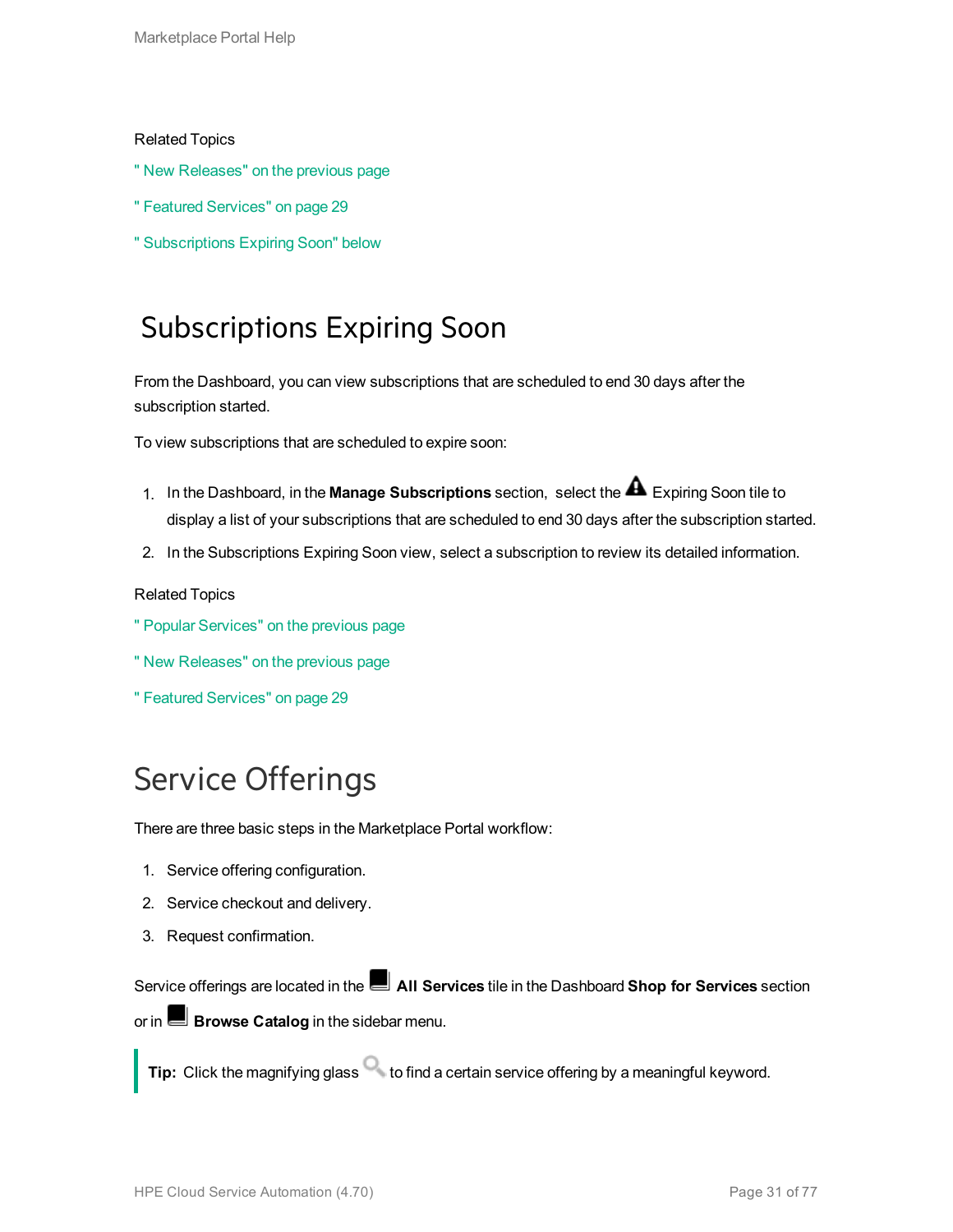<span id="page-31-0"></span>Search results display in the Browse Catalog view.

### Browse Catalog Details

In the **Browse Catalog Details** view, the following information about a selected service offering displays:

- The name of the service offering and its image.
	- $\circ$  A brief description of the service offering. This description is visible when you view all categories, except Featured Services.
		- A service offering typically has two prices: the initial price of the subscription and the recurring fee of the subscription.
			- For example, a subscription with an initial price of \$1000 might also have a periodic fee of \$200 a month for the duration of the subscription.
			- If you change the options associated with the subscription (such as increasing the size of the hard drive or the amount of memory), the initial price, recurring fee, or both, might change to reflect the additional costs.
			- The recurring fee can be hourly, daily, weekly, monthly or yearly  $(1/2)$ .
			- The number format for pricing is based on your browser's locale.
			- **.** Show Pricing Details: By default, the number of units, the type of unit (such as a flat cost), and the cost for each unit that corresponds to the initial price and recurring price of the subscription do not display in views throughout the Marketplace Portal, such as **Browse Catalog**, **Browse Catalog Details**, **Requests**, **Request Details**, and **Request Confirmation**. To support a common use case, detailed subscription pricing fees are hidden because they are typically used for department bill back purposes. Click **Show Pricing Details** to display all hidden subscription pricing fees.
			- <sup>l</sup> **Hide Pricing Details**: If you clicked **Show Pricing Details**, the number of units, the type of unit (such as a flat cost), and the cost for each unit that corresponds to the initial price and recurring price of the subscription display in views throughout the Marketplace Portal, such as **Browse Catalog**, **Browse Catalog Details**, **Requests**, **Request Details**, and **Request Confirmation**. To hide these detailed subscription pricing fees, click **Hide Pricing Details**.

**Note:** For each service offering, pricing precision displays up to five digits.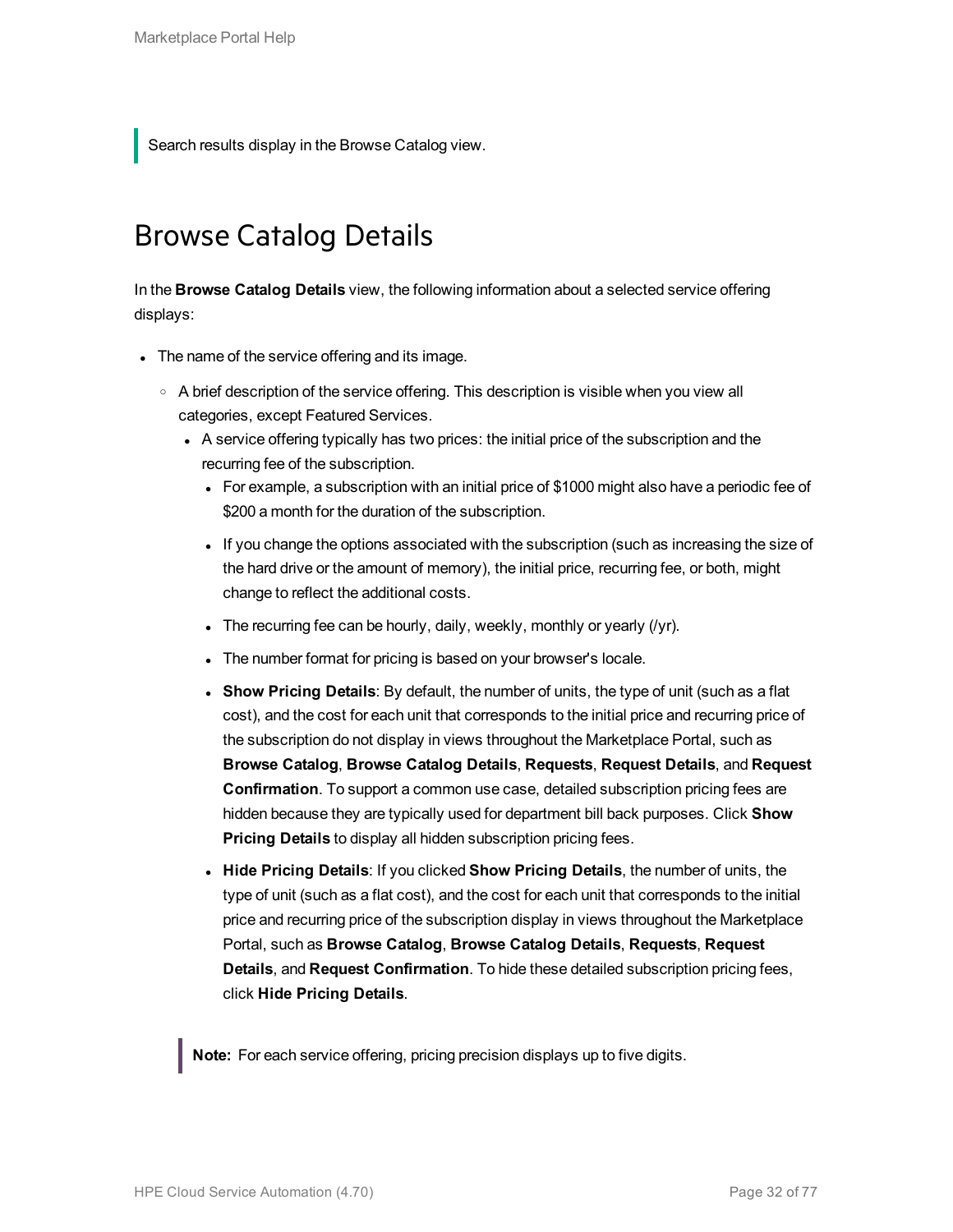- **Published on:** The date the service offering was published. The date format is based on your browser's locale.This date is visible when you view all categories, except **Featured Services**.
- **Show More Details is On/Off:** This slider button allows you to hide or display information about a service offering. The default is set to **On**. To change this toggle by using your keyboard, tab through the Browse Catalog Details view and then stop tabbing when the toggle is lassoed by a blue rectangle. Use the directional arrows on your keyboard to slide the toggle to **Off**.
- <sup>l</sup> **Option Sets and Profiles:** This information includes the available option sets (if any) and the cost of the different options.
	- o If you want to subscribe to the service offering you are viewing, configure your subscription request in this section. For example, if the service offering includes a server, the server might include options you select to configure the number of CPUs and the amount of RAM for the server.
	- For sequenced-based offerings, select options to configure your offering request.
	- $\circ$  For topology-based offerings, select profiles to make changes.
- **· Total Initial Price:** The initial price of the subscription. The periodic fee of the subscription.
- **Total Recurring Price:** The periodic fee of the subscription.
- **E** Click Add To Cart when you want to place a single order for more than one item.
- **liges Click Checkout** to open the **Service Checkout** view. Enter your order information and then click **Submit Request**.
- **Requires Approval:** Indicates whether your request for the service offering must be approved. When **Requires Approval** is displayed in the service offering description, it means that a subscription to the service offering requires management approval before it can be finalized. When you request a service offering that requires approval, the person who is the designated approver is automatically notified by email.

**Note:** Increasing the quantity for a service option may also increase the price for other options. For example, if you add a server then the number of CPUs and memory will increase, potentially increasing the price of each. For more information, see the *CSA Management Console Help*.

Related Topics

"View [Request](#page-58-1) Details" on page 59

"View [Checkout](#page-63-1) Details" on page 64

"Approved and Rejected [Requests"](#page-62-0) on page 63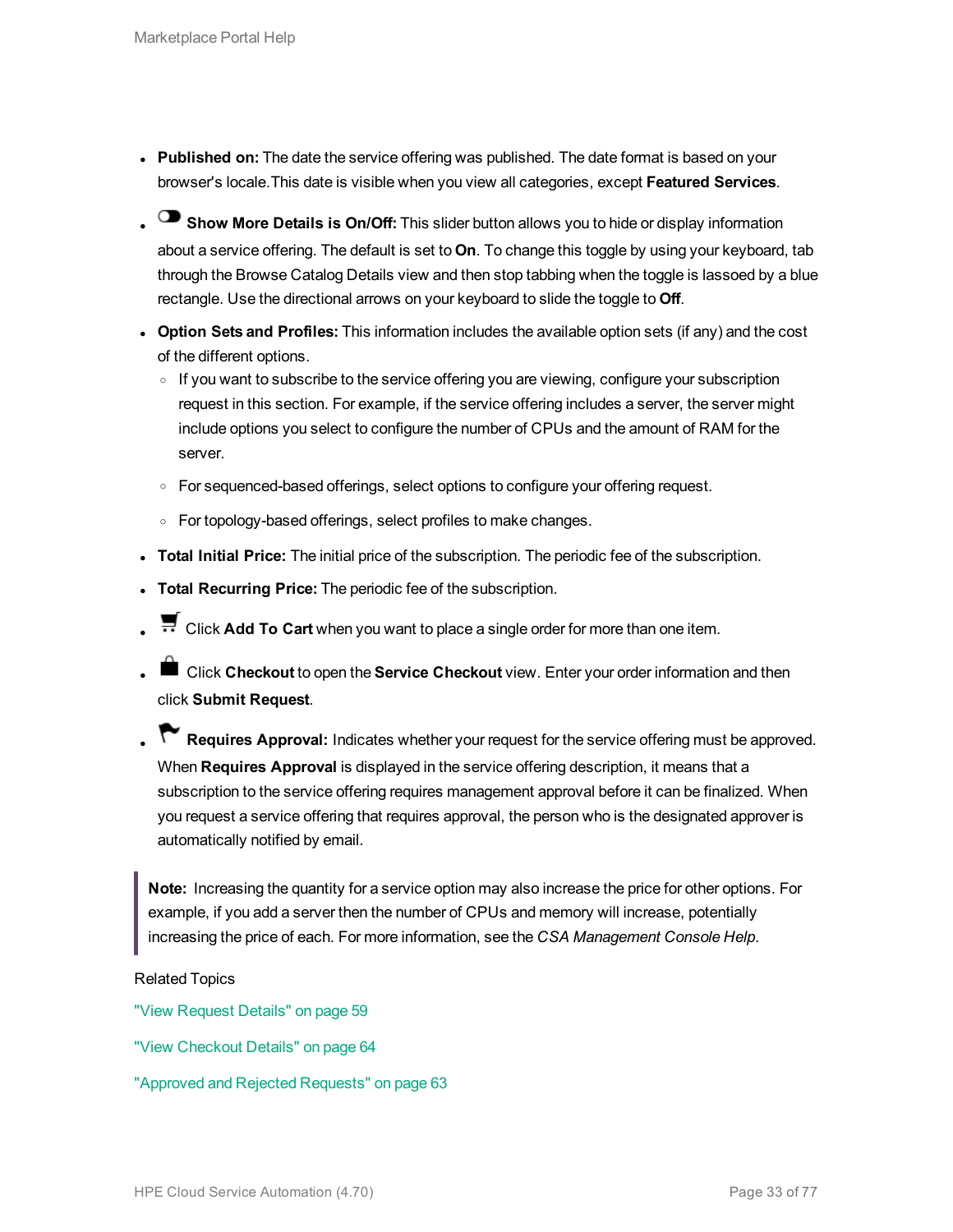<span id="page-33-0"></span>" [Shopping](#page-33-0) Cart" below

## Shopping Cart

In the Marketplace Portal, you can browse for service offerings in the catalog and then add them to the shopping cart for a single checkout transaction. This transaction is recorded as one order confirmation number.

The total number of offerings (items) that you add to the shopping cart is displayed at the top of each view. All items are based on their service designs. Shopping cart contents remain in the cart, even after you log out. To empty the shopping cart, remove each item.

**Note:** For each service offering in your shopping cart, pricing precision displays up to five digits. This pricing is based on the original service offering configuration.

During the shopping cart checkout process, you can:

- **Add Subscription Names—Enter meaningful, custom names for each item in your shopping cart.** As a best practice, create names that easily identify them as services in your organization. If you do not want to customize the subscription names, accept the default subscription names.
- **Provide Order Information—Configure the subscription period for all items in your shopping cart.** Attach documents that provide more information for the approval process, such as a purchase order.

**Note:** You must use Internet Explorer 10.0 or higher to attach documents to a service offering.

To complete a shopping cart checkout:

- 1. In the Dashboard, in the **Shop for Services** section, select the **All Services** tile.
- 2. Select an offering, review its details, and then click **Add to Cart**.
- 3. While in the shopping cart, you can do the following:
	- a. Click **Edit Configuration** to change information about an offering. Click **Update** to save your changes.
	- b. Change the **Quantity** number. Click **Update** to save your changes.
	- c. Click **Remove Item** if you want to remove this offering from your shopping cart. In the Remove Item dialog, click **Yes**.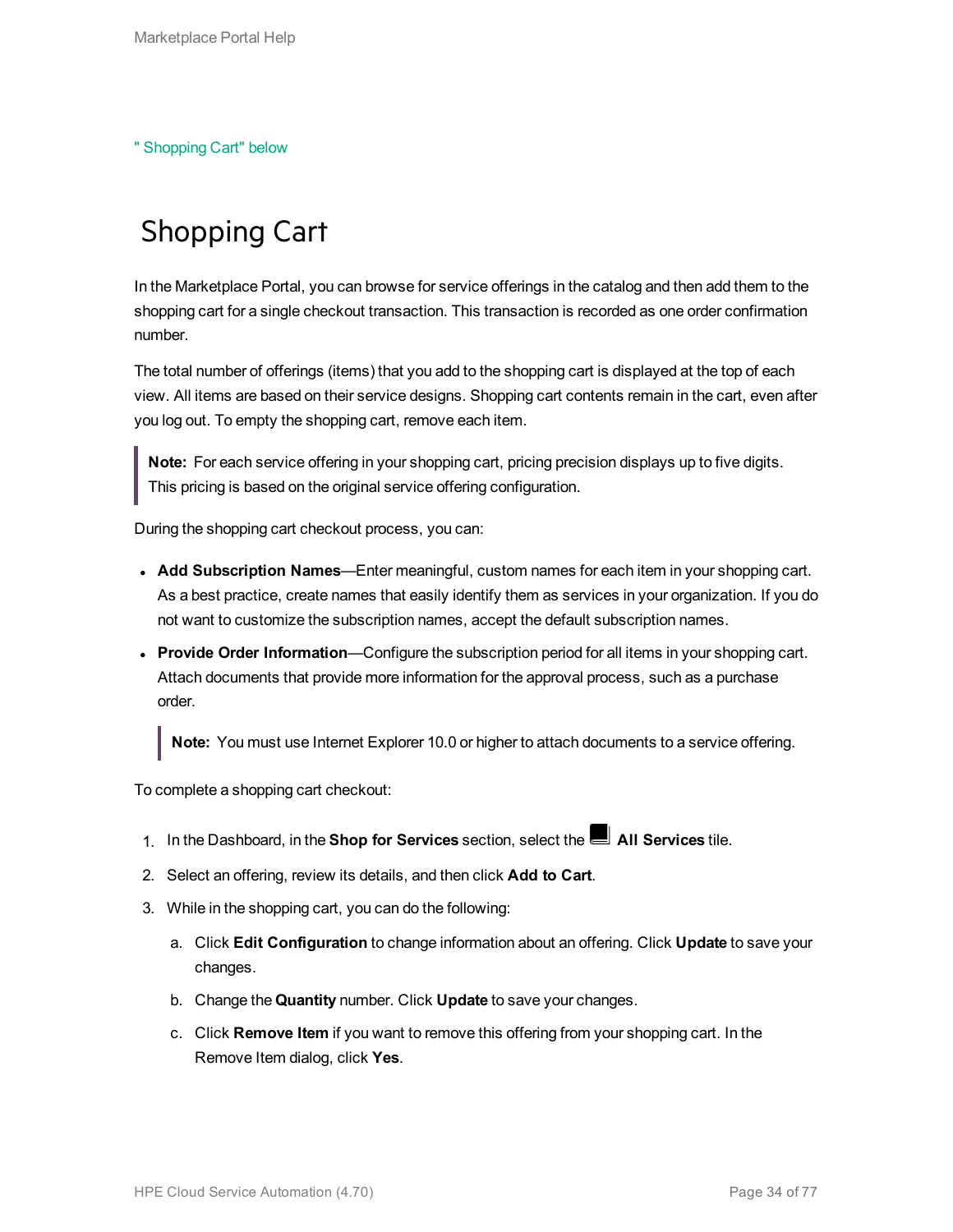- d. Click **Continue Shopping** to exit the shopping cart and browse the catalog to add more offerings to your shopping cart.
- e. Use the browser's print option to print or save a copy of the contents of the shopping cart.
- 4. Click **Checkout** to display the Add Subscription Names view. Accept the default names or enter meaningful names for items in your shopping cart.

If the Checkout button cannot be selected, review your cart for the following messages:

- <sup>o</sup> *This offering is no longer available*—The offering has been unpublished or removed from the catalog. You must remove this item from the shopping cart before you can check out.
- <sup>o</sup> *Offering has changed since it was added to the cart. Choose 'Edit Configuration' to validate offering before Checkout.*—The offering has been updated after you added it to your shopping cart. Click **Edit Configuration** and verify the changes to the offering. To accept the changes, click **Update**. If you do not want to accept the changes, return to the shopping cart and remove the item from your shopping cart.
- 5. Click **Continue** to display the Provide Order Information view:
	- a. Accept the subscription period or make changes.
	- b. Attach documents that provide more information for the approval process.
	- c. Review the terms and conditions and then check the check box to confirm your agreement.
- 6. Click **Submit Cart**. The Shopping Cart Confirmation view displays detailed request information, including the total cost of all items in your cart and the order number. This order number also displays in the **Requests** view.

#### Related Topics

"View [Request](#page-58-1) Details" on page 59

"View [Checkout](#page-63-1) Details" on page 64

"Approved and Rejected [Requests"](#page-62-0) on page 63

## <span id="page-34-0"></span>My Services

When your subscription to a service offering is approved, a service instance is created. The service instance is composed of the service components that you customized when you created the subscription request. It might also include additional components, if they are included as part of the service offering.

To manage your services, select the **My Services** tile in the Dashboard **More Actions** section.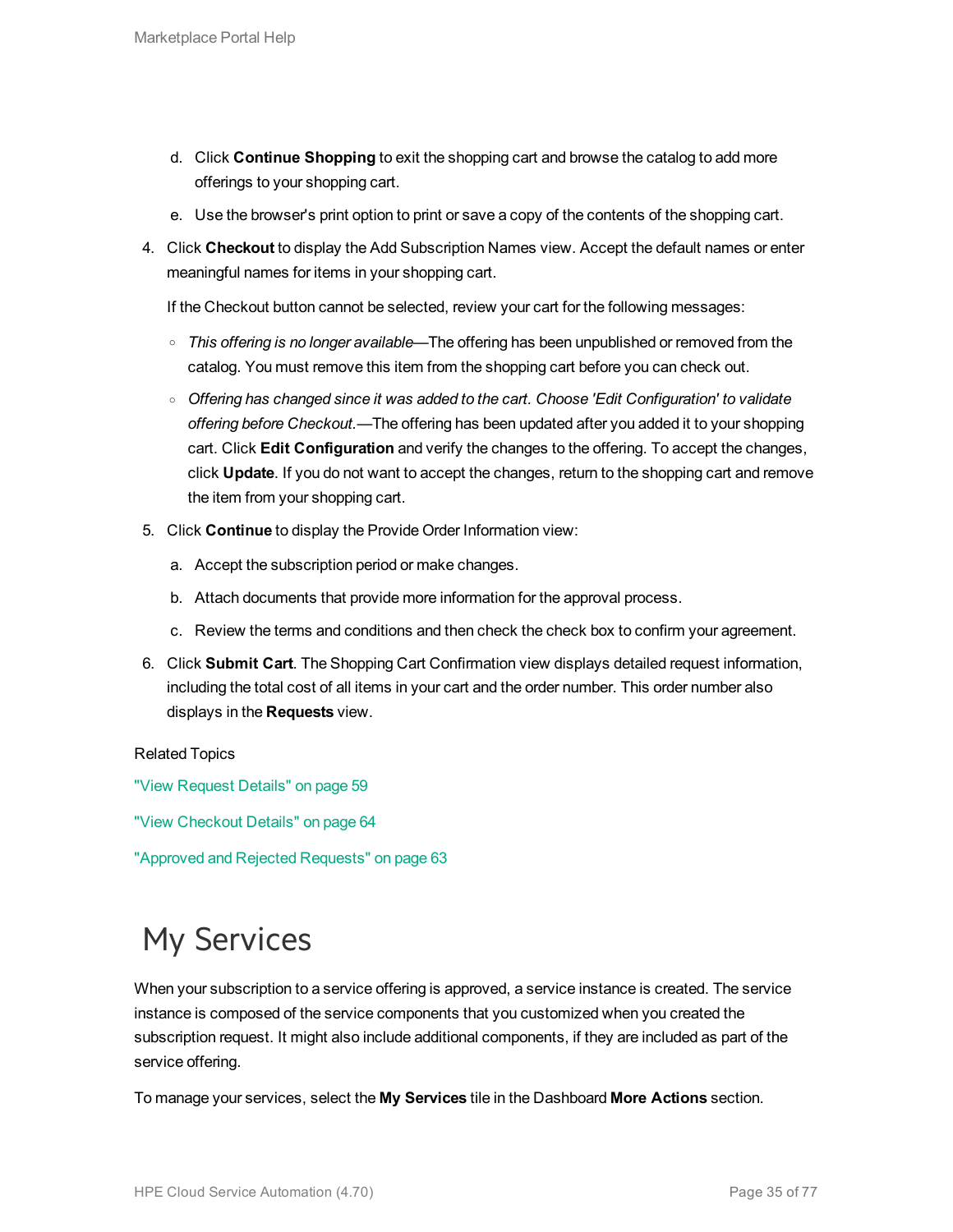When there are multiple versions of a service offering, the version number displays in parenthesis next to the name of each offering listed in the **My Services** view.

**Tip:** Click the magnifying glass to find a certain subscribed service by a meaningful keyword. Search results display in the My Services view.

Related Topics "Browse My [Services"](#page-35-0) below "Filter My [Services"](#page-36-0) on the next page "View My Service [Details"](#page-38-0) on page 39

## <span id="page-35-0"></span>Browse My Services

You can browse services in the **My Services** view.This view displays a list of services that have a certain status, such as Online, Reserved, Deploying, Transitioning, Modifying, Modify Failed, Failed, Offline, Cancelling, Cancellation Failed, Expiring, Expiration Failed, Upgrading, Upgrade Failed, and Public Action Failed.

Health status icons will be displayed for services that are online. Health status and capacity information is displayed for active subscriptions and services if the CSA administrator has it configured.

**Tip:** Click the magnifying glass to find a certain subscribed service by a meaningful keyword. Search results display in the My Services view.

#### To browse your services

1. In the Dashboard, in the **More Actions** sections, select the **My Services** tile to open the **My Services** view.

By default, all services are displayed in date order, with the newest services listed first.

- 2. Scroll up or down the list to browse services.
- 3. (Optional) Use the **Search** tool to browse services by keyword or the filters to browse certain types of services.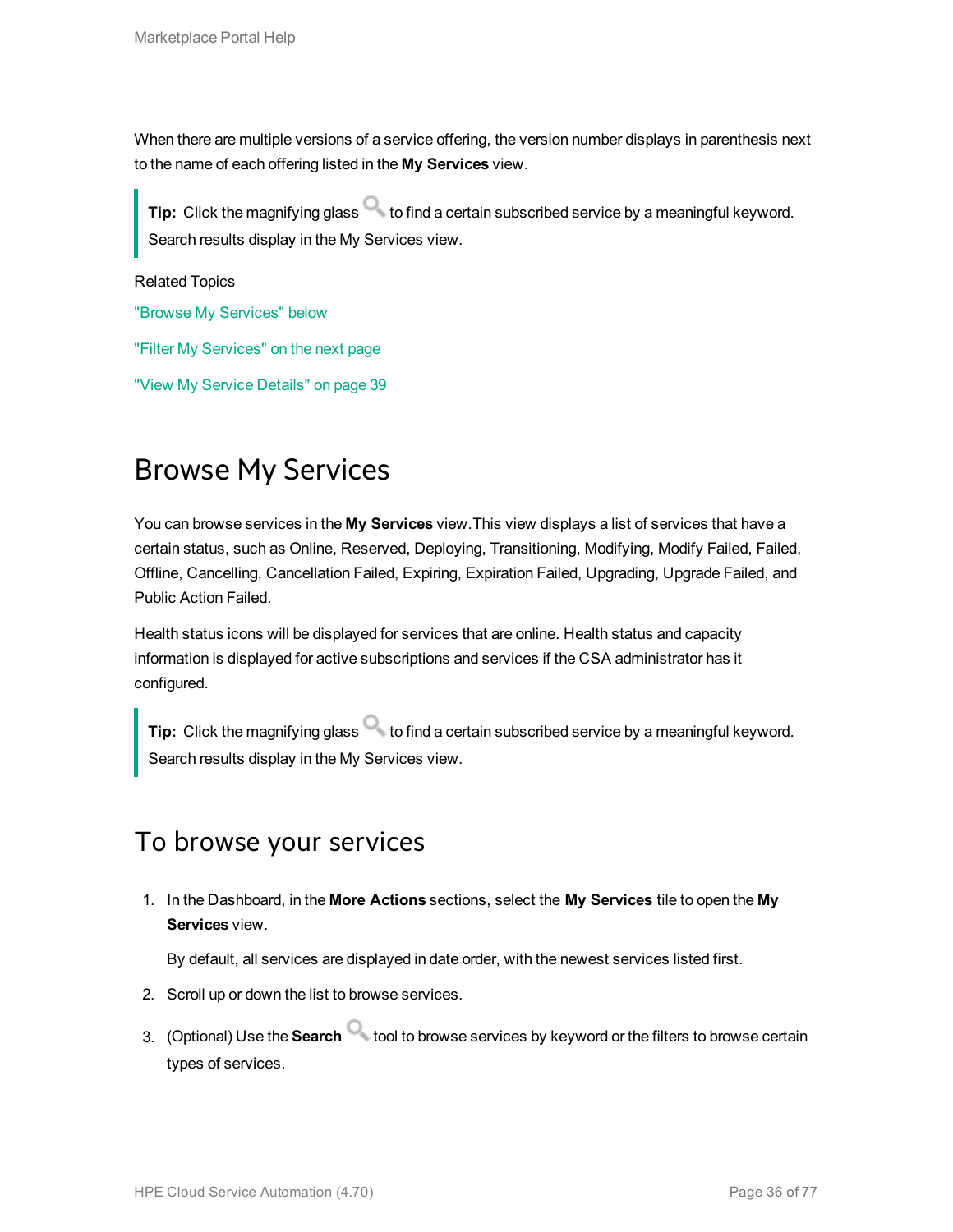4. When you find a service that you are interested in, select its icon or name to display the My Service Details view. When there are multiple versions of a service offering, the version number displays in parenthesis next to the name of the offering in the **My Service Details** view.

Related Topics

"Filter My [Services"](#page-36-0) below

<span id="page-36-0"></span>"View My Service [Details"](#page-38-0) on page 39

# Filter My Services

By default, the My Services view displays all categories, your newest services first, and all service states. Use the following filters to display certain services:

- "All [Categories"](#page-36-1) below
- "All [Service](#page-36-2) States" below
- ["Newest](#page-37-0) First" on the next page

**Tip:** In the My Services view, use the Search filter **the find a certain service by keywords.** Enter text that represents what you are looking for so that the user interface filters out these specific items.

#### <span id="page-36-1"></span>All Categories

You can subscribe to a variety of services, such as application servers, email servers, or web hosting services. You can filter by these services, as categories, to easily navigate to and review your subscriptions.

#### <span id="page-36-2"></span>All Service States

From the **All Service States** drop-down list, select one of the following filter values.

**Note:** The following table describes the service instance statuses and their corresponding subscription statuses.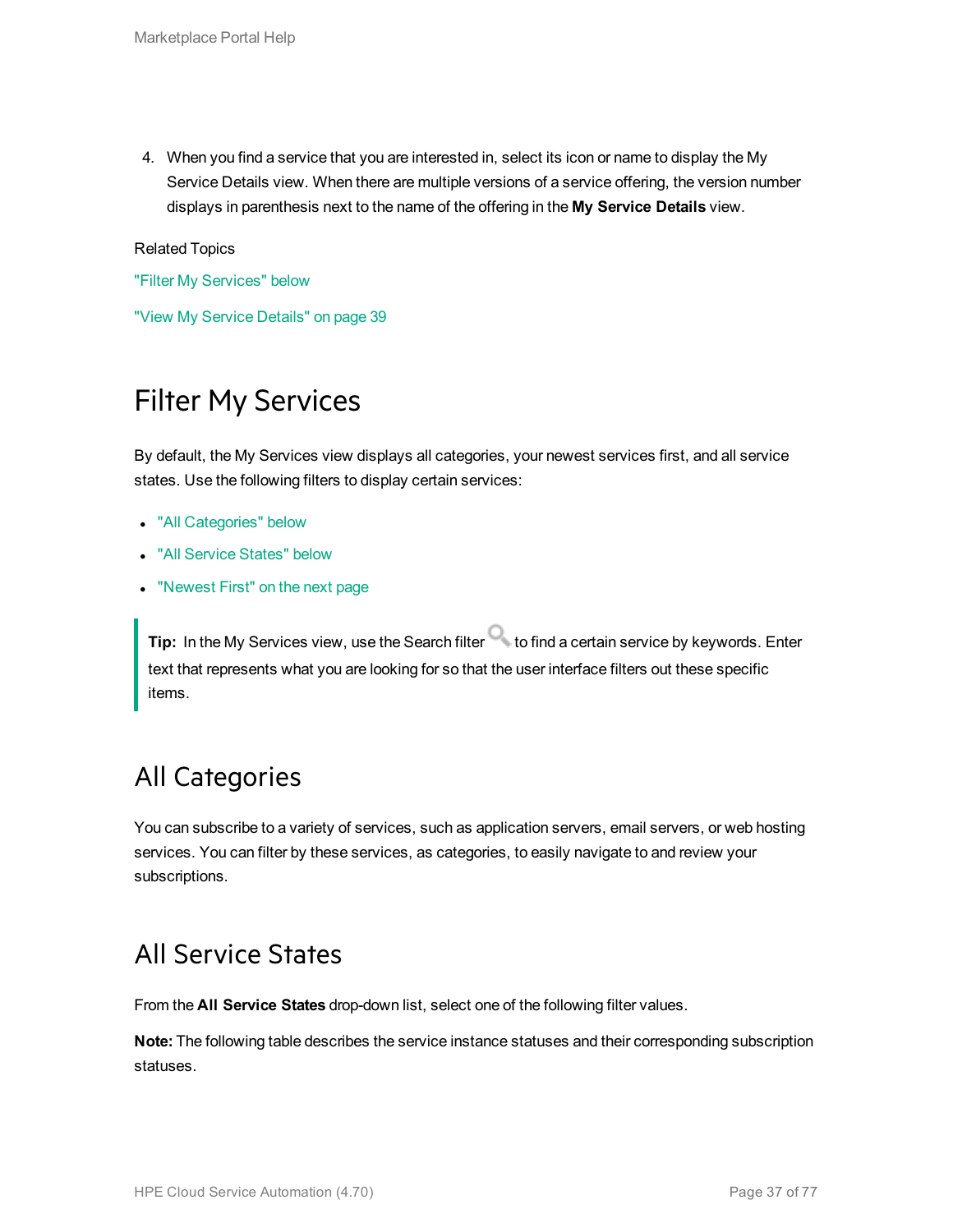| <b>Service Instance</b><br><b>Status</b> | <b>Description</b>                                                                                                                                                                      | Corresponding<br><b>Subscription Status</b>                                                             |
|------------------------------------------|-----------------------------------------------------------------------------------------------------------------------------------------------------------------------------------------|---------------------------------------------------------------------------------------------------------|
| Online                                   | The service instance is active.                                                                                                                                                         | Active                                                                                                  |
| Reserved                                 | The service instance has not started because the<br>start date for the subscription is in the future.                                                                                   | Pending                                                                                                 |
| Deploying                                | The service instance is being deployed.                                                                                                                                                 | Pending                                                                                                 |
| Transitioning                            | The service instance is being reserved for<br>deployment.                                                                                                                               | Pending                                                                                                 |
| Modifying                                | A service instance-affecting modification that<br>was made to the subscription or a service-<br>affecting action that was requested for the service<br>instance has not been completed. | Pending (The<br>subscription returns to<br>the Active state after the<br>modification is<br>completed.) |
| <b>Modify Failed</b>                     | A service instance-affecting modification that<br>was made to the subscription or a service-<br>affecting action that was requested for the service<br>instance failed.                 | Active                                                                                                  |
| Failed                                   | The service instance deployment failed.                                                                                                                                                 | Failed                                                                                                  |
| Offline                                  | The service instance is no longer available<br>because the subscription was canceled or<br>expired.                                                                                     | Canceled or Expired                                                                                     |
| Canceling                                | The service instance is being canceled.                                                                                                                                                 | Pending                                                                                                 |
| <b>Cancellation Failed</b>               | The service instance cancellation has failed.                                                                                                                                           | Active                                                                                                  |
| Expiring                                 | The service instance is expiring.                                                                                                                                                       | Pending                                                                                                 |
| <b>Expiration Failed</b>                 | The service instance expiration has failed.                                                                                                                                             | Active                                                                                                  |
| Upgrading                                | The service instance is being upgraded.                                                                                                                                                 | Pending                                                                                                 |
| <b>Upgrade Failed</b>                    | The service instance upgrade has failed.                                                                                                                                                | Active                                                                                                  |
| <b>Public Action Failed</b>              | The action could not be completed due to a<br>software or hardware issue. Public actions<br>(reboot, start, or stop) only apply if the<br>subscription is Active.                       | Active (The service<br>might not be available.)                                                         |

### <span id="page-37-0"></span>Newest First

From the **Newest First** drop-down list, select one of the following filter values: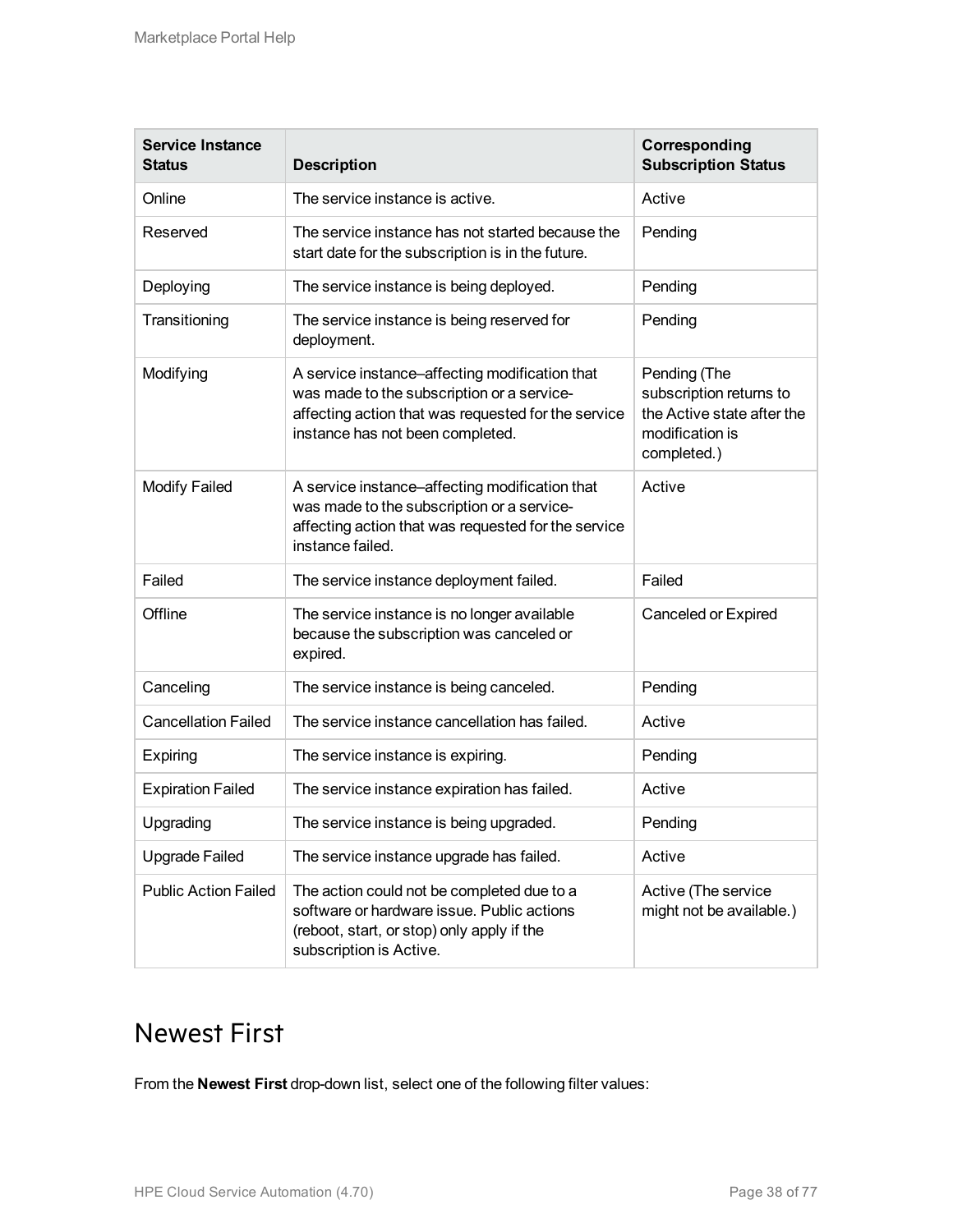| <b>Option</b>        | <b>Description</b>                                                                                                              |
|----------------------|---------------------------------------------------------------------------------------------------------------------------------|
| <b>Newest First</b>  | Your most recent service, based on the date the subscription started,<br>is the first service in the list. This is the default. |
| <b>Oldest First</b>  | Your oldest service, based on the date the subscription started, is the<br>first service in the list.                           |
| Most Expensive       | Your most expensive service.                                                                                                    |
| Least Expensive      | Your least expensive service.                                                                                                   |
| Alphabetical         | The list is ordered alphabetically, from A to Z.                                                                                |
| Reverse Alphabetical | The list is ordered in reverse alphabetical order, from Z to A.                                                                 |

Related Topics

"Browse My [Services"](#page-35-0) on page 36

<span id="page-38-0"></span>"View My Service [Details"](#page-38-0) below

#### View My Service Details

In the My Service Details view, you can see information about a service instance and request actions for a service instance.

Information displayed in the My Service Details view varies because it is based on the service offering to which you subscribed. This information might include the IP address, version, and uptime data for the service instance and component information, such as the number of registered and active users on an LDAP server and the date the LDAP server was last backed up, if your service instance includes an LDAP server.

You can execute actions on, or issue commands to, many of the components of a service instance. The actions you can execute on a service instance vary and are based on the service offering to which you subscribed. For example, if your subscription is for a server, you might be able to execute commands that start, stop, reboot, suspend, pause, unpause, and resume the server.

The My Service Details view provides information in the following sections:

**Manage Subscription**—This link redirects you to detailed information about the subscription, where you can request actions for a subscription.

**Service Details**—This section shows information about the offering that fulfills the service, such as the name of the service offering, the name of the service design, the expiration date and time, and the owner. You can also click **View Service Topology** to see the topology diagram. Health status and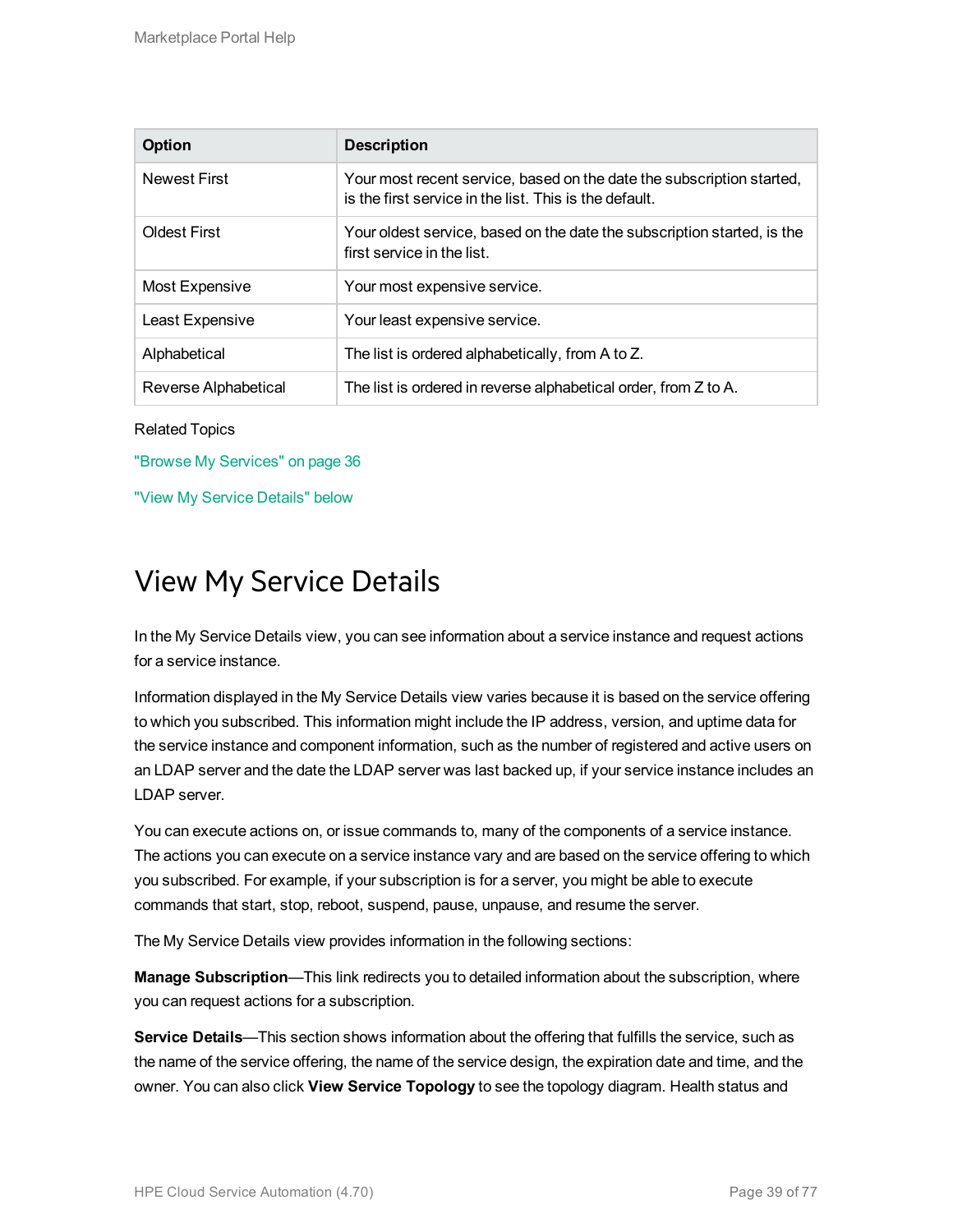capacity information is displayed for active subscriptions and services if the CSA administrator has it configured.

**Service Components**—These are the individual services that compromise your overall service delivery. Click the **Refresh** button to reload information about service components. In this section, for a certain service component, select its corresponding settings icon **the request an action on a** service, such as reboot, pause, resume, and so on.

#### To view service details

1. In the Dashboard, in the **More Actions** section, select the **My Services** tile to open the My Services view.

By default, all services are displayed in date order, with the newest services listed first.

- 2. Scroll up or down the list to browse services.
- 3. When you find a service that you are interested in, select its icon or name to display the My Service Details view.
- 4. (Optional) Click **Manage Subscription** to open the Subscriptions Details view for the service. See "View [Subscription](#page-46-0) Details" on page 47.
- 5. (Optional) Click **View Service Topology** to show a topology diagram of the service instance, including summary information.
- 6. In the Service Components section, for a certain service component, select its corresponding settings icon **to request an action on a service, such as Clone Pattern, Build Resource** Provider List, and Log Messages.
- 7. In the Service Action dialog, click **Execute**. A service request will be filed and will be subject to approval. After it is approved, your service will show the action performed.
- 8. Wait for the Success dialog and then click **OK**.

Related Topics

"Browse My [Services"](#page-35-0) on page 36

"Filter My [Services"](#page-36-0) on page 37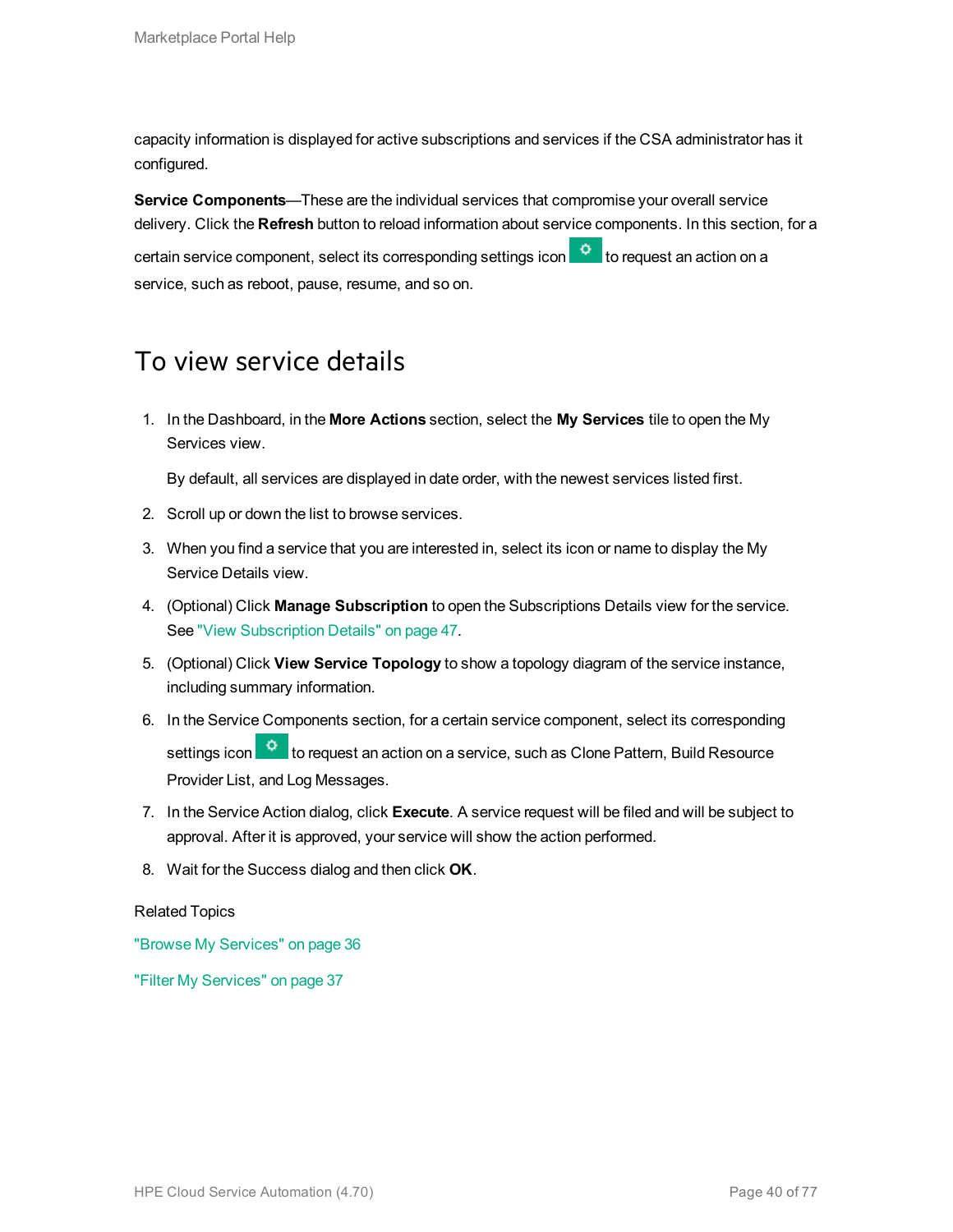# **Subscriptions**

A subscription originates with a subscription request, which is a request for delivery of cloud services that is initiated by the subscriber (end user) using a service catalog in the Marketplace Portal. After a subscription request is approved, a service instance is created. For more information, see the Cloud Service Automation Concepts Guide and the CSA Management Console Help.

To manage your service offering subscriptions, select the **All Subscriptions** tile in the Dashboard **Manage Subscriptions** section. By default, the list of Subscriptions displays **All Categories**, **All Subscription Statuses**, and **Newest First**.

**Note:** If you are an authorized Consumer Business Manager, you can manage all user's subscriptions in your organization. See "Manage User's [Subscriptions"](#page-45-0) on page 46.

The **Subscriptions** view lists your subscriptions for the last month. This is the default list order. To customize your view, you can sort and filter the list of subscriptions. You can also view only the subscriptions for service offerings from a specific category by using the **All Categories** drop-down filter. When there are multiple versions of a service offering, the version number displays in parenthesis next to the name of each offering listed in the **Subscriptions** view.

The **All Subscriptions** tile also displays the total number of subscriptions for each status.

**Note:** For each subscription, pricing precision displays up to five digits. This pricing is based on the original service offering configuration.

In the **Subscriptions** view, some service offerings in this list display the initial price of the subscription and the recurring fee for the subscription, and some service offerings do not display these prices. Your Consumer Organization Administrator configures the option to show or hide this pricing information in Marketplace Portal views. Depending on the configuration setting, these prices will or will not display in several views within the Marketplace Portal, such as **Browse Catalog, Browse Catalog Details, Requests, Request Details, Request Confirmation, Subscriptions, and Subscription Details**. As a best practice, your Consumer Organization Administrator might want to hide these prices if they will be used for department bill back purposes. For more information, see the CSA Management Console Help.

**Tip:** Click the magnifying glass **that is contained a certain subscription by a meaningful keyword. Search** results display in the Subscriptions view.

In the **Subscriptions** view, you can perform the following tasks: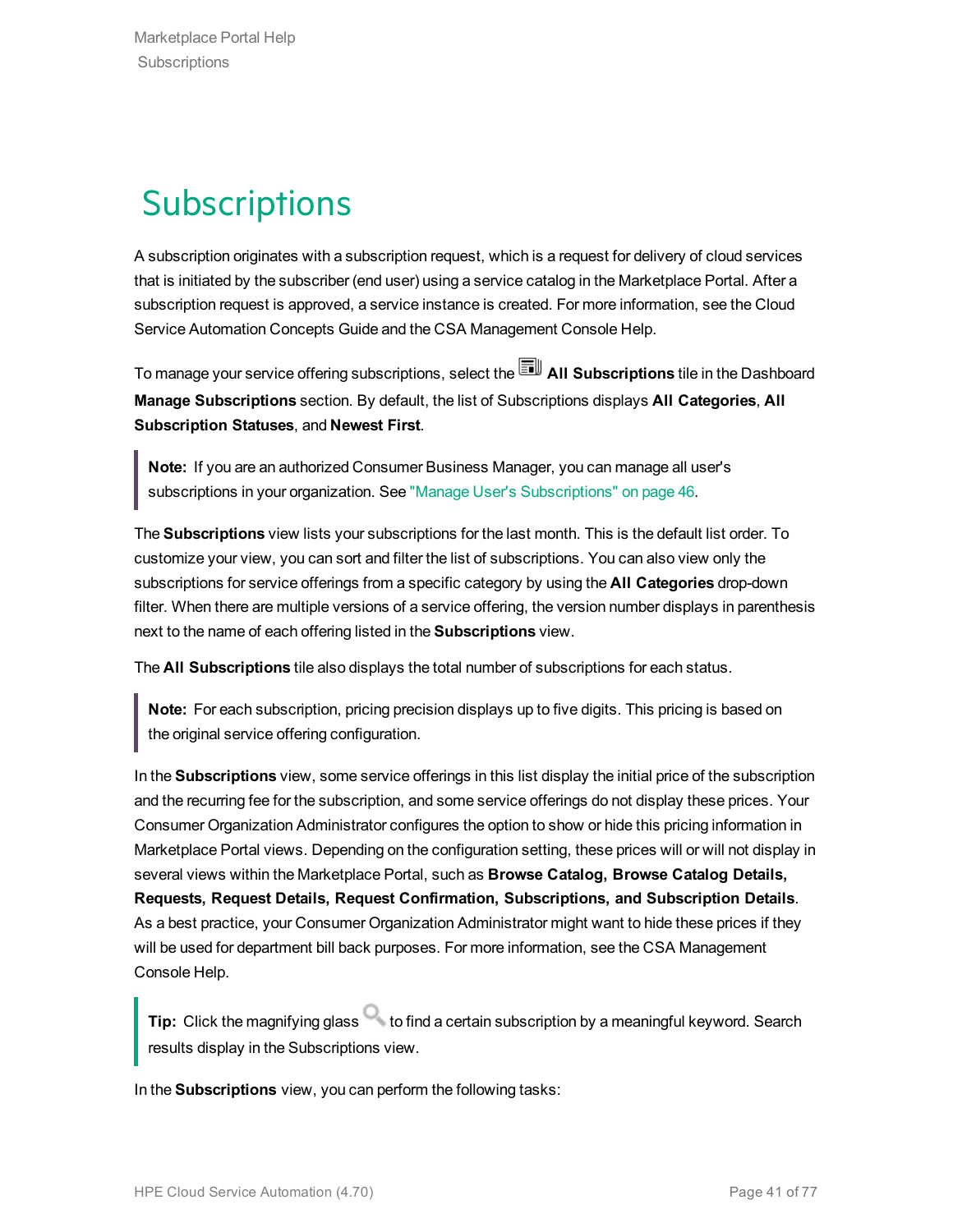- Check the state of your subscriptions.
- Set filters to find certain subscriptions. These filters display in the user interface only when your browser resolution it set to more than 992 pixels wide. If your browser resolution is set to 992 pixels or less, these filters do not display and only the Search box displays. This is known as adaptive content in the Marketplace Portal. See "Adaptive Content" in "Get [Started"](#page-5-0) on page 6.
- Monitor a list of subscriptions that are expiring soon.
- <sup>l</sup> View detailed subscription information. In the **Subscription Details** view, you can run actions on your service instances and, if necessary, modify subscriptions.
- . <sup>3</sup> Cancel subscriptions, one at a time or all at the same time. After you cancel a subscription, you can delete it from the catalog.
- $\mathbb I\hspace{-0.1cm}I$  Delete subscriptions, one at a time or all at the same time. You must cancel a subscription before you can delete it.

#### Related Topics

"Browse [Subscriptions"](#page-41-0) below

"Filter [Subscriptions"](#page-42-0) on the next page

"View [Subscription](#page-46-0) Details" on page 47

"Modify a [Subscription"](#page-47-0) on page 48

"Cancel a [Subscription"](#page-49-0) on page 50

"Delete a [Subscription"](#page-50-0) on page 51

# <span id="page-41-0"></span>Browse Subscriptions

You can browse and filter subscriptions in the **Subscriptions** view.

**Note:** For each subscription, pricing precision displays up to five digits. This pricing is based on the original service offering configuration.

In the **Subscriptions** view, some service offerings in this list display the initial price of the subscription and the recurring fee for the subscription, and some service offerings do not display these prices. Your Consumer Organization Administrator configures the option to show or hide this pricing information in Marketplace Portal views. Depending on the configuration setting, these prices will or will not display in several views within the Marketplace Portal, such as **Browse Catalog, Browse Catalog Details,**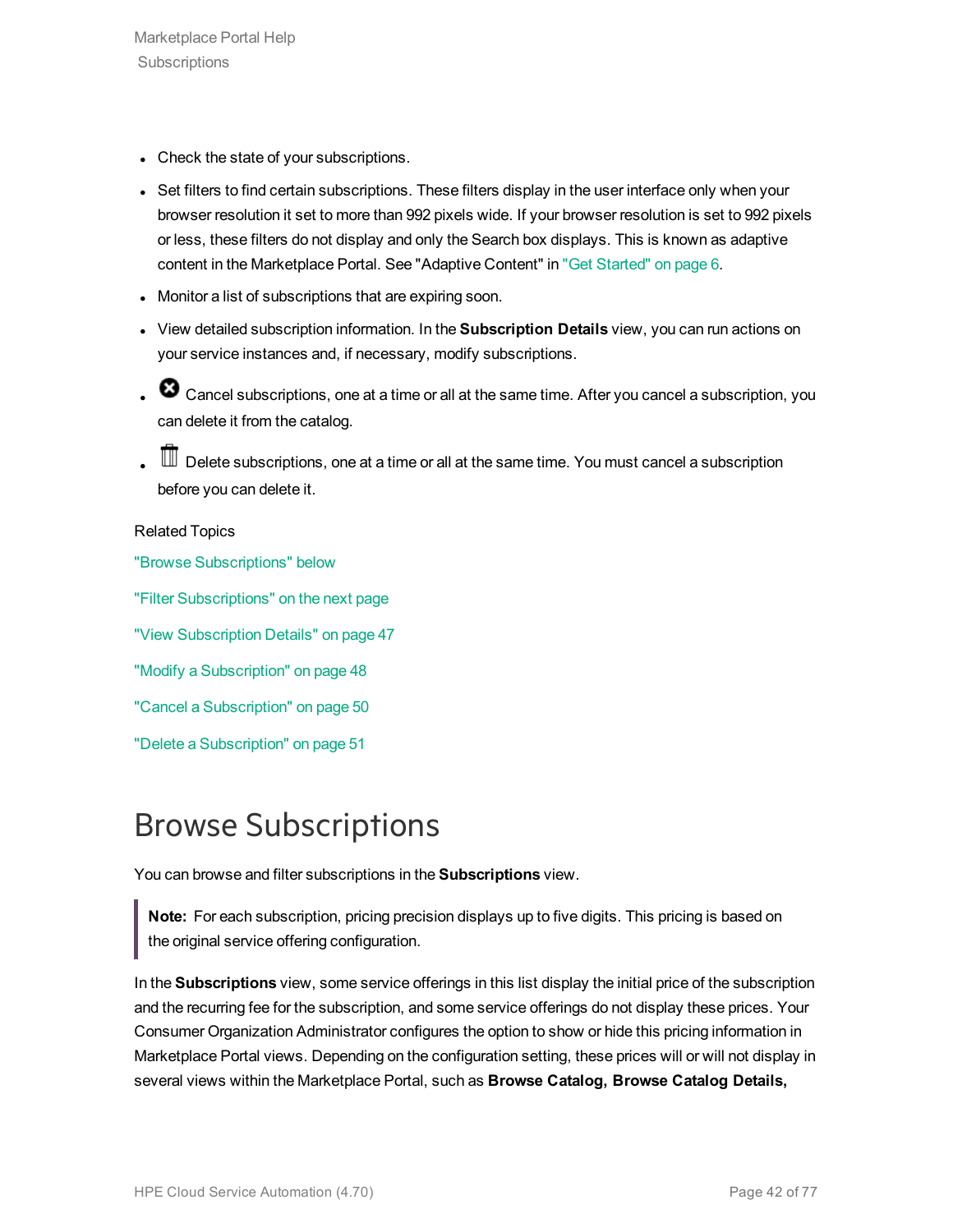**Requests, Request Details, Request Confirmation, Subscriptions, and Subscription Details**. As a best practice, your Consumer Organization Administrator might want to hide these prices if they will be used for department bill back purposes. For more information, see the CSA Management Console Help.

Health status and capacity information is displayed for active subscriptions and services if the CSA administrator has it configured.

**Tip:** Click the magnifying glass **that is contained a certain subscription by a meaningful keyword. Search** results display in the Subscriptions view.

To browse subscriptions:

1. In the Dashboard, in the Manage Subscriptions section, select the **All Subscriptions** tile to open the **Subscriptions** view.

By default, all subscriptions are displayed in date order, with the newest subscriptions listed first.

- 2. Scroll up or down the list to browse subscriptions.
- 3. When you find a subscription that you are interested in, select its icon or name to display the **Subscription Details** view. When there are multiple versions of a service offering, the version number displays in parenthesis next to the name of the offering in the **Subscription Details** view.

#### Related Topics

"Filter [Subscriptions"](#page-42-0) below

"View [Subscription](#page-46-0) Details" on page 47

"Modify a [Subscription"](#page-47-0) on page 48

"Cancel a [Subscription"](#page-49-0) on page 50

"Delete a [Subscription"](#page-50-0) on page 51

# <span id="page-42-0"></span>Filter Subscriptions

By default, the Subscriptions view displays all categories, the newest subscriptions first, and all subscription states. Use the following filters to display certain subscriptions:

- All Categories
- All Subscription Statuses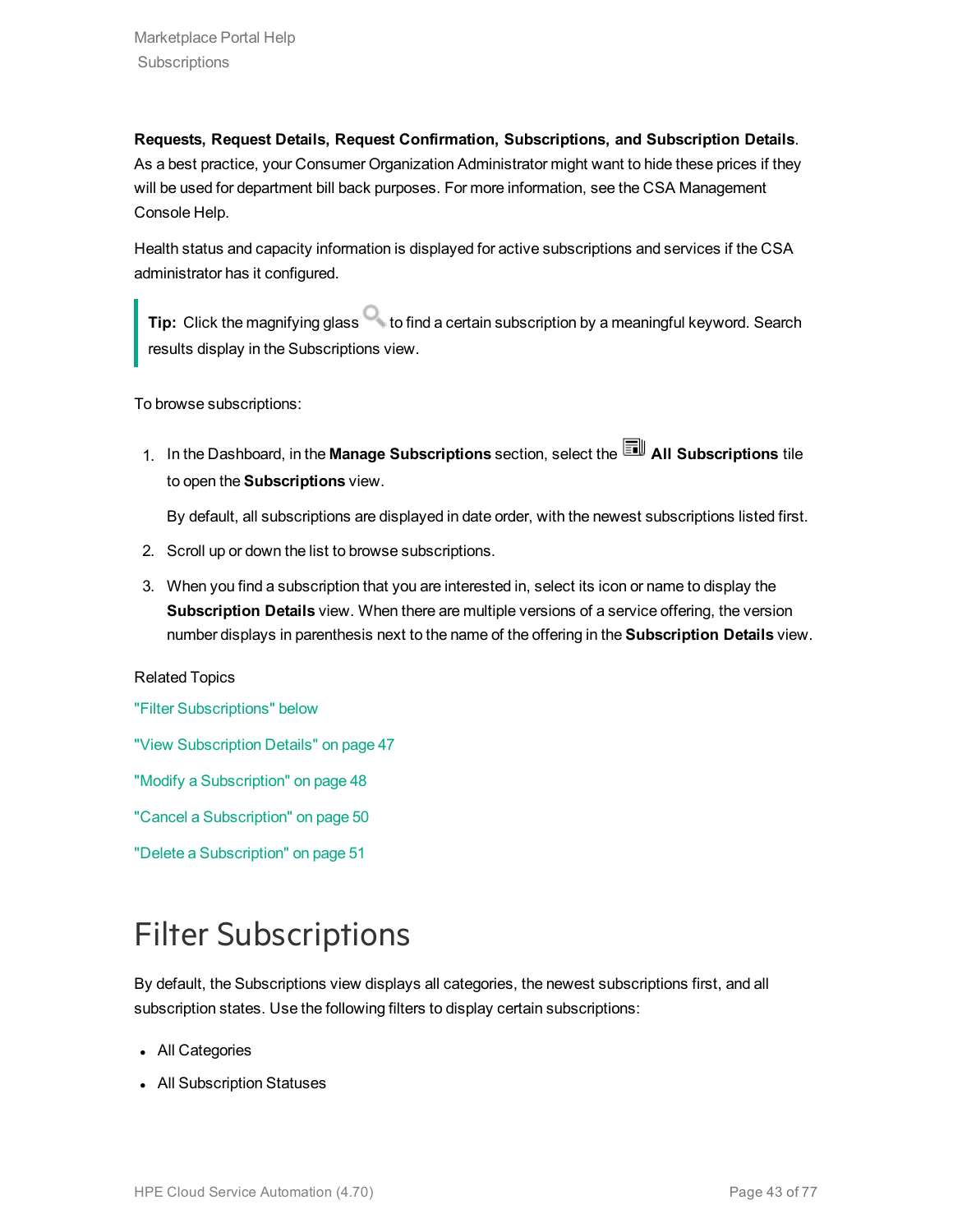Marketplace Portal Help **Subscriptions** 

- Newest First
- Health Status

**Note:** These filters are displayed in the user interface only when your browser is set to more than 992 pixels wide. If your browser is set to 992 pixels or less than 992 pixels wide, these filters are not displayed and only the magnifying glass  $\Box$  is displayed.

**Tip:** In the Subscriptions view, click the magnifying glass to find a certain subscription by keywords. Enter text that represents what you are looking for so that the user interface filters out these specific items.

### All Categories

You can subscribe to a variety of services, such as application servers, email servers, or web hosting services. You can filter by these services, as categories, to easily navigate to and review your subscriptions.

### All Subscription Statuses

| <b>Subscription State</b>           | <b>Description</b>                                                               |
|-------------------------------------|----------------------------------------------------------------------------------|
| All Subscription<br><b>Statuses</b> | Includes all subscription states described in this table.                        |
| Active                              | Subscriptions that are active.                                                   |
| Pending                             | Subscriptions that are waiting to be approved.                                   |
| <b>Expired</b>                      | Subscriptions that have expired.                                                 |
| Canceled                            | Subscriptions that have been canceled.                                           |
| Terminated                          | Subscriptions that have been terminated.                                         |
| Paused                              | Subscriptions that failed to deploy and have been paused for<br>troubleshooting. |

From the **All Subscription Statuses** drop-down list, select one of the following filter values: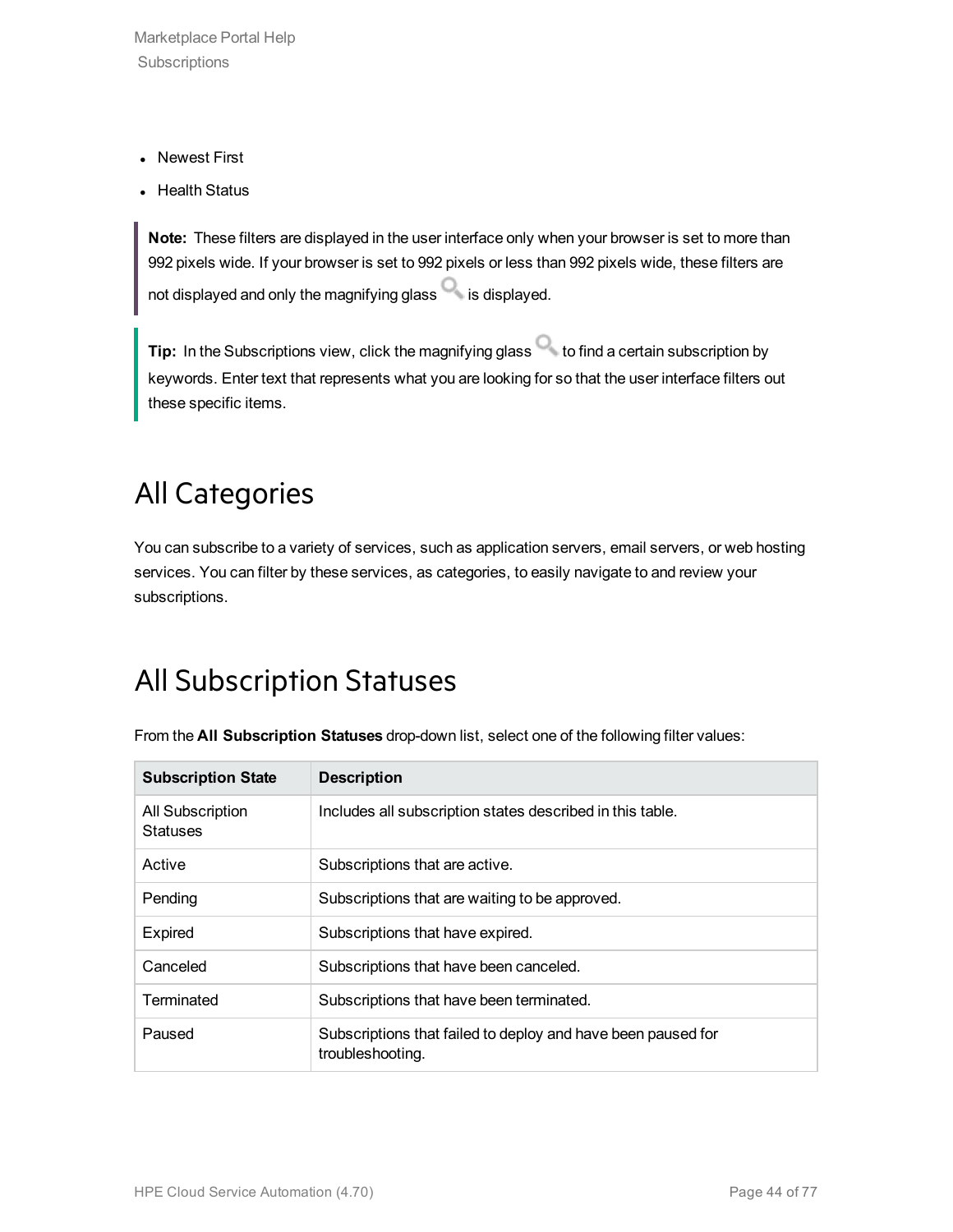### Newest First

From the **Newest First** drop-down list, select one of the following filter values:

| <b>Option</b>        | <b>Description</b>                                                                                                                       |
|----------------------|------------------------------------------------------------------------------------------------------------------------------------------|
| <b>Newest First</b>  | The most recent subscription, based on the date the subscription<br>started, is the first subscription in the list. This is the default. |
| <b>Oldest First</b>  | The oldest subscription, based on the date the subscription started, is<br>the first subscription in the list.                           |
| Most Expensive       | The most expensive subscription.                                                                                                         |
| Least Expensive      | The least expensive subscription.                                                                                                        |
| Alphabetical         | The list is ordered alphabetically, from A to Z.                                                                                         |
| Reverse Alphabetical | The list is ordered in reverse alphabetical order, from Z to A.                                                                          |

# Health Status

You can filter by the following health status values:

- Normal
- Warning
- Major
- Minor
- Critical
- Suspended
- Powered off
- Unknown

Related Topics

"Browse [Subscriptions"](#page-41-0) on page 42

"View [Subscription](#page-46-0) Details" on page 47

"Modify a [Subscription"](#page-47-0) on page 48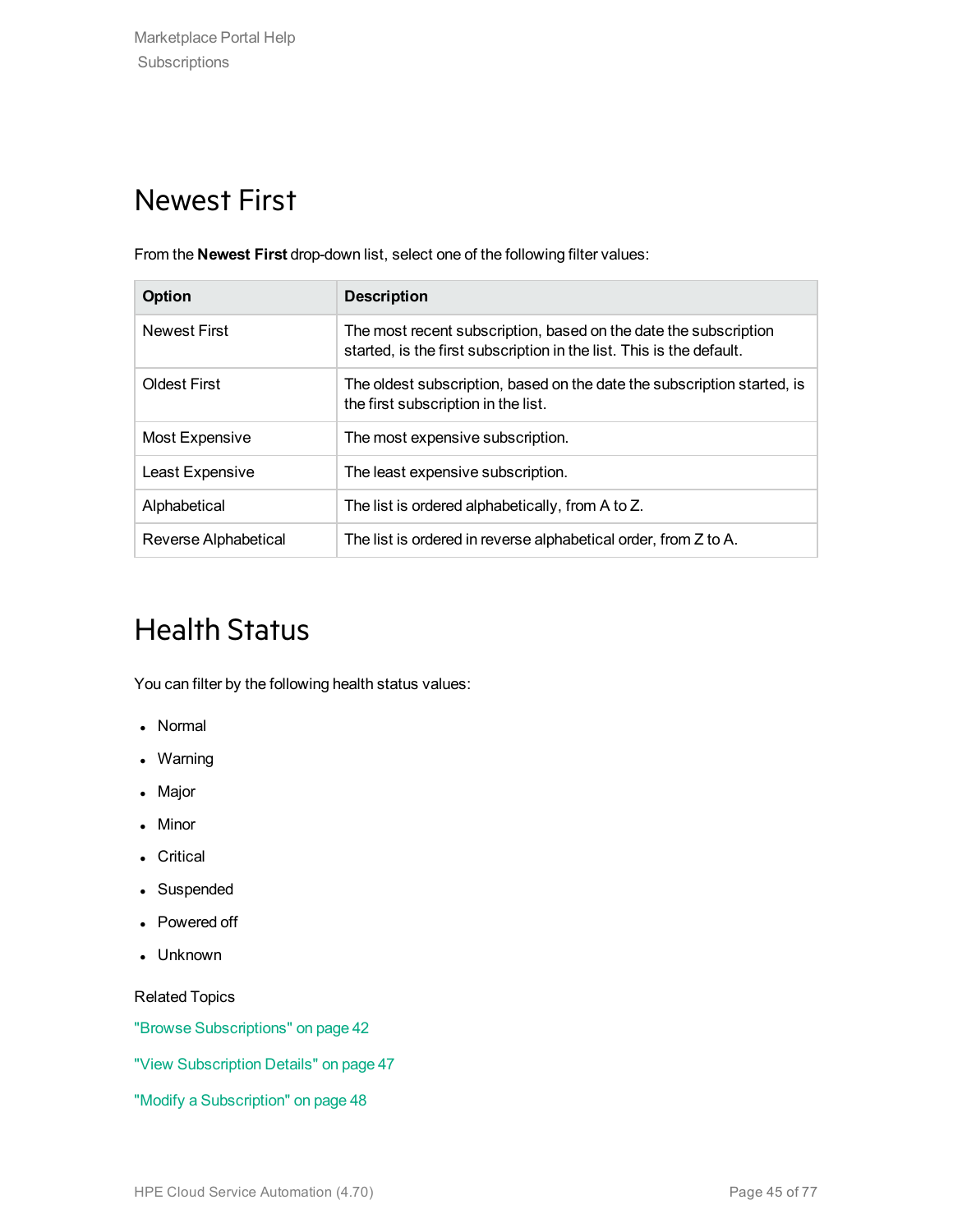#### "Cancel a [Subscription"](#page-49-0) on page 50

"Delete a [Subscription"](#page-50-0) on page 51

# <span id="page-45-0"></span>Manage User's Subscriptions

As an authorized Consumer Business Manager, you can manage all user's subscriptions in your organization.

In manager mode, you can perform actions on a subscription *on behalf of* the original subscriber, such as:

- Modify, cancel, or delete a user's subscription.
- <sup>l</sup> Go to the **Request Details** view to review information about the user's original subscription request.
- <sup>l</sup> Go to the **My Service Details** view to review information about the offering that fulfills the service, including service components and service topology.
- Review the subscription history and notifications for a user's subscription.

To manage a user's subscriptions in your organization:

1. In the Dashboard, in the **Administration** section, select the **Manage User Subscriptions** tile to open the **User Lookup** view.

The **User Lookup** view lists all users in your organization. By default, all users in an organization are displayed in alphabetical order. Use the Search tool  $\Box$  to find a certain user by name.

- 2. In the **User Lookup** view, select a user whose subscriptions you want to manage. The service offerings that the selected user subscribes to display in the **Subscriptions** view. In the Subscriptions view:
	- o The user account name **1** that you are managing subscriptions *on behalf of* displays below your management mode account name  $\blacktriangle$ .
	- $\circ$  Click the close icon  $\times$  next to the user account name to exit management mode for that user and return to the Dashboard.
- 3. When you find a subscription want to manage, select its icon or name to display the Subscription Details view.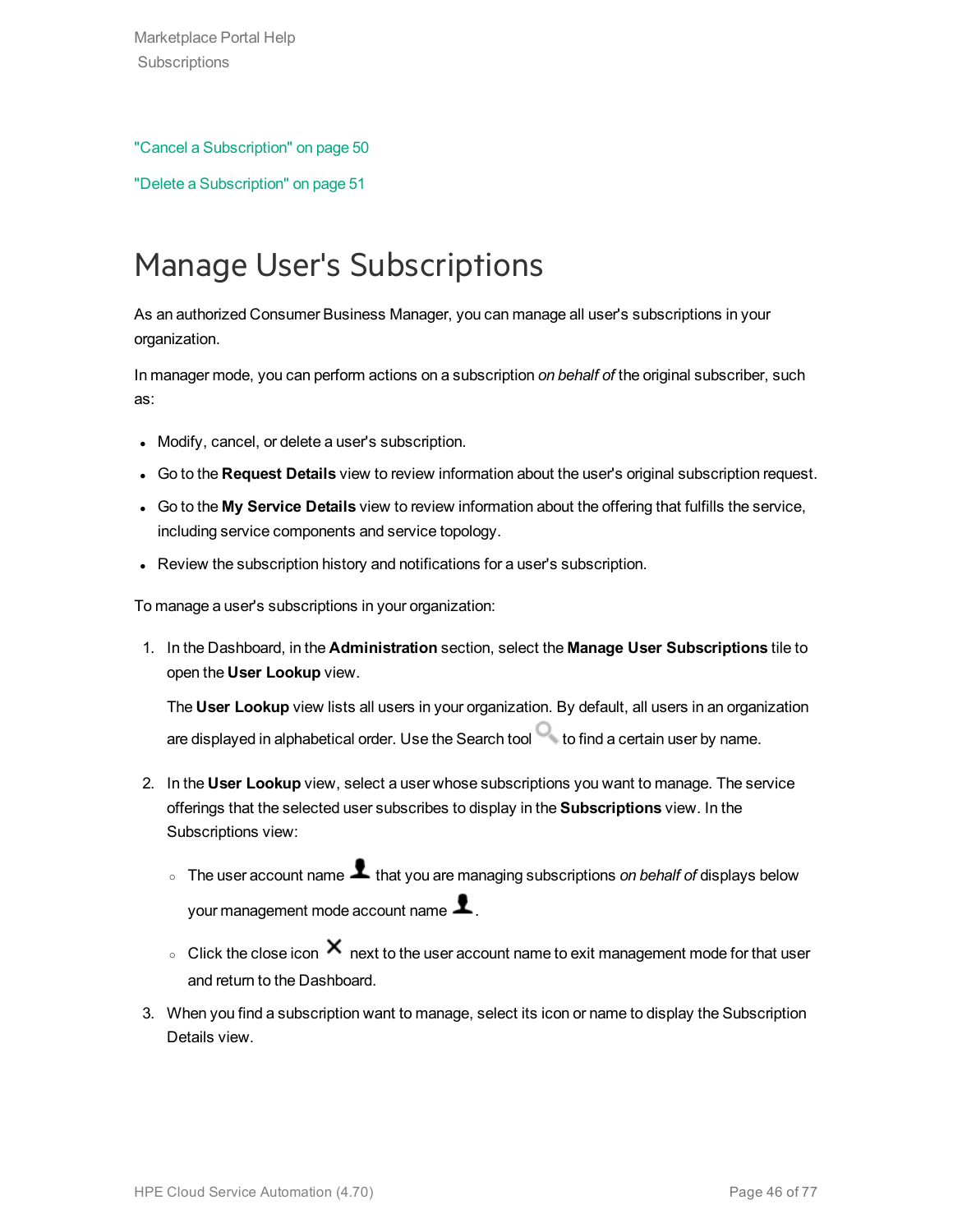4. In the Subscriptions Details view, select an action you want to perform on this subscription, on behalf of its user, such as **View Request**, **View Linked Service**, **Modify Subscription**, **Cancel Subscription**, and **Delete Subscription**.

#### Related Topics

"View [Subscription](#page-46-0) Details" below

"Modify a [Subscription"](#page-47-0) on the next page

"Cancel a [Subscription"](#page-49-0) on page 50

"Delete a [Subscription"](#page-50-0) on page 51

# <span id="page-46-0"></span>View Subscription Details

The Subscriptions Details view displays the following information:

- The image for the service offering to which you subscribed.
- The name you entered for the subscription when you configured it.
- The name of the service offering to which you subscribed.
- The status of the subscription.
- Health status and capacity information is displayed for active subscriptions and services if the CSA administrator has it configured.
- The order number.
- The initial price and recurring price.

In the **Subscription Details** view, some service offerings in this list display the initial price of the subscription and the recurring fee for the subscription, and some service offerings do not display these prices. Your Consumer Organization Administrator configures the option to show or hide this pricing information in Marketplace Portal views. Depending on the configuration setting, these prices will or will not display in several views within the Marketplace Portal, such as **Browse Catalog, Browse Catalog Details, Requests, Request Details, Request Confirmation, Subscriptions, and Subscription Details**. As a best practice, your Consumer Organization Administrator might want to hide these prices if they will be used for department bill back purposes. For more information, see the CSA Management Console Help.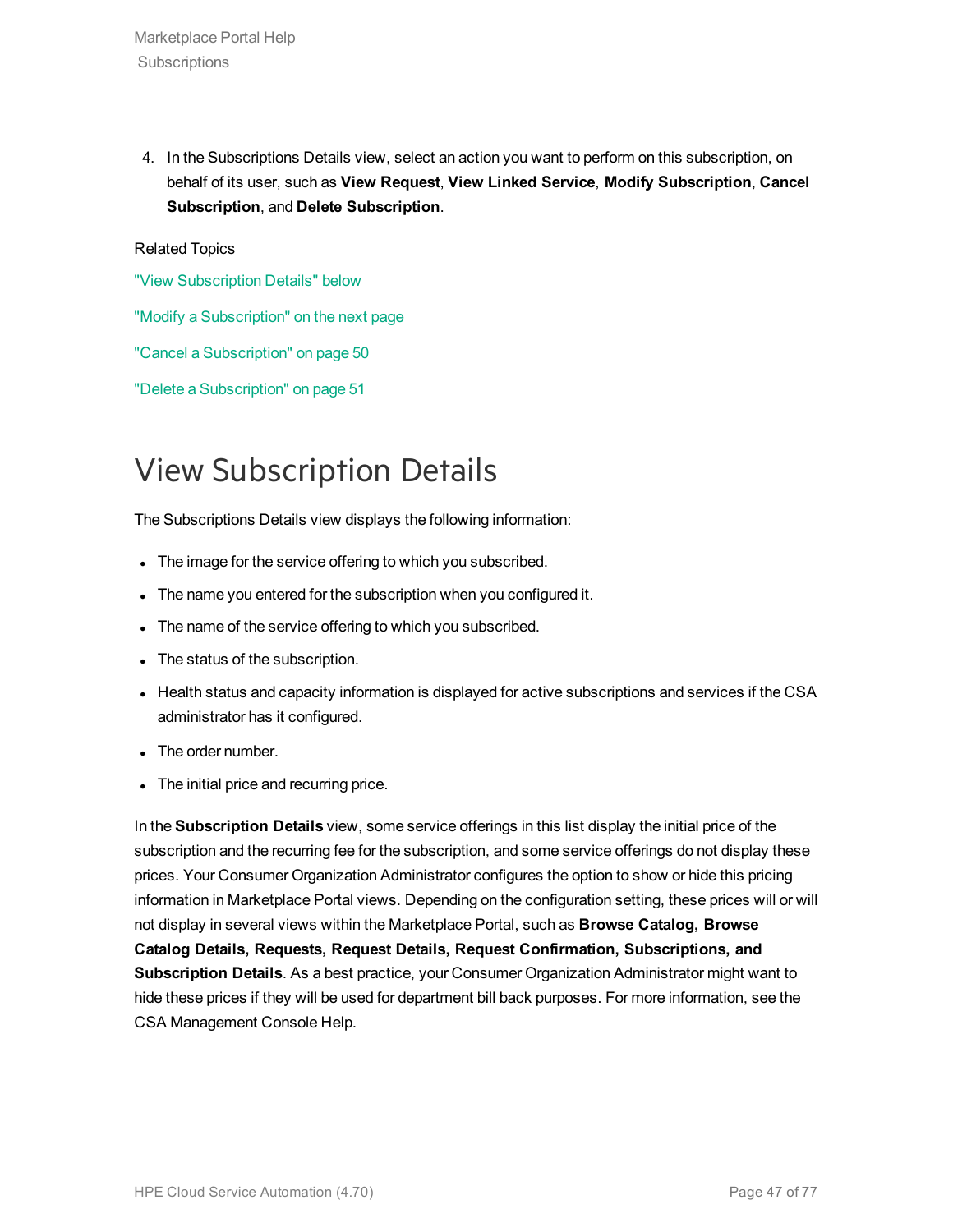### To view subscription details

1. In the Dashboard, in the Manage Subscriptions section, select the **All Subscriptions** tile to open the Subscriptions view.

By default, all subscriptions are displayed by date order, with the newest subscriptions listed first.

- 2. Scroll up or down the list to browse subscriptions.
- 3. When you find a subscription that you are interested in, select the name of the subscription to display its Subscriptions Details view. This view displays the subscription name and a brief description, subscription history and notifications. Use the filter  $\Box$  to customize the display of history events and notifications.
- 4. (Optional) If you want to see the original service request, click **View Request**.
- 5. (Optional) If you want to place another order for this service, click **View Linked Service** to open the **My Service Details** view.

Related Topics "Browse [Subscriptions"](#page-41-0) on page 42 "Filter [Subscriptions"](#page-42-0) on page 43 "Modify a [Subscription"](#page-47-0) below "Cancel a [Subscription"](#page-49-0) on page 50 "Delete a [Subscription"](#page-50-0) on page 51 "View [Request](#page-58-0) Details" on page 59

# <span id="page-47-0"></span>Modify a Subscription

**Note:** You can only modify active subscriptions.

To modify a subscription: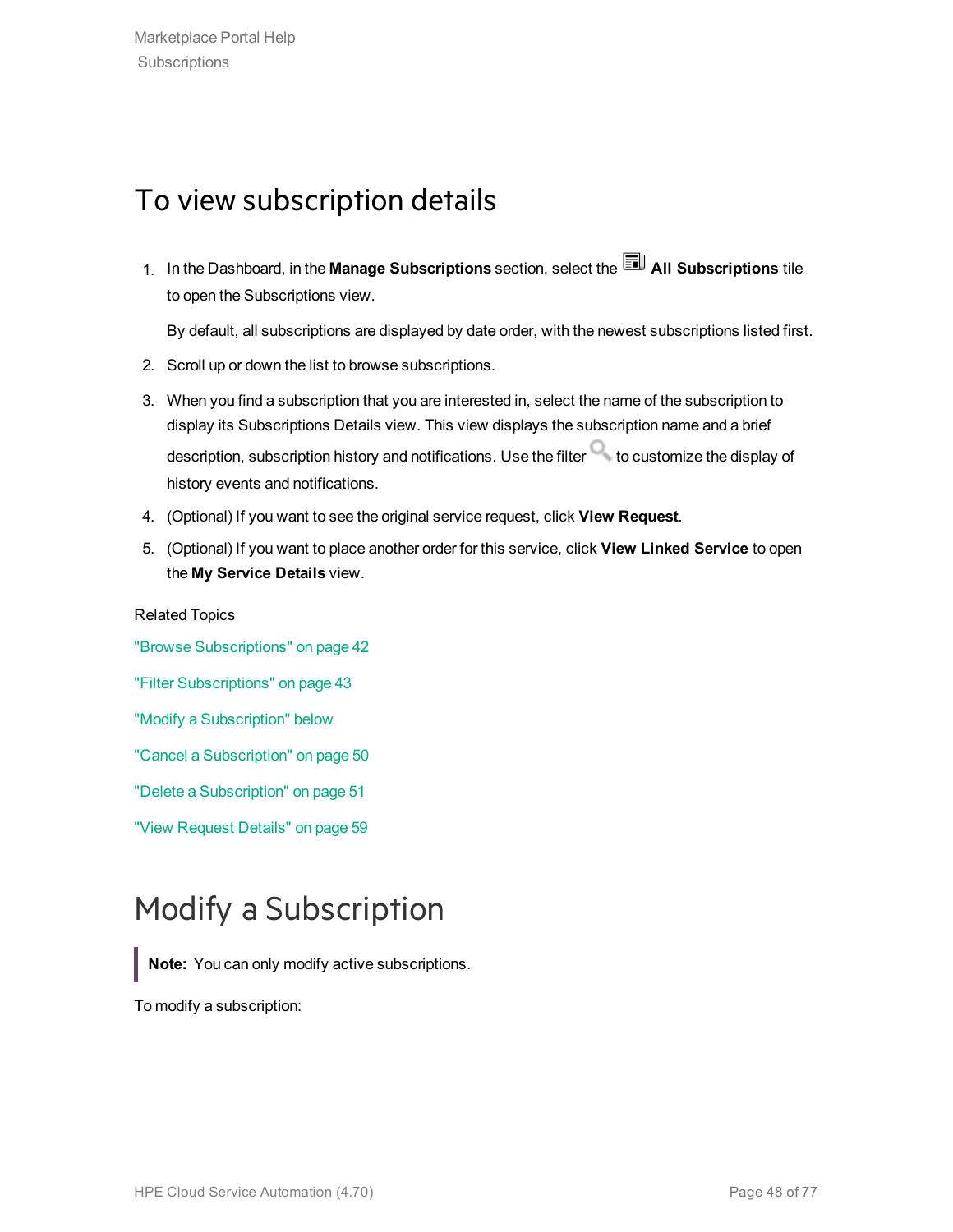1. In the Dashboard, in the **Manage Subscriptions** section, select the **All Subscriptions** tile to open the Subscriptions view.

By default, all subscriptions are displayed by date order, with the newest subscriptions listed first.

- 2. Scroll up or down the list to browse subscriptions.
- 3. When you find a subscription that you want to modify, select the name of the subscription to display its Subscriptions Details view.
- 4. In the Subscription Details view, click **Modify Subscription** to open the Modify Subscription Details view.
- 5. In the Modify Subscription Details view, click **Modify Subscription** to open the Modify Subscription Details view. In this view, you can change the subscription name and description, group ownership, option parameters for service configuration, and the End Date of the subscription period. You cannot edit the Start Date of the subscription period.
- 6. Click **Submit Subscription** to save your changes.
- 7. Wait for the confirmation view to see the order details, including the request number. Your request is subject to an approval process before it can be fulfilled and delivered.
- 8. (Optional) If you want to see the original service request, click **View Request** to see detailed information about the original request.
- 9. (Optional) In the confirmation view, click **View Request** to open the Request Details view for detailed information about the subscription you modified.
- 10. (Optional) In the confirmation view, click **Your Subscriptions** to open the Subscriptions view.
- 11. (Optional) In the confirmation view, click **Reorder Service** to open the Service Offering Details view for this subscription and place another order.
- 12. (Optional) You can also modify a subscription during the checkout process. See ["Reorder](#page-60-0) a [Service"](#page-60-0) on page 61.

#### Related Topics

"Browse [Subscriptions"](#page-41-0) on page 42

- "Filter [Subscriptions"](#page-42-0) on page 43
- "View [Subscription](#page-46-0) Details" on page 47
- "Cancel a [Subscription"](#page-49-0) on the next page
- "Delete a [Subscription"](#page-50-0) on page 51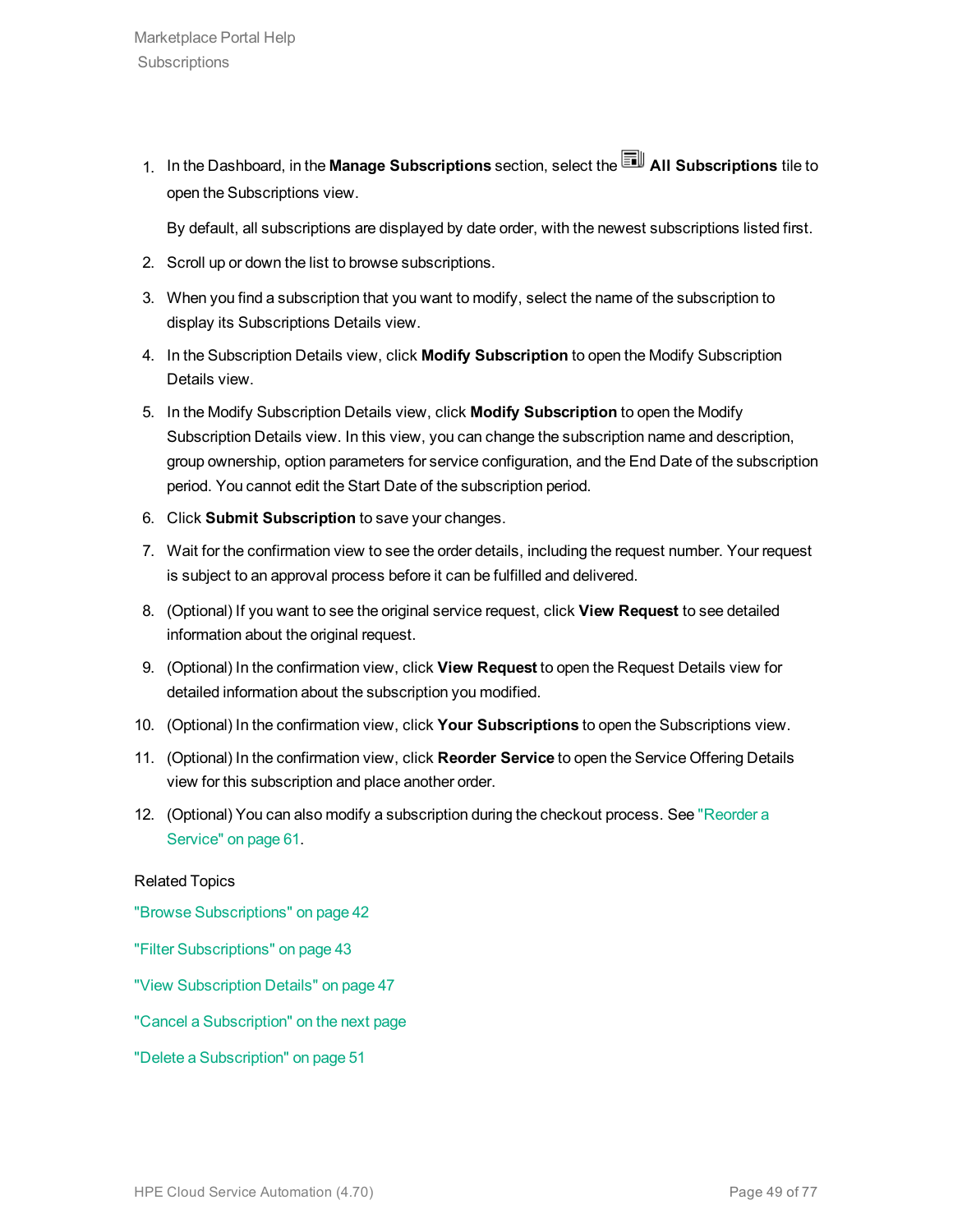# <span id="page-49-0"></span>Cancel a Subscription

You can only cancel subscriptions if the  $\bullet$  cancel icon is displayed. You cannot cancel a subscription if this icon does is not displayed.

In the Subscriptions list view, you can:

- Cancel a single subscription, one at a time, in the Subscription Details view and from the Subscriptions list view.
- Cancel all subscriptions, all at the same time, from the Subscriptions list view.

# To cancel a subscription in the Subscription Details

#### view

- 1. In the Dashboard, in the **Manage Subscriptions** section, select the **All Subscriptions** tile to display the Subscriptions view.
- 2. In the Subscriptions view, scroll up or down the list to find and select the subscription you want to cancel.
- 3. In the Subscription Details view, click **Cancel Subscription**.
- 4. In the Cancel Subscription dialog, click **Yes** to confirm that you want to cancel the subscription.
- 5. (Optional) In the Cancel Subscription dialog, click **No** if you decide you do not want to delete the subscription.

# To cancel a single subscription in the Subscriptions list view

- 1. In the Dashboard, in the **Manage Subscriptions** section, select the **All Subscriptions** tile to display the Subscriptions view.
- 2. In the All Subscription States filter, select **Active**.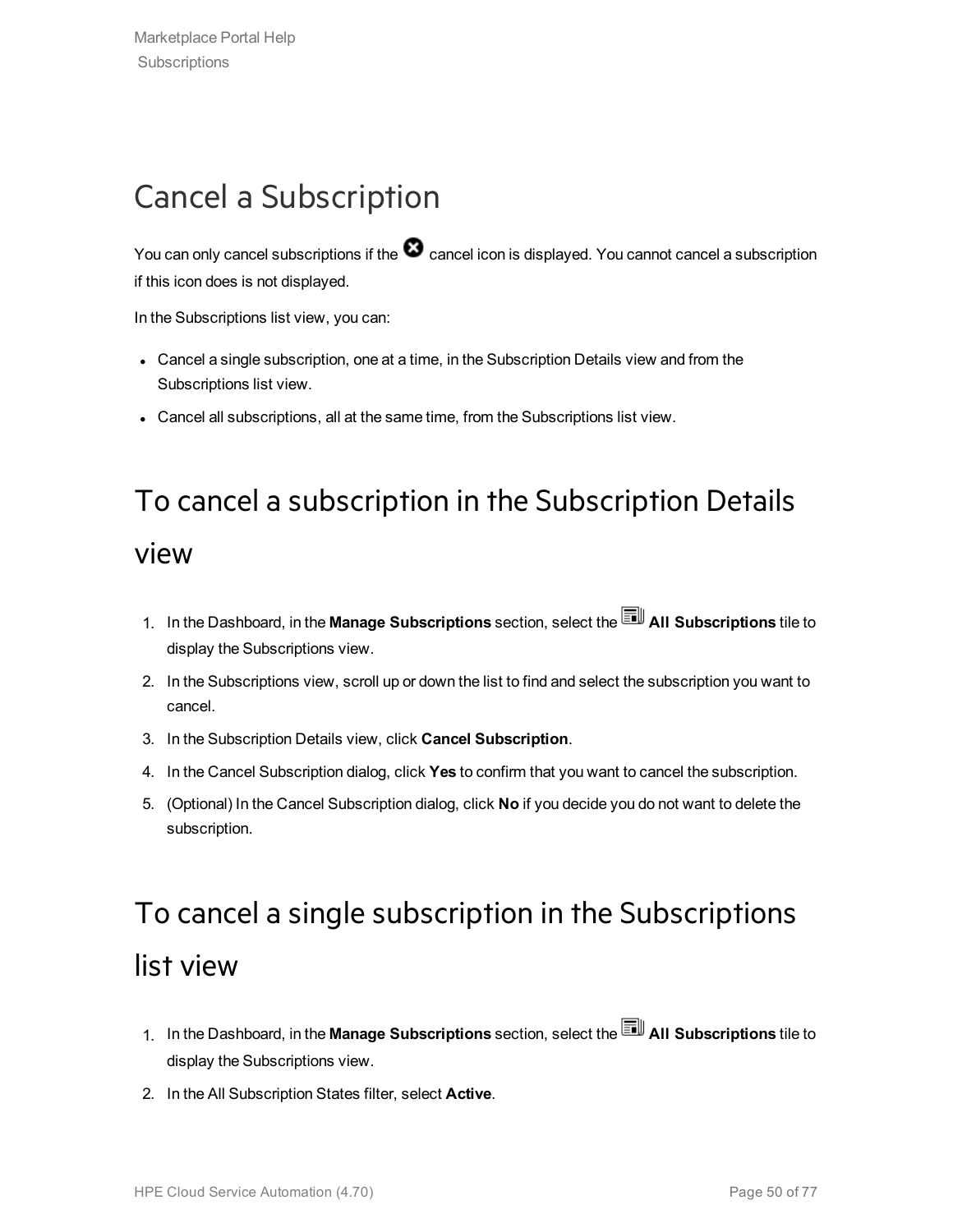- 3. In the Subscriptions view, scroll up or down the list to find the subscription you want to cancel.
- 4. Click the cancel icon  $\bullet$  next to the subscription you want to cancel.
- 5. In the confirmation dialog, click **Yes** to confirm that you want to cancel the selected subscription.
- 6. (Optional) In the confirmation dialog, click **No** if you decide you do not want to cancel the subscription.

# To cancel all subscriptions in the Subscriptions list view

- 1. In the Dashboard, in the **Manage Subscriptions** section, select the **All Subscriptions** tile to display the Subscriptions view.
- 2. In the All Subscription States filter, select **Active**.
- 3. Select **List Actions**.
- 4. In the List Actions dialog, click **Cancel All** to cancel all active subscriptions that are visible in the list. **Caution:** This action cannot be undone.
- 5. (Optional) If you really do not want to cancel all subscriptions, click the close icon  $\bm{\times}$  to close the List Actions dialog. Or, press the **Esc** key or click outside the dialog window to dismiss the cancel action.
- 6. In the confirmation dialog, click **Yes** to confirm that you want to cancel all subscriptions in the list. A message displays, confirming that all subscriptions were canceled.

#### Related Topics

"Filter [Subscriptions"](#page-42-0) on page 43

"Delete a [Subscription"](#page-50-0) below

# <span id="page-50-0"></span>Delete a Subscription

When you no longer need information about subscriptions that have expired, been canceled, or failed,

you can remove them from the Subscriptions view. In the Subscriptions view, the trashcan icon  $\mathbb I$ indicates a deletable subscription.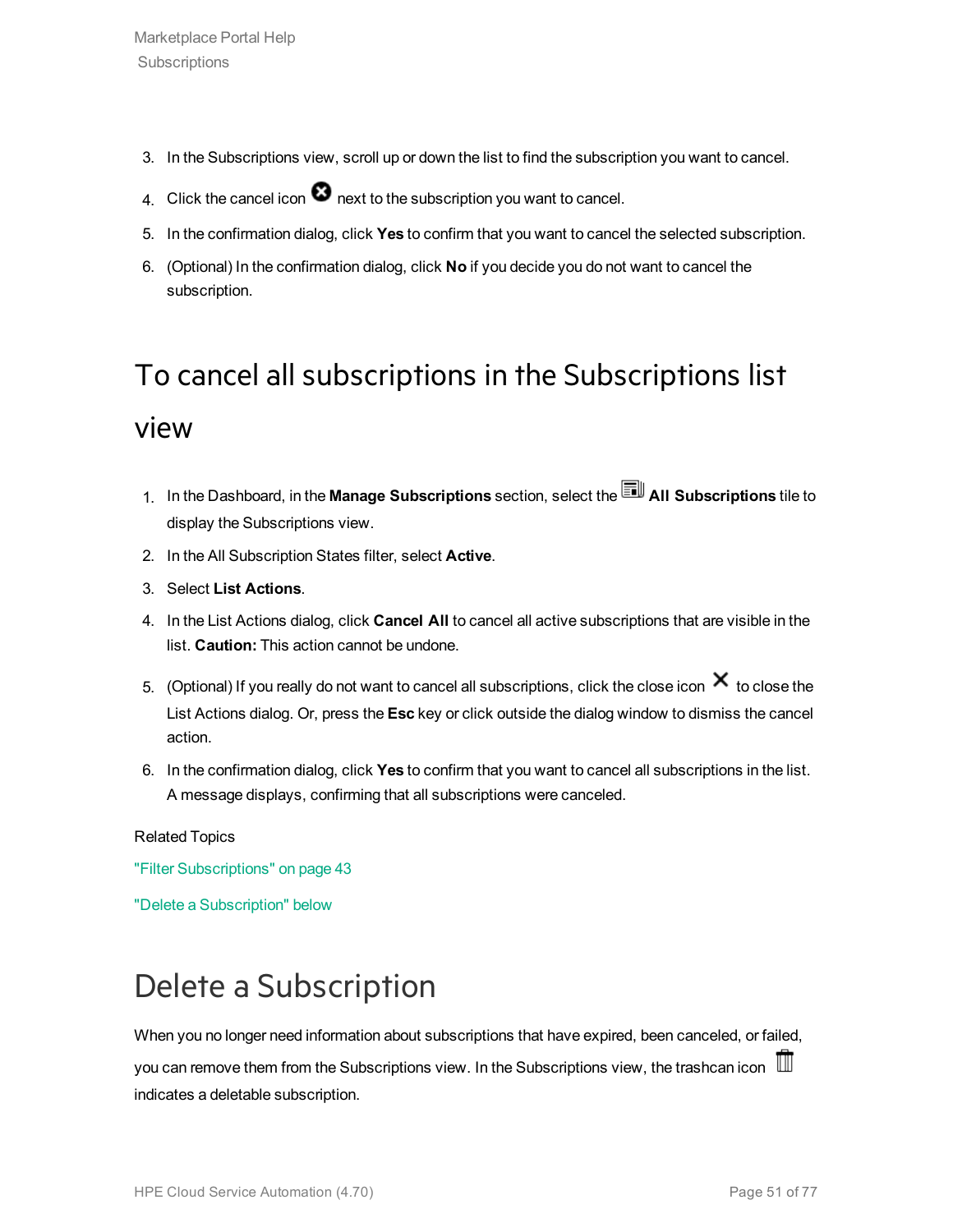**Caution:** When you delete a subscription, it will no longer be visible in the Marketplace Portal.

In the Subscriptions list view, you can:

- Delete a single subscription, only if it has already been canceled, one at a time, in the Subscription Details view and in the Subscriptions list view.
- Delete all subscriptions, all at the same time, in the Subscriptions list view.

Before you delete a subscription, be aware of the following requirements and conditions:

- Subscriptions must be canceled first before they can be deleted.
- Deletable and cancelable subscriptions cannot be concurrently acted on.
- Cancelable subscriptions take precedence.

# To delete a subscription in the Subscription Details view

- 1. In the Dashboard, in the **Manage Subscriptions** section, select the **All Subscriptions** tile to display the Subscriptions view.
- 2. In the Subscriptions view, scroll up or down the list to find and select the subscription you want to delete. The trashcan icon  $\overline{\mathbb{II}}$  indicates a deletable subscription.
- 3. In the Subscription Details view, click **Delete Subscription**.
- 4. In the Delete Subscription dialog, click **Yes** to confirm that you want to delete the subscription.
- 5. (Optional) In the Delete Subscription dialog, click **No** if you decide you do not want to delete the subscription.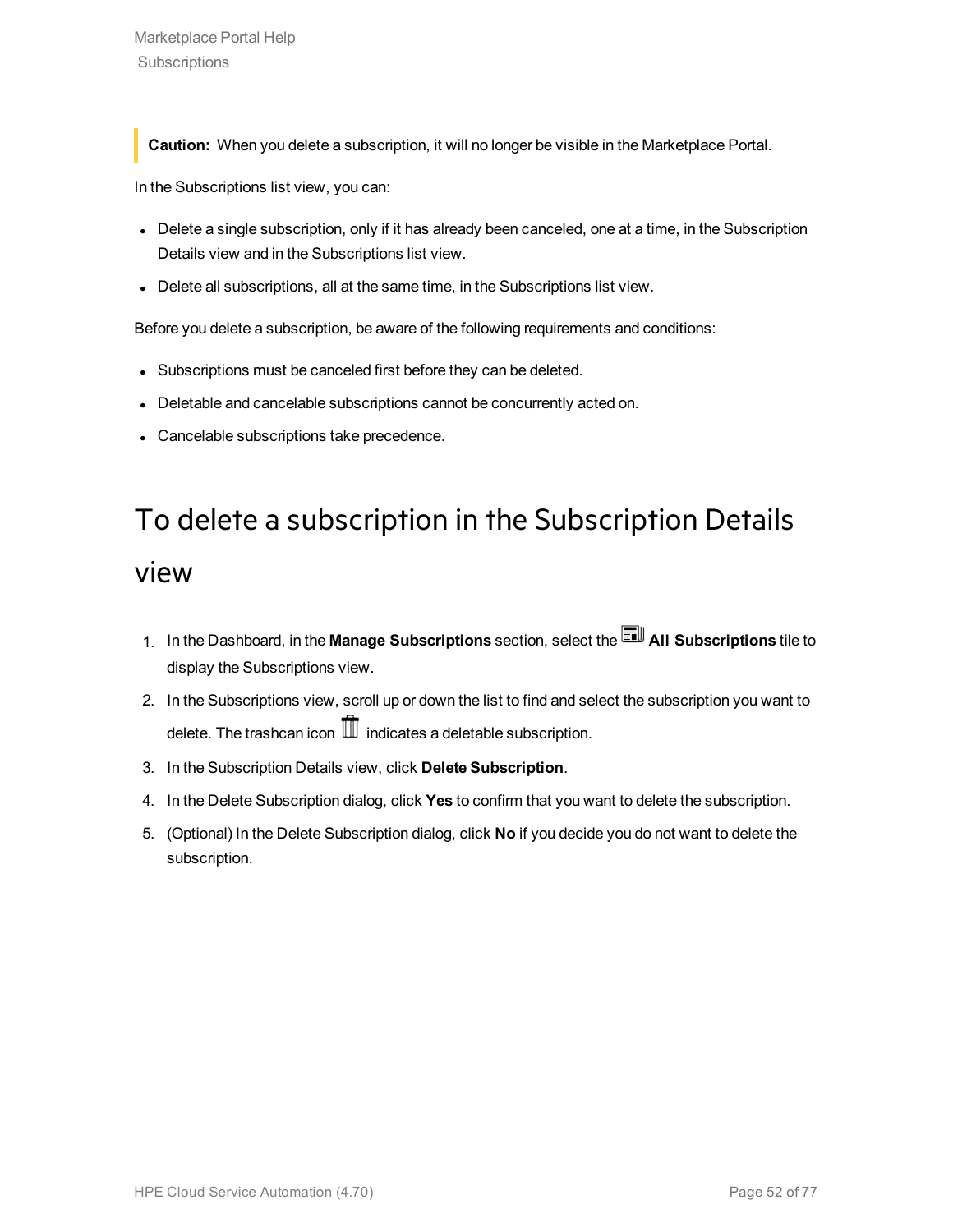# To delete a single subscription in the Subscription Detailt view

- 1. In the Dashboard, in the **Manage Subscriptions** section, select the **All Subscriptions** tile to display the Subscriptions view.
- 2. In the All States filter, select **Canceled**.
- 3. In the Subscriptions view, scroll through the list to find the canceled subscription you want to delete.
- 4. Select the trashcan icon  $\mathbb I$  for the subscription.
- 5. In the Delete Subscription dialog, click **Yes** to confirm that you want to delete the selected subscription.
- 6. (Optional) In the Delete Subscription dialog, click **No** if you decide you do not want to delete the selected subscription.
- 7. Go back to the Subscriptions view to confirm that the subscription is excluded from the list.

### To delete all subscriptions from the list view

- 1. In the Dashboard, in the **Manage Subscriptions** section, select the **All Subscriptions** tile to display the Subscriptions view.
- 2. In the All States filter, select **Canceled**.
- 3. Select **List Actions**.
- 4. In the List Actions dialog, click **Delete All** to delete all subscriptions that are visible in the list. **Caution:** This action cannot be undone.
- 5. (Optional) If you decide you do not want to delete all subscriptions, click the close icon  $\bm{\times}$  to close the List Actions dialog.
- 6. In the confirmation dialog, click **Yes** to confirm that you want to delete all subscriptions in the list. A message displays, confirming that all subscriptions were deleted.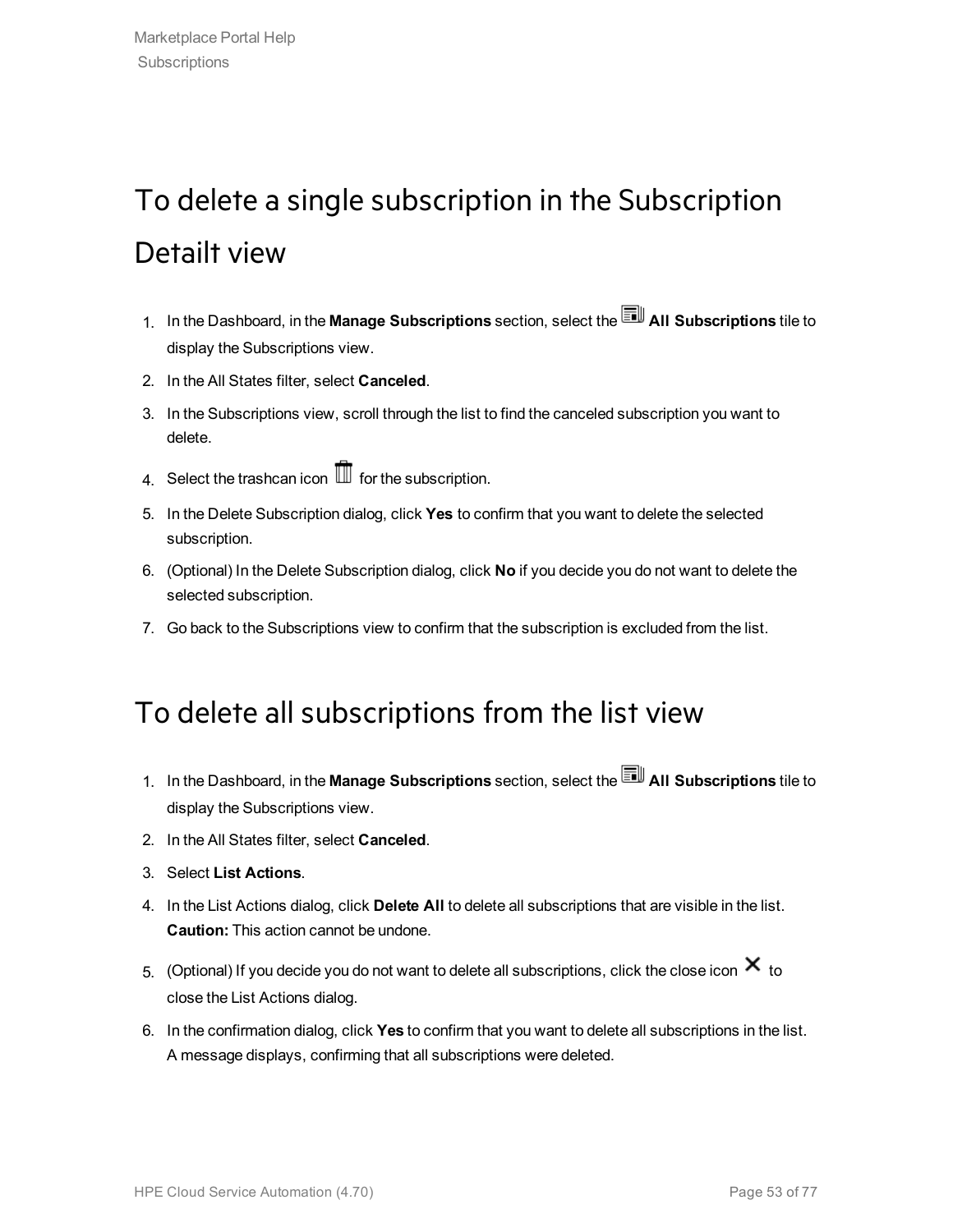Marketplace Portal Help Subscriptions

# Related Topics

"Cancel a [Subscription"](#page-49-0) on page 50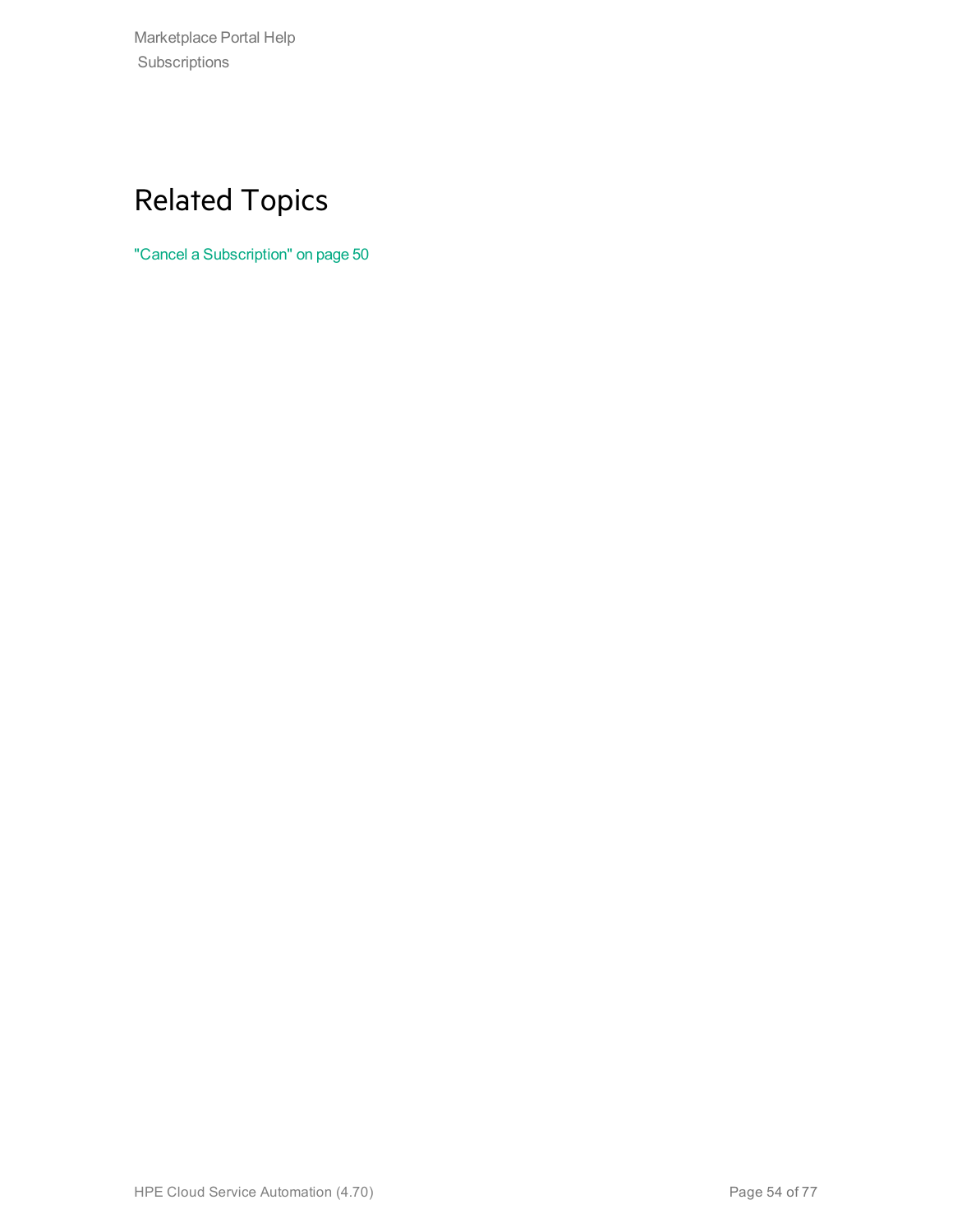# **Requests**

A new request is created when you:

- Submit an order for a subscription to a service offering.
- Make a change to an existing service offering subscription.
- Request that a service offering subscription be canceled.
- Cancel an active request.
- Cancel an active subscription.
- Delete an active subscription.

Before you create a request, be aware of the following approval requirements:

- Requests for new subscriptions and for modifications to existing subscriptions might require management approval.
- Requests for the cancellation of subscriptions do not require approval.

**Note:** Depending on the approval policy for the service offering you are requesting, approval might be required from more than one approver.

To manage your requests, select the **My Orders** tile in the Marketplace Portal Dashboard **More Actions** section to see a list of all requests submitted. By default, the list of Requests displays All Request Types, All Request States, and Newest First.

**Note:** For each service request, pricing precision can display up to five digits. This pricing is based on the original service offering configuration.

When you select the **My Orders** tile, the **Requests** view displays a scrollable list of your requests submitted during the last month. This is the default list order. To customize your view, you can sort and filter the list of requests. You can also view only the requests for service offerings from a specific category by using the **All Request Types** drop-down filter. When there are multiple versions of a service offering, the version number displays in parenthesis next to the name of each offering listed in the **Requests** view.

In the **Requests** view, some service offerings in this list display the initial price of the subscription and the recurring fee for the subscription, and some service offerings do not display these prices. Your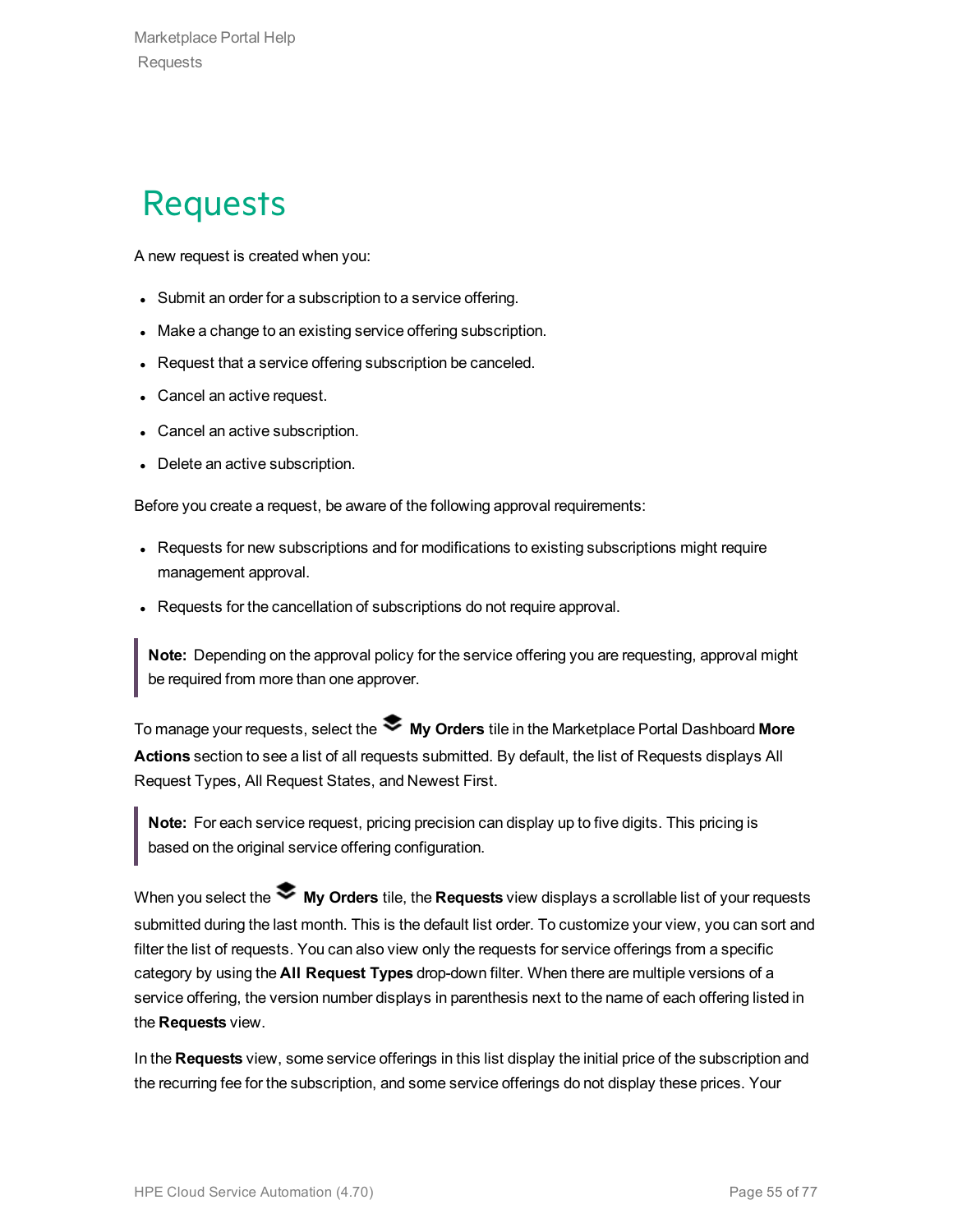Consumer Organization Administrator configures the option to show or hide this pricing information in Marketplace Portal views. Depending on the configuration setting, these prices will or will not display in several views within the Marketplace Portal, such as **Browse Catalog**, **Browse Catalog Details**, **Requests**, **Request Details**, **Request Confirmation, Subscriptions, and Subscription Details**. As a best practice, your Consumer Organization Administrator might want to hide these prices if they will be used for department bill back purposes. For more information, see the CSA Management Console Help.

**Tip:** Click the magnifying glass **that is contained a certain request by a meaningful keyword. Search** results display in the Requests view.

In the **Requests** view, you can perform the following tasks:

- <sup>l</sup> View detailed request information. In the **Request Details** view, you can perform actions, such as reorder a service.
- Cancel requests, one at a time or all at the same time. When you cancel requests all at the same time, only requests that are currently loaded in the **Requests** list view will be canceled.
- Delete requests, one at a time or all at the same time. When you delete requests all at the same time, only requests that are currently loaded in the **Requests** list view will be deleted.

#### Related Topics

"Browse [Requests"](#page-55-0) below "Filter [Requests"](#page-57-0) on page 58 "View [Request](#page-58-0) Details" on page 59 "View [Checkout](#page-63-0) Details" on page 64 "Approved and Rejected [Requests"](#page-62-0) on page 63 "Cancel a [Request"](#page-64-0) on page 65 "Delete a [Request"](#page-66-0) on page 67 ["Reorder](#page-60-0) a Service" on page 61

# <span id="page-55-0"></span>Browse Requests

You can browse requests in the Requests view. In the Dashboard, select the **My Orders** tile in the in the **More Actions** section to browse requests in the **Requests** view.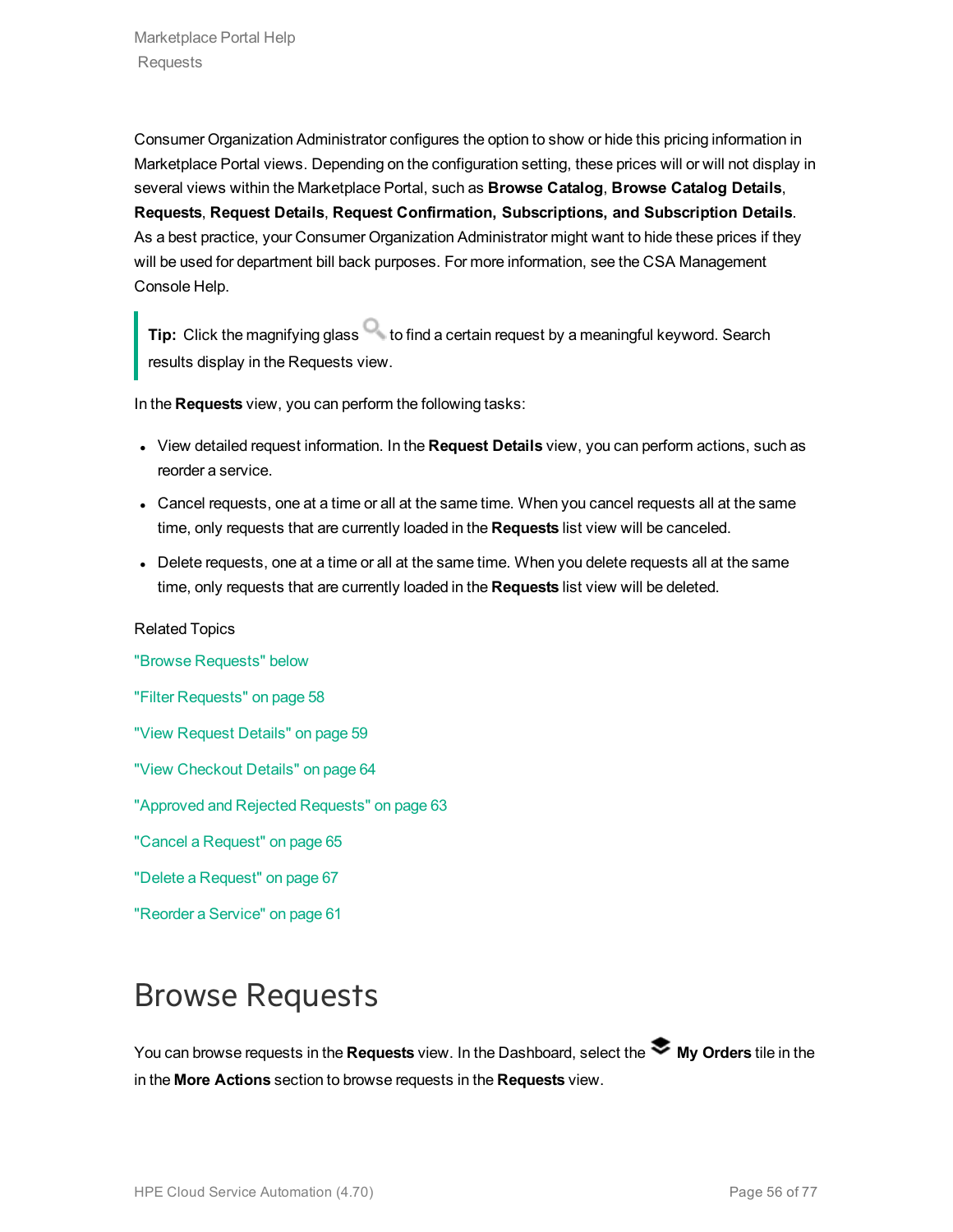In the **Requests** view, some service offerings display the initial price of the subscription and the recurring fee for the subscription, and some service offerings do not display these prices. Your Consumer Organization Administrator configures the option to show or hide this pricing information in Marketplace Portal views. Depending on the configuration setting, these prices will or will not display in several views within the Marketplace Portal, such as **Browse Catalog, Browse Catalog Details, Requests, Request Details, Request Confirmation, Subscriptions, and Subscription Details**. As a best practice, your Consumer Organization Administrator might want to hide these prices if they will be used for department bill back purposes. For more information, see the CSA Management Console Help.

**Tip:** Click the magnifying glass **that is contained a certain request by a meaningful keyword. Search** results display in the Requests view.

To browse requests:

1. In the Dashboard, in the **More Actions** section, select the **My Orders** tile to open the **Requests** view.

By default, all requests are displayed in date order, with the newest request listed first.

**Note:** If you are an approver of requests, by default, all requests that require approval are displayed.

2. Scroll up or down the list to browse requests.

**Note:** For each service request, pricing precision displays up to five digits. This pricing is based on the original service offering configuration.

- 3. When you find a request that you are interested in, select its icon or name to display the **Request Details** view. When there are multiple versions of a service offering, the version number displays in parenthesis next to the name of the offering in the **Request Details** view.
- 4. (Optional) If the request you are looking for is not displayed, select a status in the **All Request States** drop-down filter. A list of requests with the selected status is displayed.

#### Related Topics

"Filter [Requests"](#page-57-0) on the next page

"View [Request](#page-58-0) Details" on page 59

- "View [Checkout](#page-63-0) Details" on page 64
- "Approved and Rejected [Requests"](#page-62-0) on page 63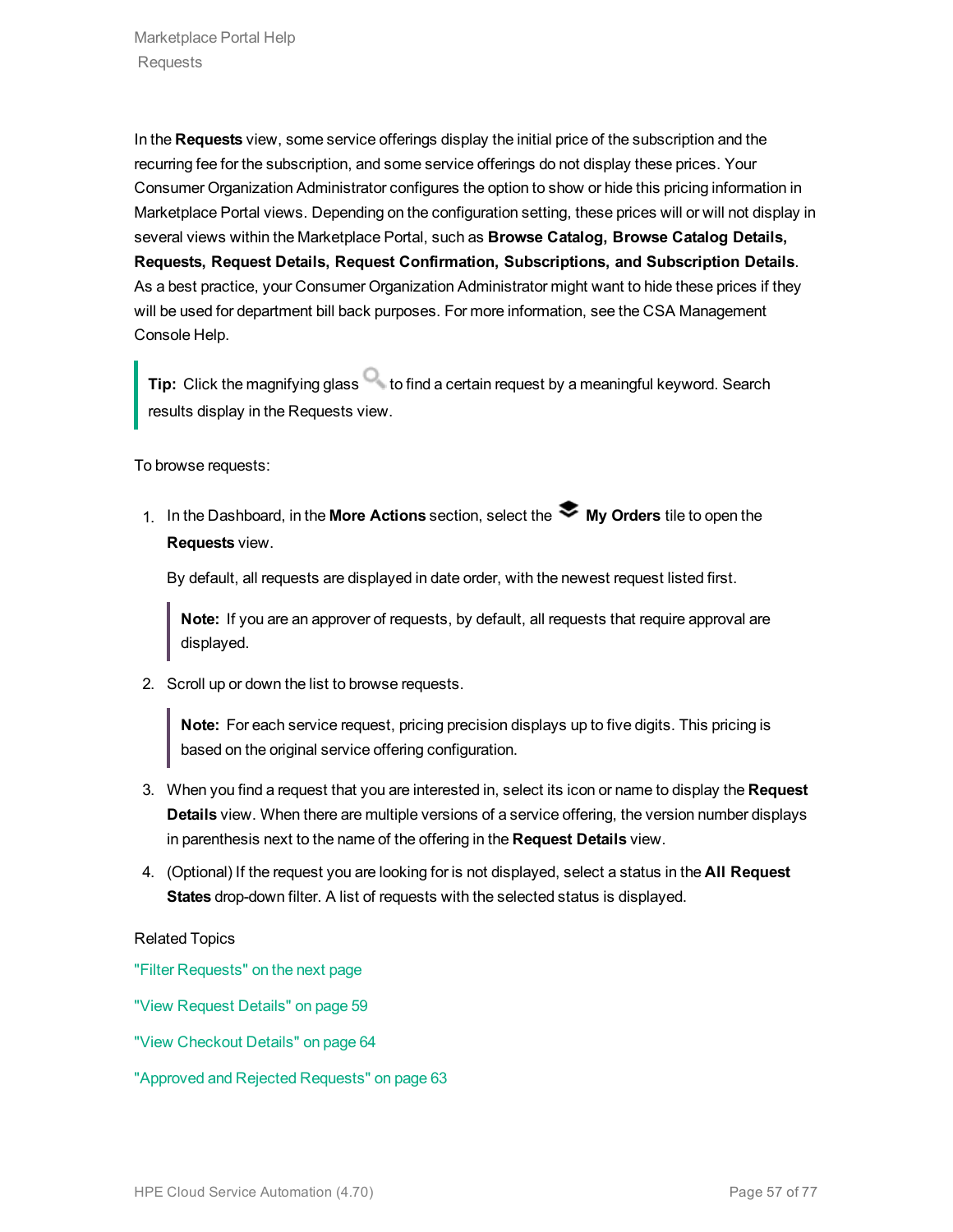Marketplace Portal Help Requests

"Cancel a [Request"](#page-64-0) on page 65

"Delete a [Request"](#page-66-0) on page 67

# <span id="page-57-0"></span>Filter Requests

By default, the Requests view displays all request types, the newest requests first, and all request states. Use the following filters to display certain requests:

- "All [Request](#page-57-1) Types" below
- "All [Request](#page-57-2) States" below
- ["Newest](#page-58-1) First" on the next page

**Tip:** In the Requests view, click the magnifying glass **the find a certain request by keywords.** Enter text that represents what you are looking for so that the user interface filters out these specific items.

### <span id="page-57-1"></span>All Request Types

<span id="page-57-2"></span>From the **All Request Types** drop-down list, select one of the following filter values: All Request Types (default), Service Request, Modify Subscription, or Cancel Subscription.

### All Request States

| <b>Request State</b>      | <b>Description</b>                                   |
|---------------------------|------------------------------------------------------|
| <b>All Request States</b> | Includes all request states described in this table. |
| Pending                   | Requests that require approval.                      |
| Canceled                  | Requests that have been canceled.                    |
| Approved                  | Requests that have been approved.                    |
| Rejected                  | Requests that have been rejected.                    |

From the **All Request States** drop-down list, select one of the following filter values: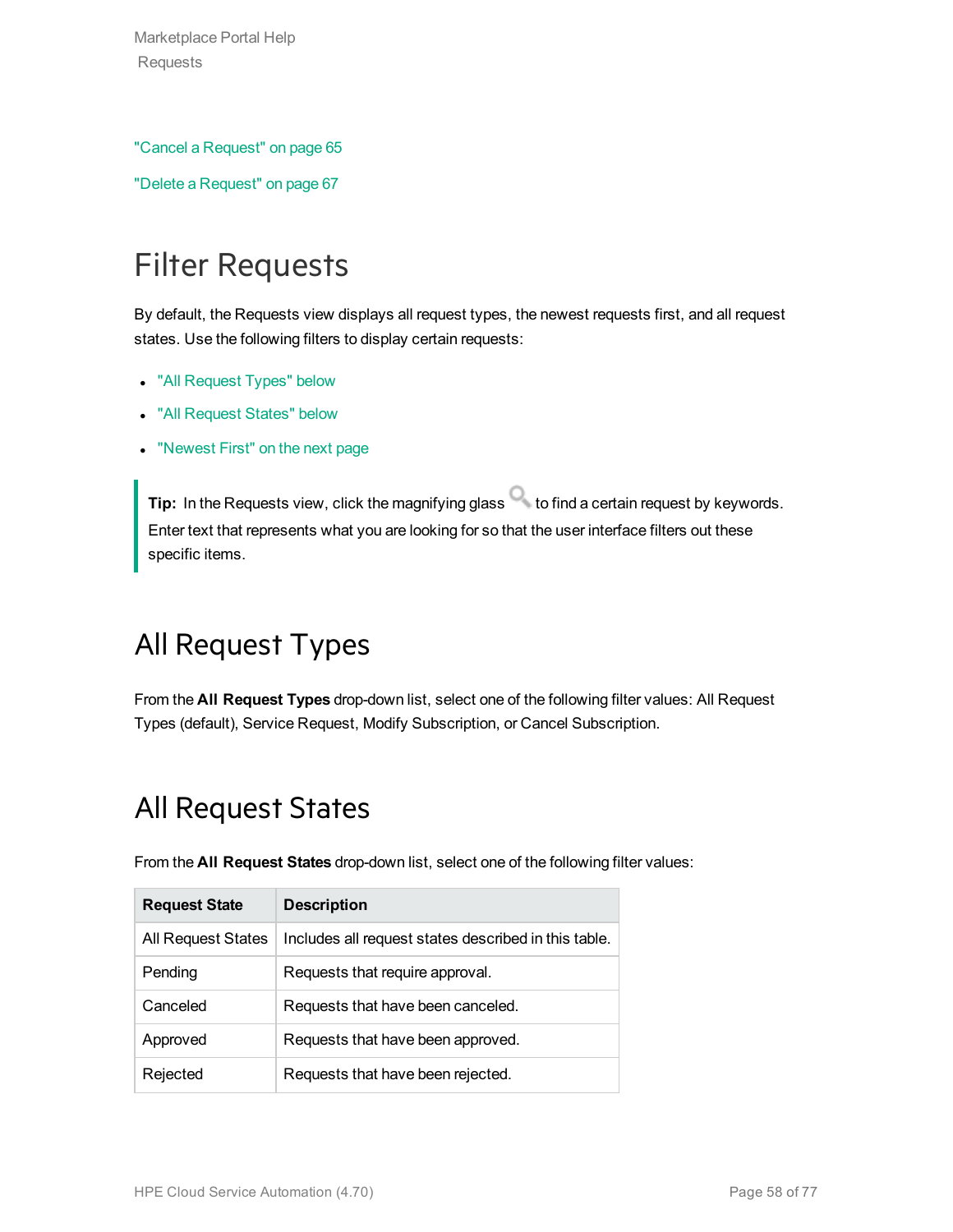| <b>Request State</b> | <b>Description</b>             |
|----------------------|--------------------------------|
| Cancelable           | Requests that can be canceled. |
| Deletable            | Requests that can be deleted.  |

### <span id="page-58-1"></span>Newest First

From the **Newest First** drop-down list, select one of the following filter values:

| Option               | <b>Description</b>                                                                                                              |
|----------------------|---------------------------------------------------------------------------------------------------------------------------------|
| <b>Newest First</b>  | The most recent request, based on the date the request was<br>submitted, is the first request in the list. This is the default. |
| <b>Oldest First</b>  | The oldest request, based on the date the request was submitted, is<br>the first request in the list.                           |
| Most Expensive       | The most expensive request.                                                                                                     |
| Least Expensive      | The least expensive request.                                                                                                    |
| Alphabetical         | The list is ordered alphabetically, from A to Z.                                                                                |
| Reverse Alphabetical | The list is ordered in reverse alphabetical order, from Z to A.                                                                 |

#### Related Topics

"Browse [Requests"](#page-55-0) on page 56

"View [Request](#page-58-0) Details" below

"View [Checkout](#page-63-0) Details" on page 64

"Approved and Rejected [Requests"](#page-62-0) on page 63

"Cancel a [Request"](#page-64-0) on page 65

"Delete a [Request"](#page-66-0) on page 67

# <span id="page-58-0"></span>View Request Details

In the **Request Details** view, some service offerings display the initial price of the subscription and the recurring fee for the subscription, and some service offerings do not display these prices. Your Consumer Organization Administrator configures the option to show or hide this pricing information in Marketplace Portal views. Depending on the configuration setting, these prices will or will not display in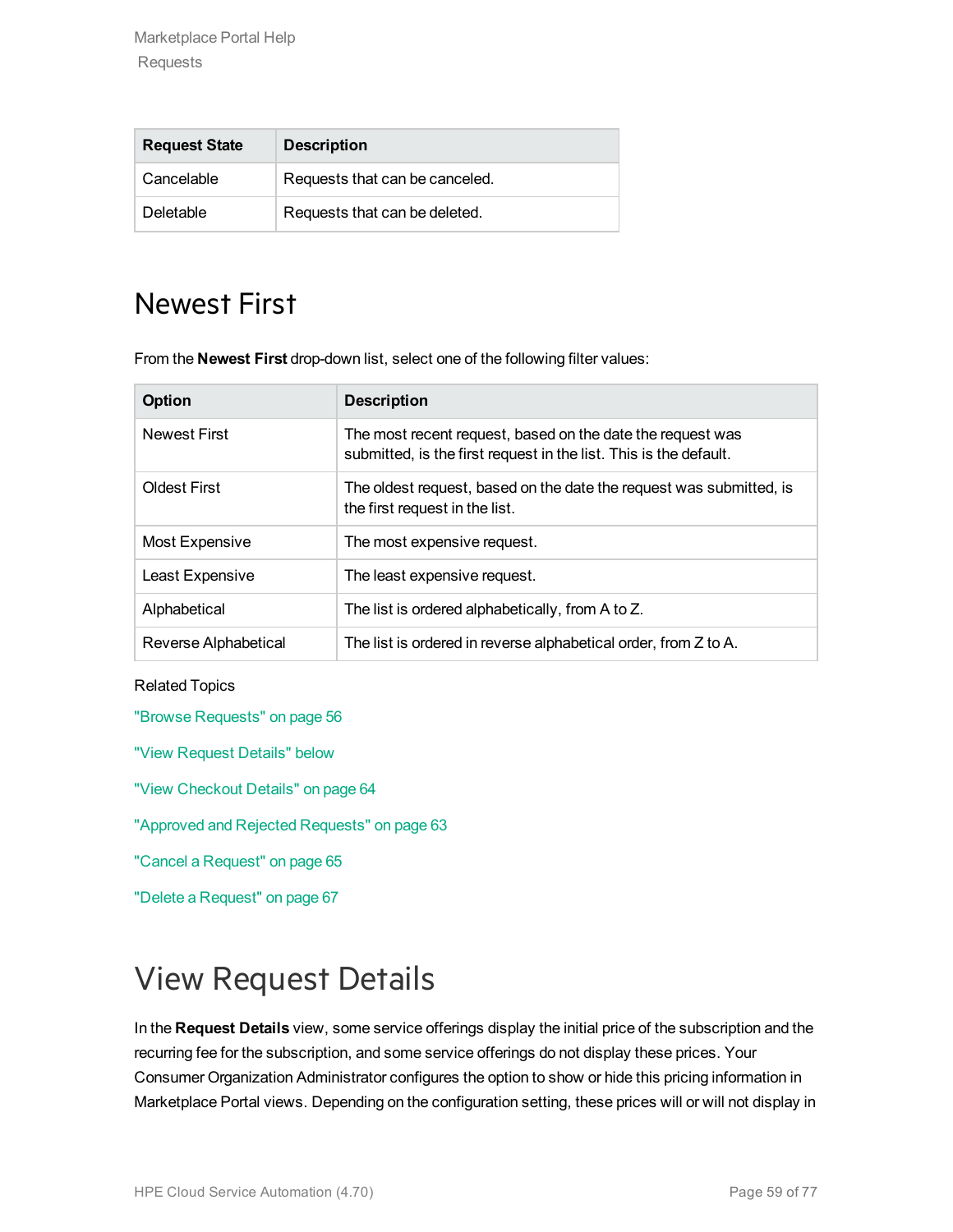several views within the Marketplace Portal, such as **Browse Catalog**, **Browse Catalog Details**, **Request Details**, and **Request Confirmation**. As a best practice, your Consumer Organization Administrator might want to hide these prices if they will be used for department bill back purposes. For more information, see the CSA Management Console Help.

The **Request Details** view displays the following information about the request you selected:

- The image represents the service offering for which the request was created.
- The name of the subscription for which the request was created. If the request is for a modification to a subscription and the modification includes a change to the subscription name, this is the new name of the subscription.
- The initial price and the recurring price of the subscription.
- Below the name of the subscription is the name of the service offering.
- Below the name of the service offering is the status that indicates and whether it has been approved.
- Checkout information, such as the subscription name, group ownership, and the subscription term.
- Detailed pricing information for the initial subscription price and its recurring price.
	- Scroll down to **Price Breakdown** and then click **Expand**  $\bigoplus$ .

4 **Show Pricing Details**: By default, the number of units, the type of unit (such as a flat cost), and the cost for each unit that corresponds to the initial price and recurring price of the subscription do not display in views throughout the Marketplace Portal, such as **Browse Catalog**, **Browse Catalog Details**, **Requests**, **Request Details**, and **Request Confirmation**. To support a common use case, detailed subscription pricing fees are hidden because they are typically used for department bill back purposes. Click **Show Pricing Details** to display all hidden subscription pricing fees.

6 **Hide Pricing Details**: If you clicked **Show Pricing Details**, the number of units, the type of unit (such as a flat cost), and the cost for each unit that corresponds to the initial price and recurring price of the subscription display in views throughout the Marketplace Portal, such as **Browse Catalog**, **Browse Catalog Details**, **Requests**, **Request Details**, and **Request Confirmation**. To hide these detailed subscription pricing fees, click **Hide Pricing Details**.

### To view request details:

1. In the Dashboard, in the **More Actions** section, select the **My Orders** tile to open the **Requests** view.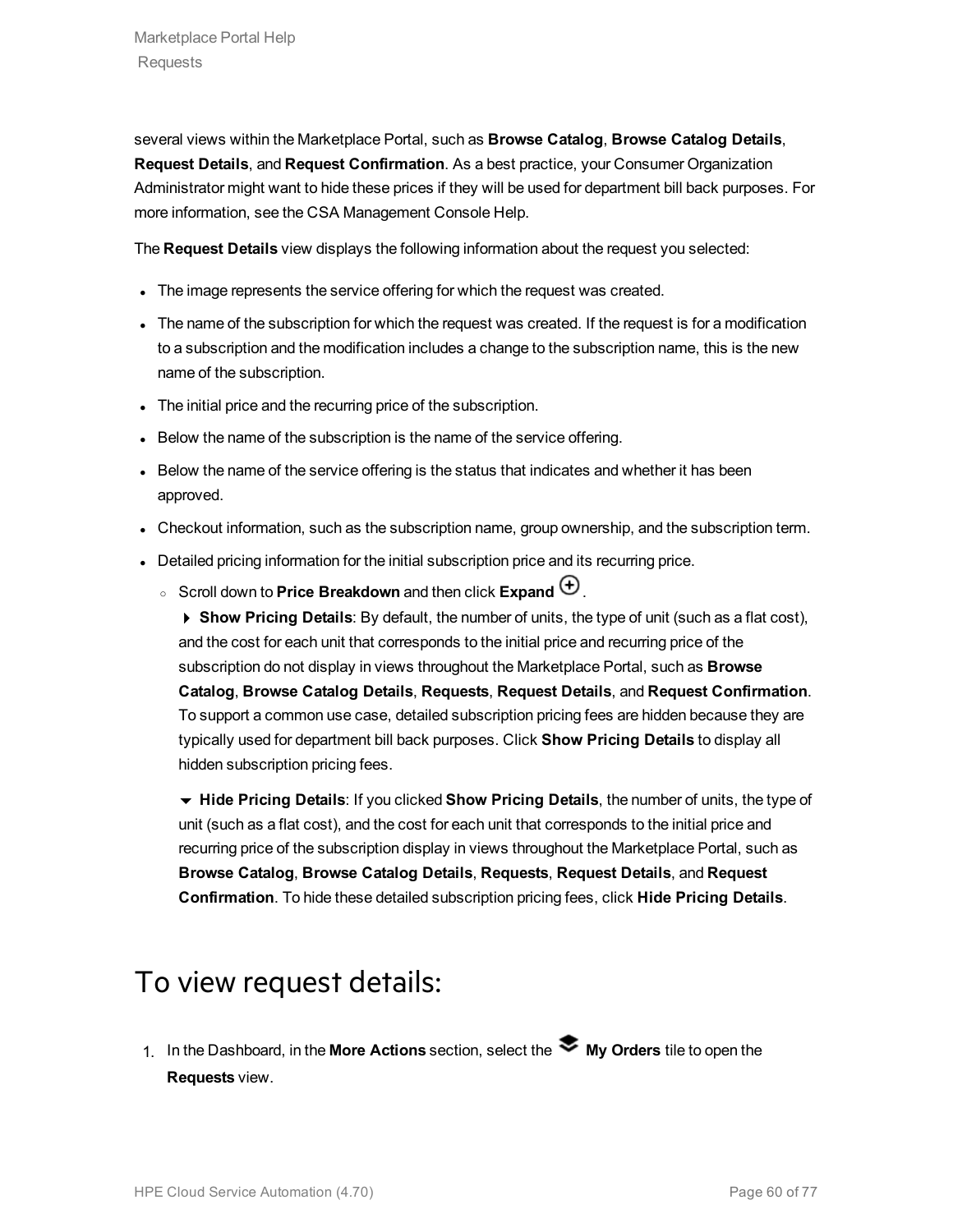By default, all requests are displayed by date order, with the newest requests listed first. This list includes subscription names.

- 2. Scroll up or down the list to browse requests.
- 3. When you find a request that you are interested in, select the name of the request to display the **Request Details** view. This view displays the service request name and a brief description, group ownership, the subscription term, attached documents, and a cost breakdown of configuration selections.
- 4. (Optional) If you want to delete this service request, select the trashcan icon  $\mathbb I$ .
- 5. (Optional) If you want to place another order for this service, click **Reorder Service**.

#### Related Topics

"Browse [Requests"](#page-55-0) on page 56 "Filter [Requests"](#page-57-0) on page 58 "View [Checkout](#page-63-0) Details" on page 64 "Approved and Rejected [Requests"](#page-62-0) on page 63 "Cancel a [Request"](#page-64-0) on page 65 "Delete a [Request"](#page-66-0) on page 67 ["Reorder](#page-60-0) a Service" below

# <span id="page-60-0"></span>Reorder a Service

You can reorder the service offering that originated this request. The **Request Details** view will be populated with the values you provided for the initial request.

To reorder a service:

1. In the Dashboard, in the More Actions section, select the **My Orders** tile to open the Requests view.

By default, all requests are displayed by date order, with the newest requests listed first. This list includes subscription names.

2. Scroll up or down the list to browse requests.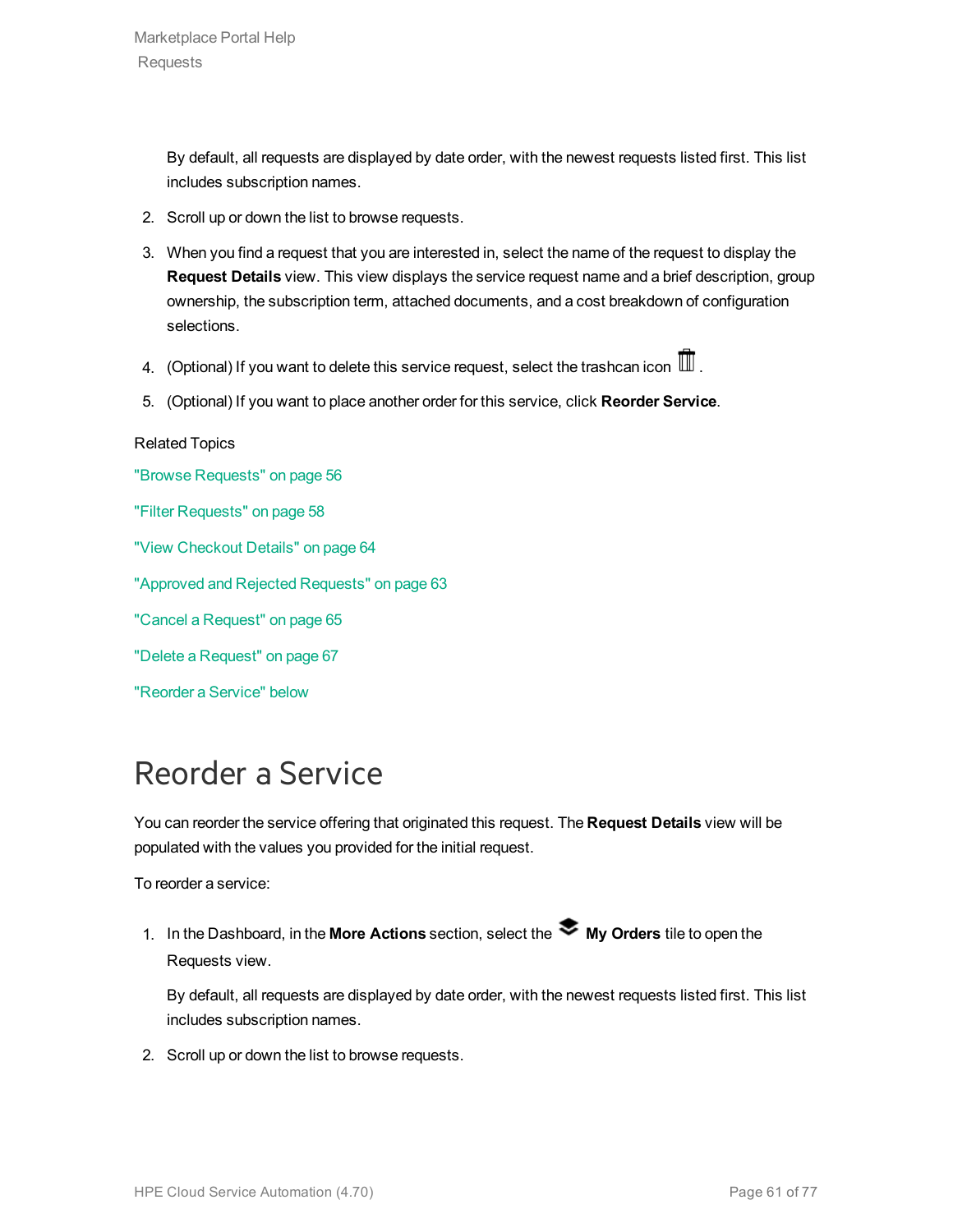- 3. When you find a request that you are interested in, select the name of the request to display the Request Details view. This view displays the service request name and a brief description, group ownership, the subscription term, attached documents, and a cost breakdown of configuration selections.
- 4. Click **Reorder Service** to open the **Reorder Service** view.
- 5. Click **Checkout** to open the **Service Checkout** view.
- 6. Enter a subscription name and description.
- 7. Specify the subscription period (recurring or term, and start and end dates).
- 8. (Optional) Click **Make Changes** to modify the option sets. The original option models persist unless you change them.
- 9. (Optional) Click **Attach File** to attach documents that provide more information for the approver, such as a purchase order. **Note:** You must use Internet Explorer 10.0 or higher to attach documents to a service offering.
- 10. Click **Submit Request**.
- 11. Wait for the **Request Confirmation** view to see the order details, including the request number. Your request is subject to an approval process before it can be fulfilled and delivered.
- 12. (Optional) In the **Request Confirmation** view, click **View Request** to open the Request Details view for detailed information.
- 13. (Optional) In the **Request Confirmation** view, click **Shop More** to open the Service Offerings view to continue shopping.
- 14. (Optional) In the **Request Confirmation** view, click **Reorder Service** to open the Service Offerings view and reorder again.

**Note:** In the **Review Confirmation** view, some service offerings display the initial price of the subscription and the recurring fee for the subscription, and some service offerings do not display these prices. Your Consumer Organization Administrator configures the option to show or hide this pricing information in Marketplace Portal views. Depending on the configuration setting, these prices will or will not display in several views within the Marketplace Portal, such as **Browse Catalog**, **Browse Catalog Details**, **Requests, Request Details**, and **Request Confirmation**. As a best practice, your Consumer Organization Administrator might want to hide these prices if they will be used for department bill back purposes. For more information, see the CSA Management Console Help.

#### Related Topics

"View [Request](#page-58-0) Details" on page 59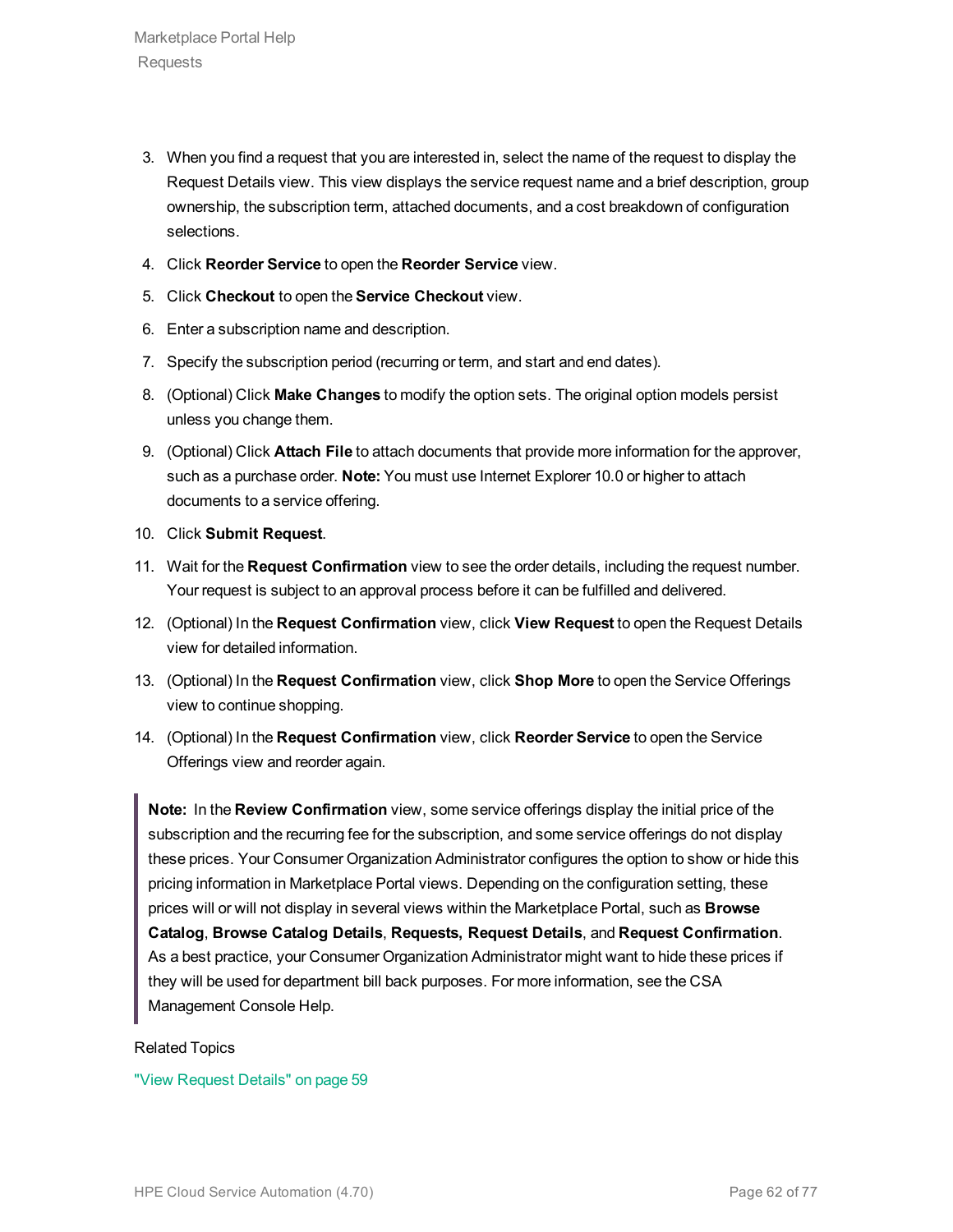"View [Checkout](#page-63-0) Details" on the next page

# <span id="page-62-0"></span>Approved and Rejected Requests

When your request for a new subscription or a modification to a subscription is approved or rejected, its status changes and other events occur as described in the following sections:

- **.** "When Your Request is [Approved"](#page-62-1) below
- "When Your Request is [Rejected"](#page-63-1) on the next page

**Tip:** To see the most current status information, refresh the browser.

#### <span id="page-62-1"></span>**When Your Request is Approved**

Within a short period of time after your request is approved, the following occurs:

- <sup>l</sup> The status of the request changes in the **Requests** view:
	- <sup>o</sup> If the start date is today or earlier, the status is changed to **Approved**.
	- <sup>o</sup> If the start date is a future date, the status remains as **Pending** until the start date arrives, at which time the status changes to **Approved**.
	- <sup>o</sup> When a request is automatically approved , it briefly has the status of **Pending**. The status then changes to **Approved**.
- A notification that indicates the status of your request is displayed in the Notifications view.
- An email message is sent to you with the new status of the request.
- **The requested subscription is added to the Subscriptions** view, with one of the following statuses:
	- <sup>o</sup> The status is **Active** if the start date is today or earlier, and the subscription has been deployed.
	- <sup>o</sup> The status is **Pending** if the subscription is waiting to be deployed or if the start date is in the future.

**Note:** If the request is for the modification of a subscription, the original subscription is replaced with the modified subscription in the **Subscriptions** view when the request for the modification is approved.

The subscription starts as follows: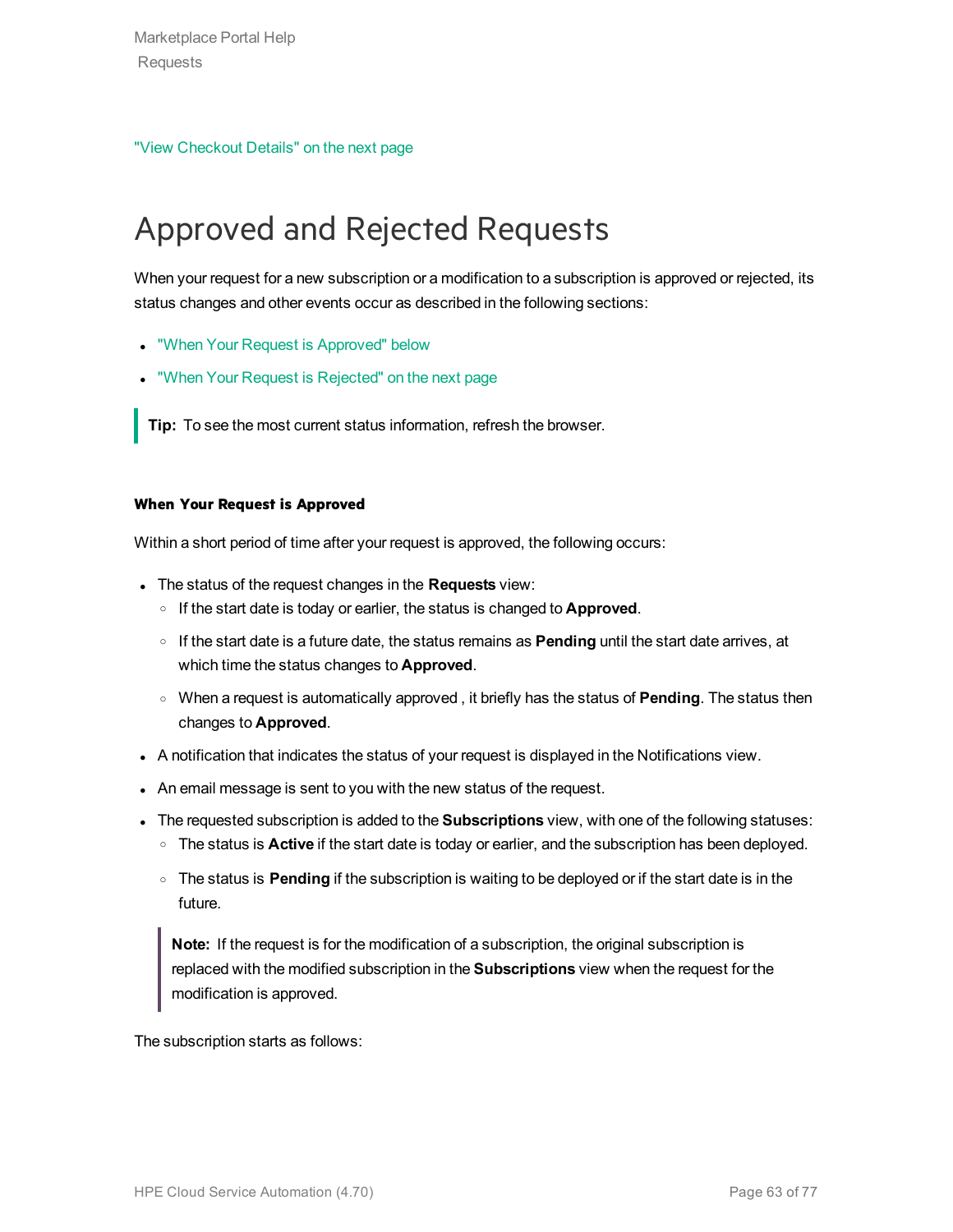Marketplace Portal Help Requests

- If the start date is today and the request is approved today (manually or automatically), the subscription starts within several minutes of the final approval.
- If the start date is today and the request is approved on a future date, the subscription starts within several minutes of the final approval.
- If the start date is a future date and the request is approved before the start date, the subscription starts several minutes after midnight on the start date.

#### <span id="page-63-1"></span>**When Your Request is Rejected**

When your request is rejected, the following occurs:

- <sup>l</sup> The status of the request changes to **Rejected** in the **Requests** view.
- A notification giving the status of your request is displayed on the dashboard.

#### Related Topics

"Browse [Requests"](#page-55-0) on page 56 "Filter [Requests"](#page-57-0) on page 58 "View [Request](#page-58-0) Details" on page 59

- "View [Checkout](#page-63-0) Details" below
- "Cancel a [Request"](#page-64-0) on the next page

"Delete a [Request"](#page-66-0) on page 67

# <span id="page-63-0"></span>View Checkout Details

To review checkout details for a request:

- 1. In the Dashboard, in the **More Actions** section, select the **My Orders** tile.
- 2. In the Requests view, select a request to display the Request Details view.
- 3. Scroll down to the Checkout Details section to review information about the request, such as the subscription name and a brief description, group ownership, the subscription term, attached documents, a cost breakdown of configuration selections, the initial base cost, and the recurring base cost.
- 4. (Optional) If you want to reorder this service, click **Reorder Service**.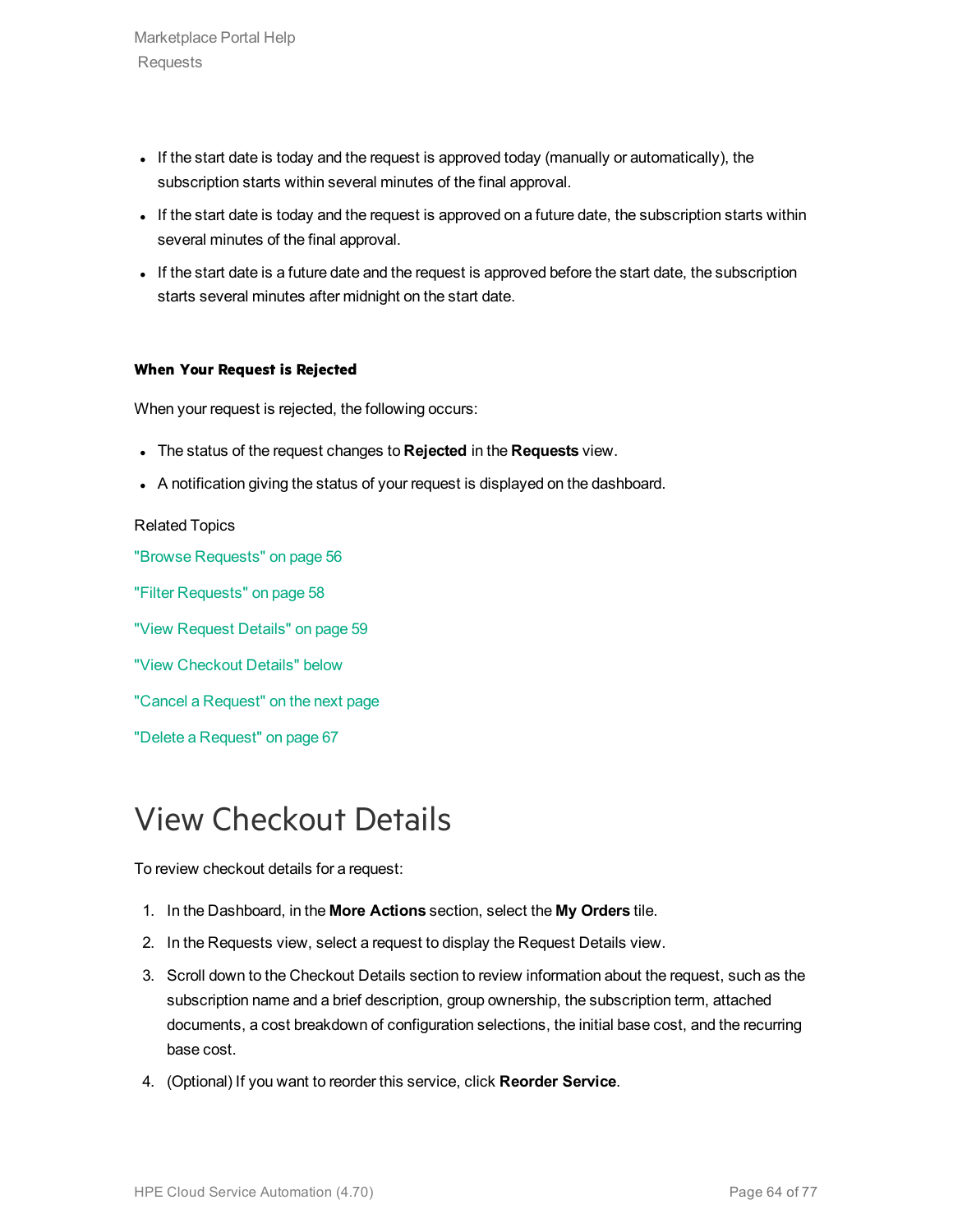Marketplace Portal Help Requests

Related Topics ["Reorder](#page-60-0) a Service" on page 61 "Browse [Requests"](#page-55-0) on page 56 "Filter [Requests"](#page-57-0) on page 58 "View [Request](#page-58-0) Details" on page 59 "Approved and Rejected [Requests"](#page-62-0) on page 63 "Cancel a [Request"](#page-64-0) below "Delete a [Request"](#page-66-0) on page 67

# <span id="page-64-0"></span>Cancel a Request

You can cancel a request only if the status of the request is **Cancelable**.

In the Requests list view, you can:

- Cancel a single request, one at a time.
- Cancel all requests, all at the same time. This action cancels only the requests that are currently loaded in the Requests view.

Before you cancel a request, be aware of the following requirements and conditions:

- Requests must be canceled first before they can be deleted. Canceling a request might take some time to complete. Refresh the view several times until it does not show the requests as still being **Cancelable**.
- Cancelable and deletable requests cannot be concurrently acted on. Cancelable requests take precedence.
- When you cancel a request for a pending subscription modification, only the request for the modification is canceled. The subscription is not changed.
- If the request for a subscription has already been approved, you cannot cancel the request. However, you can cancel the subscription in the Subscriptions view.
- If you need to make a change to a request, you must first cancel the original request and then submit a new request with the correct configuration.

To cancel a single request in the list view: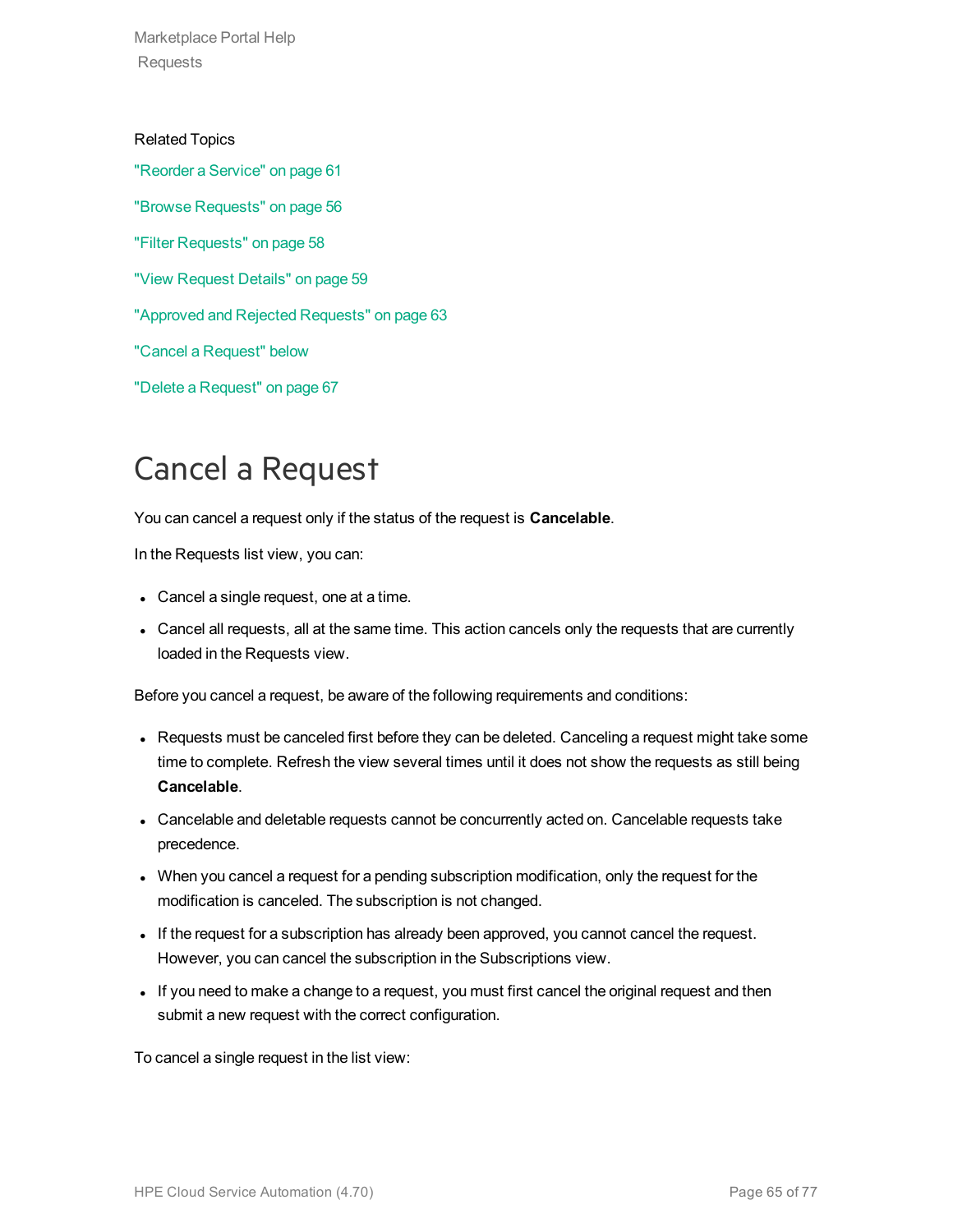- 1. In the Dashboard, in the **More Actions** section, select the **My Orders** tile to display the Requests view.
- 2. In the **All Requests States** filter, select **Cancelable**.
- 3. In the Requests view, scroll up or down the list to find the request you want to cancel.
- 4. Click the cancel icon  $\bullet$  next to the request you want to cancel.
- 5. In the confirmation dialog, click **Yes** to confirm that you want to cancel the selected request. A message displays, confirming that your selected request was canceled.

To cancel all requests in the list view:

- 1. In the Dashboard, in the **More Actions** section, select the **My Orders** tile to display the Requests view.
- 2. In the **All Requests States** filter, select **Cancelable**.
- 3. Select **List Actions**.
- 4. In the List Actions dialog, click **Cancel All** to cancel all items that are visible in the list. **Caution:** This action cannot be undone.
- 5. (Optional) If you decide you do not want to cancel all items, click the close icon  $\bm{\times}$  to close the List Actions dialog.
- 6. In the confirmation dialog, click **Yes** to confirm that you want to cancel all requests in the list. A message displays, confirming that all requests were canceled.

Related Topics

"Browse [Requests"](#page-55-0) on page 56

"Filter [Requests"](#page-57-0) on page 58

"View [Request](#page-58-0) Details" on page 59

"View [Checkout](#page-63-0) Details" on page 64

"Approved and Rejected [Requests"](#page-62-0) on page 63

"Delete a [Request"](#page-66-0) on the next page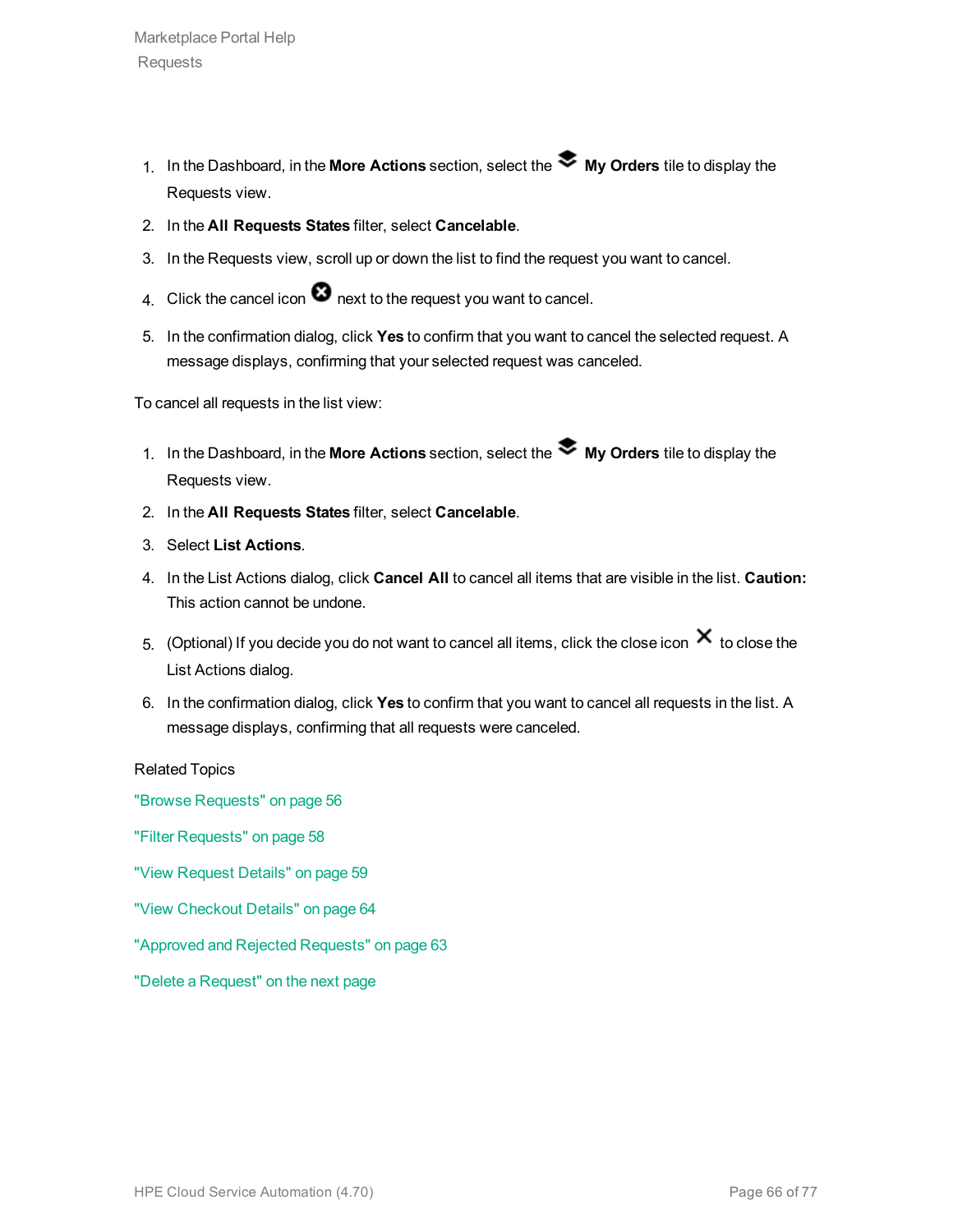# <span id="page-66-0"></span>Delete a Request

When you no longer need to maintain a record of a request, you can remove it from the Requests view. In the Requests view, the trashcan icon  $\mathbb I$  indicates a deletable request.

**Caution:** When you delete a request, it will no longer be visible to you.

In the Requests list view, you can:

- Delete a request if it has been approved, denied, or canceled.
- Delete a single request, one at a time.
- Delete all requests, all at the same time.

Before you delete a request, be aware of the following requirements and conditions:

- Requests must be canceled first before they can be deleted.
- Deletable and cancelable requests cannot be concurrently acted on.
- Cancelable requests take precedence.

#### To delete a single request from the list view:

- 1. In the Dashboard, in the **More Actions** section, select the **My Orders** tile to display the Requests view.
- 2. In the **All Requests States** filter, select **Deletable**.
- 3. In the Requests view, scroll up or down the list to find the request you want to delete.
- 4. Select the trashcan icon  $\overline{\mathbb{II}}$  for the request.
- 5. In the Delete Request dialog, click **Yes** to confirm that you want to delete the selected request.
- 6. (Optional) In the Delete Request dialog, click **No** if you decide you do not want to delete the selected request.
- 7. Go back to the Requests view to confirm that the request is excluded from the list.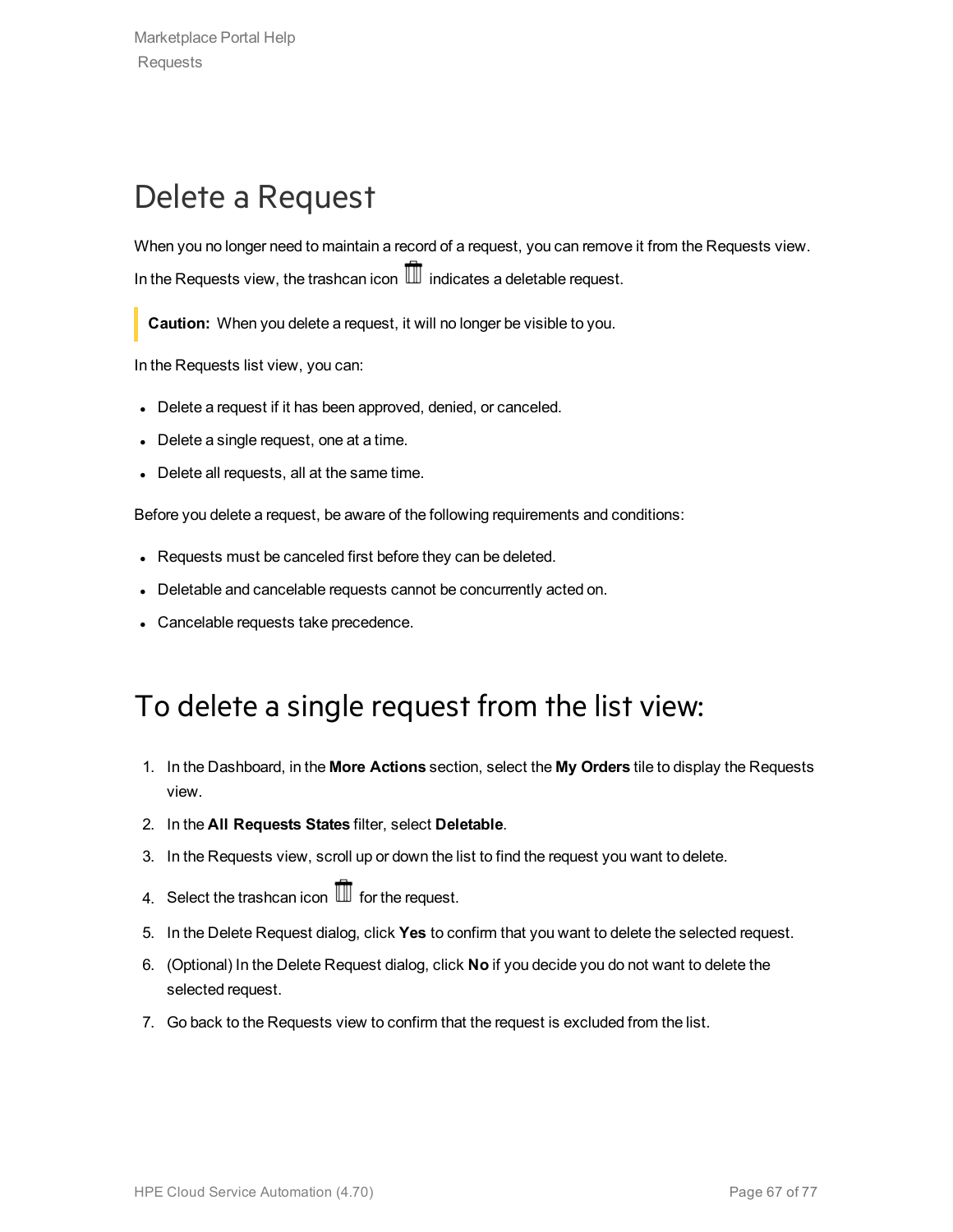### To delete all requests from the list view:

- 1. In the Dashboard, in the **More Actions** section, select the **My Orders** tile to display the Requests view.
- 2. In the **All Request States** filter, select **Deletable**.
- 3. Select **List Actions**.
- 4. In the List Actions dialog, click **Delete All** to delete all items that are visible in the list. **Caution:** This action cannot be undone.
- 5. (Optional) If you decide you do not want to delete all requests, click the close icon  $\bm{\times}$  to close the List Actions dialog.
- 5. In the confirmation dialog, click **Yes** to confirm that you want to delete all requests in the list. A message displays, confirming that all requests were deleted.

Related Topics "Browse [Requests"](#page-55-0) on page 56 "Filter [Requests"](#page-57-0) on page 58 "View [Request](#page-58-0) Details" on page 59 "View [Checkout](#page-63-0) Details" on page 64 "Approved and Rejected [Requests"](#page-62-0) on page 63 "Cancel a [Request"](#page-64-0) on page 65

# Review Requests

Requests for new subscriptions and for modifications to existing subscriptions might require your approval before they can be deployed. If you are designated as an approver of requests, you are responsible for approving or denying requests made for a predetermined set of service offerings.

You can approve requests for users you manage in your organization. In the Review Requests view, the number in the upper right corner is the pending count of approval requests.

**Note:** More than one approver might be required to approve a request for a subscription to a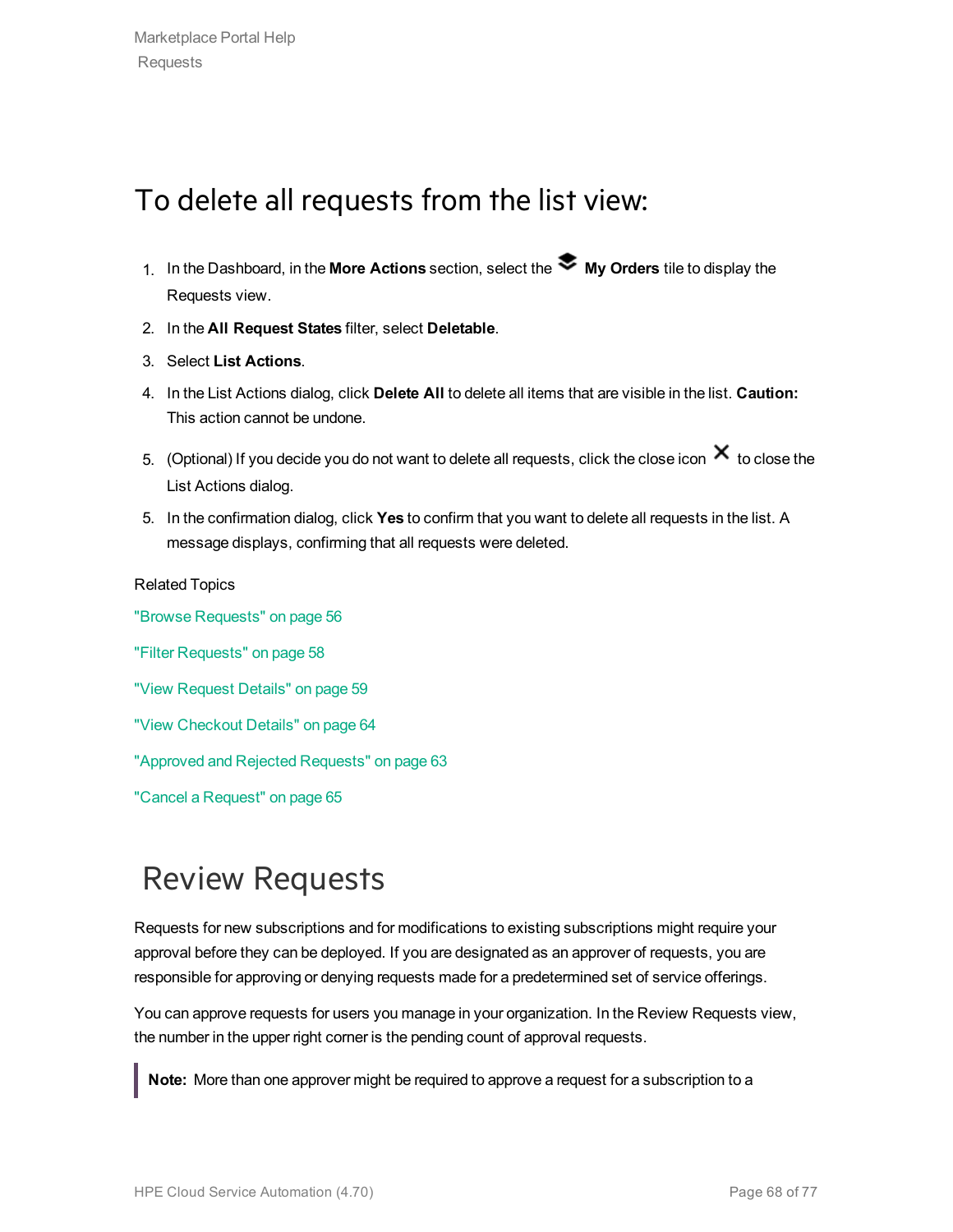service offering. This depends on the approval policy for the service offering.

As a service consumer (approver), select the **Review Requests** tile in the Dashboard **More Actions** section to display the Approvals view. You must have valid approver credentials to access the Approvals view.

When a user submits a request for a new subscription or a modification to a subscription for which you are the approver, the following occurs:

- <sup>l</sup> A request for your approval is added to the Approvals list as **Pending.** Select the **Review Requests** tile in the Dashboard to open the Approvals list view.
- You are sent an email message that notifies you that the request needs your approval.
- A notification indicating that a request needs your approval is displayed in the Notifications view. Select the **Notifications** tile in the Dashboard to open the Notifications list.

The status of the request changes, based on the action you take:

- . If you approve the request, the status of the request changes to **Approved**.
- If you reject the request, the status of the request changes to **Rejected**.

**Note:** Requests for subscriptions to some service offerings might be automatically approved or denied after a certain number of days, if the approver has not approved or denied the request. This is based on the approval policy for the service offering and how it is configured for catalog publishing in the CSA Management Console.

To manage your approvals, select the **Review Requests** tile in the Dashboard to see a list of all pending approvals. By default, the list in the Approvals view displays All Request Types, Newest First, and Pending.

**Note:** For each service request, pricing precision can display up to five digits. This pricing is based on the original service offering configuration.

In the **Review Requests** view, some service offerings in this list display the initial price of the subscription and the recurring fee for the subscription, and some service offerings do not display these prices. Your Consumer Organization Administrator configures the option to show or hide this pricing information in Marketplace Portal views. Depending on the configuration setting, these prices will or will not display in several views within the Marketplace Portal, such as **Browse Catalog**, **Browse Catalog Details**, **Requests**, **Request Details**, **Request Confirmation, Subscriptions, and Subscription Details**. As a best practice, your Consumer Organization Administrator might want to hide these prices if they will be used for department bill back purposes. For more information, see the CSA Management Console Help.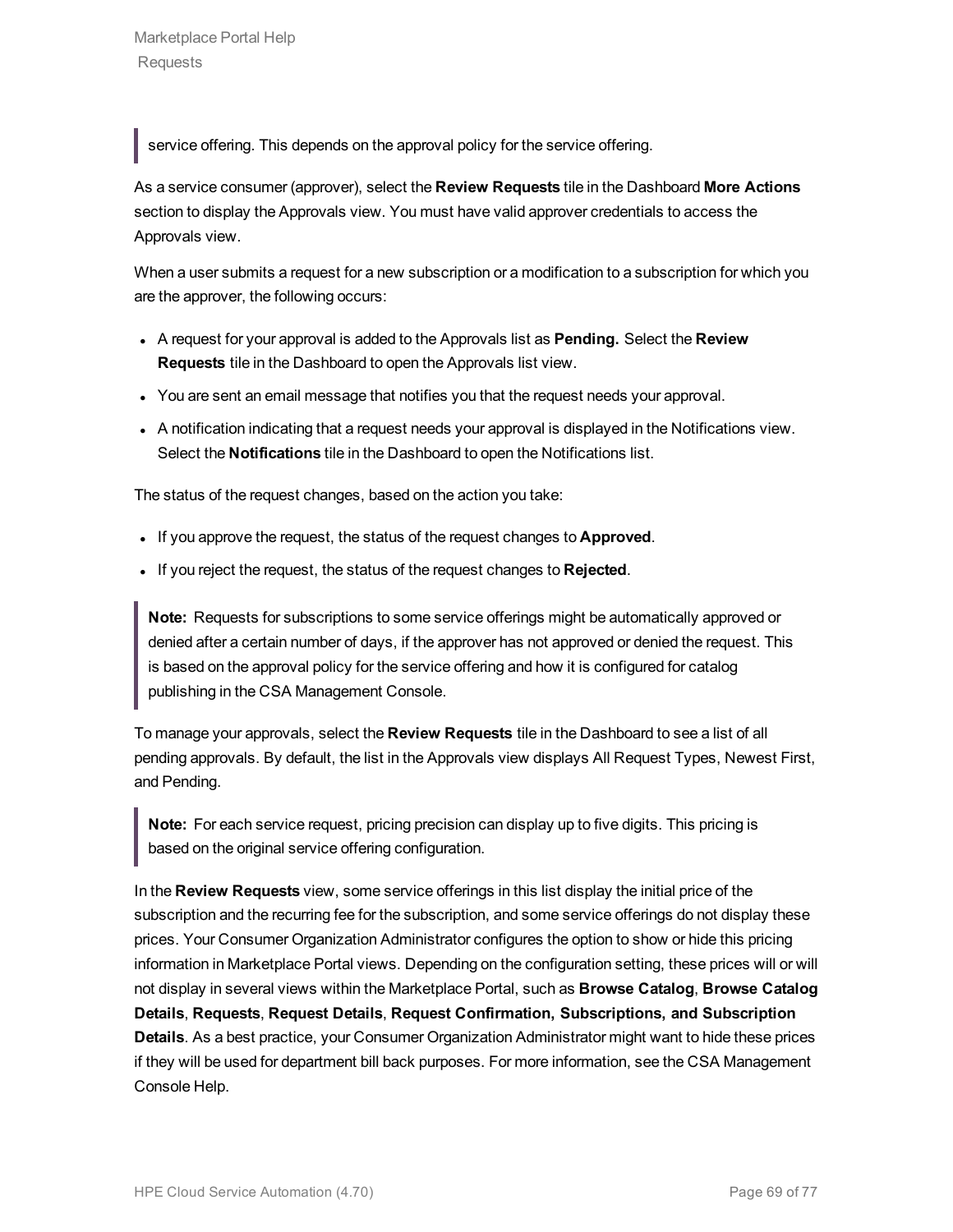**Tip:** Click the magnifying glass to find a certain object by a meaningful keyword. Search results display in the Review Requests view.

In the **Approvals** view, you can perform the following tasks:

- View detailed approval information.
- <sup>l</sup> Approve requests. Requests that require approval are marked **approval needed**.
- Deny requests.

Related Topics

"Browse [Approvals"](#page-69-0) below "Filter [Approvals"](#page-70-0) on the next page "View [Approval](#page-72-0) Details" on page 73 "Approve a [Request"](#page-73-0) on page 74 "Reject a [Request"](#page-74-0) on page 75 "Approved and Rejected [Requests"](#page-62-0) on page 63

# <span id="page-69-0"></span>Browse Approvals

As a service consumer (approver), you can view a list of all pending requests and then browse and sort by the approval status, request date, requested action, and price. From this list, you can directly approve or reject requests.

**Note:** For each service request, pricing precision displays up to five digits. This pricing is based on the original service offering configuration.

In the **Requests** view, some service offerings in this list display the initial price of the subscription and the recurring fee for the subscription, and some service offerings do not display these prices. Your Consumer Organization Administrator configures the option to show or hide this pricing information in Marketplace Portal views. Depending on the configuration setting, these prices will or will not display in several views within the Marketplace Portal, such as **Browse Catalog, Browse Catalog Details, Requests, Request Details, Request Confirmation, Subscriptions, and Subscription Details**. As a best practice, your Consumer Organization Administrator might want to hide these prices if they will be used for department bill back purposes. For more information, see the CSA Management Console Help.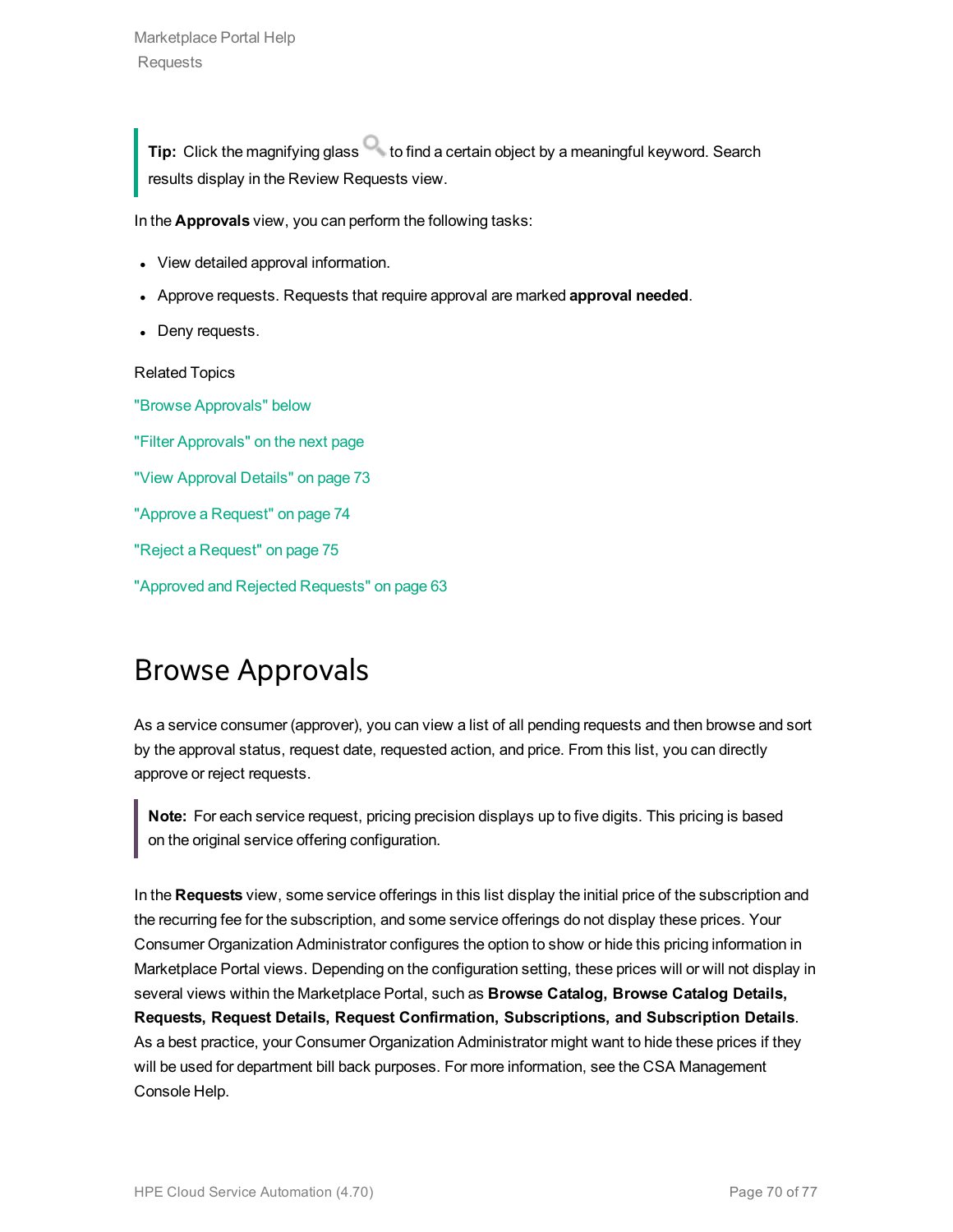**Tip:** Click the magnifying glass **that is constrained a request approval by a meaningful keyword. Search** results display in the Review Requests view.

#### To browse approvals

1. In the Dashboard, in the **More Actions** section, select the **Review Requests** tile to open the Approvals view.

By default, all requests are displayed by date, with the newest request listed first.

**Note:** If you are an approver of requests, by default, all requests that require approval are displayed.

- 2. Scroll up or down the list to browse for requests marked **approval needed**.
- 3. When you find a request that you are interested in, select its icon or name to display the Approval Details view.

Related Topics

"View [Approval](#page-72-0) Details" on page 73

"Approve a [Request"](#page-73-0) on page 74

<span id="page-70-0"></span>"Reject a [Request"](#page-74-0) on page 75

### Filter Approvals

By default, the Review Requests view displays all request types, the newest requests first, and pending request state. Use the following filters to display certain requests:

- "All [Request](#page-71-0) Types" on the next page
- ["Newest](#page-71-1) First" on the next page
- "All Approval [Statuses"](#page-71-2) on the next page

**Tip:** In the Review Requests view, use the Search filter **C** to find a certain request by keywords. Enter text that represents what you are looking for so that the user interface filters out these specific items.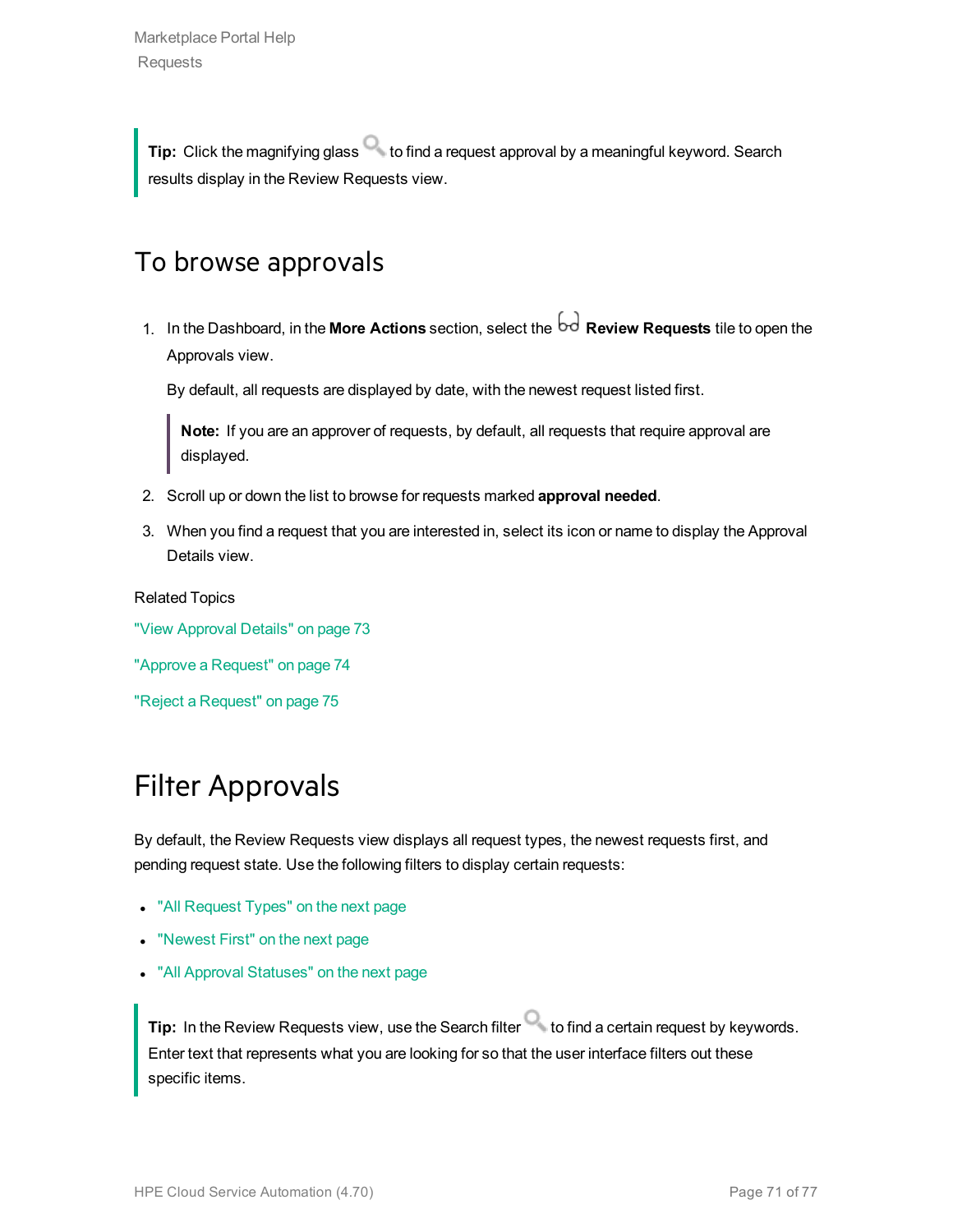### <span id="page-71-0"></span>All Request Types

<span id="page-71-1"></span>From the **All Request Types** drop-down list, select one of the following filter values: All Request Types (default), Service Action, Service Request, Modify Subscription, or Cancel Subscription.

### Newest First

From the **Newest First** drop-down list, select one of the following filter values:

| Option               | <b>Description</b>                                                                                                              |
|----------------------|---------------------------------------------------------------------------------------------------------------------------------|
| <b>Newest First</b>  | The most recent request, based on the date the request was<br>submitted, is the first request in the list. This is the default. |
| <b>Oldest First</b>  | The oldest request, based on the date the request was submitted, is<br>the first request in the list.                           |
| Most Expensive       | The most expensive request.                                                                                                     |
| Least Expensive      | The least expensive request.                                                                                                    |
| Alphabetical         | The list is ordered alphabetically, from A to Z.                                                                                |
| Reverse Alphabetical | The list is ordered in reverse alphabetical order, from Z to A.                                                                 |

### <span id="page-71-2"></span>All Approval Statuses

From the **All Approval Statuses** drop-down list, select one of the following filter values:

| <b>Request State</b>  | <b>Description</b>                                   |
|-----------------------|------------------------------------------------------|
| All Approval Statuses | Includes all request states described in this table. |
| Approved              | Requests that have been approved.                    |
| Pending               | Requests that require approval.                      |
| Rejected              | Requests that have been rejected.                    |

#### Related Topics

"Browse [Approvals"](#page-69-0) on page 70

"View [Approval](#page-72-0) Details" on the next page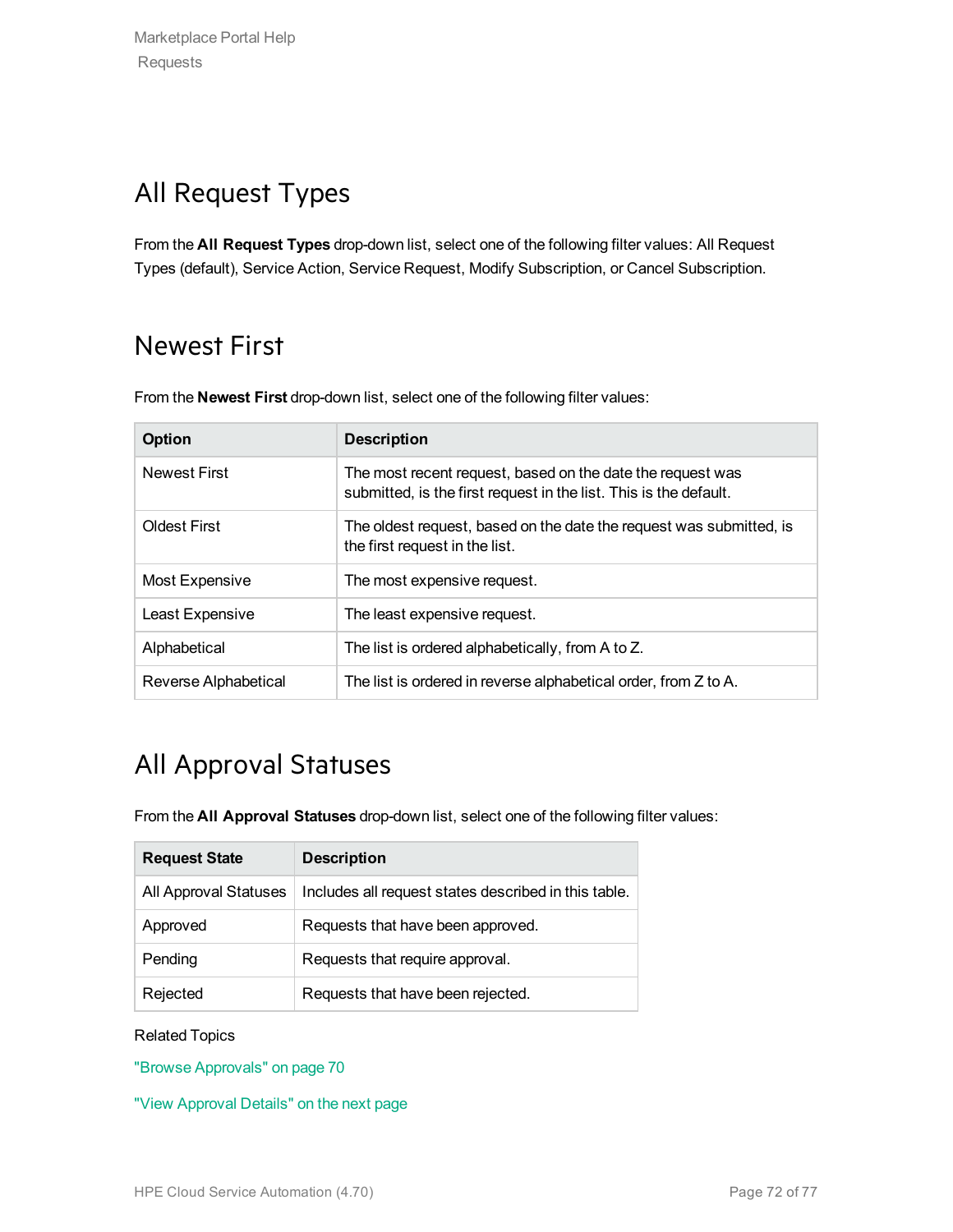#### "Approve a [Request"](#page-73-0) on the next page

<span id="page-72-0"></span>"Reject a [Request"](#page-74-0) on page 75

# View Approval Details

The **Approval Details** view displays the following information about the request order you selected, including a summary of checkout and configuration information you provide when the request is made.

- The request name, user, and date the request was made.
- The service request name and a brief description.
- The subscription term.
- Attached documents that provide the approver with more information.
- A cost breakdown of configuration selections.
- The image represents the service offering for which the request was created.

### To view approval details

1. In the Dashboard, in the **More Actions** section, select the **Review Requests** tile to open the Approvals view.

By default, all requests are displayed by date, with the newest request listed first.

**Note:** If you are an approver of requests, by default, all requests that require approval are displayed.

- 2. Scroll up or down the list to browse for requests marked **approval needed** or select **Pending** in the **All Approval Statuses** drop-down filter.
- 3. When you find a request that you are interested in, select its icon or name to display the Approval Details view.

Related Topics

"Browse [Approvals"](#page-69-0) on page 70

"Filter [Approvals"](#page-70-0) on page 71

"Approve a [Request"](#page-73-0) on the next page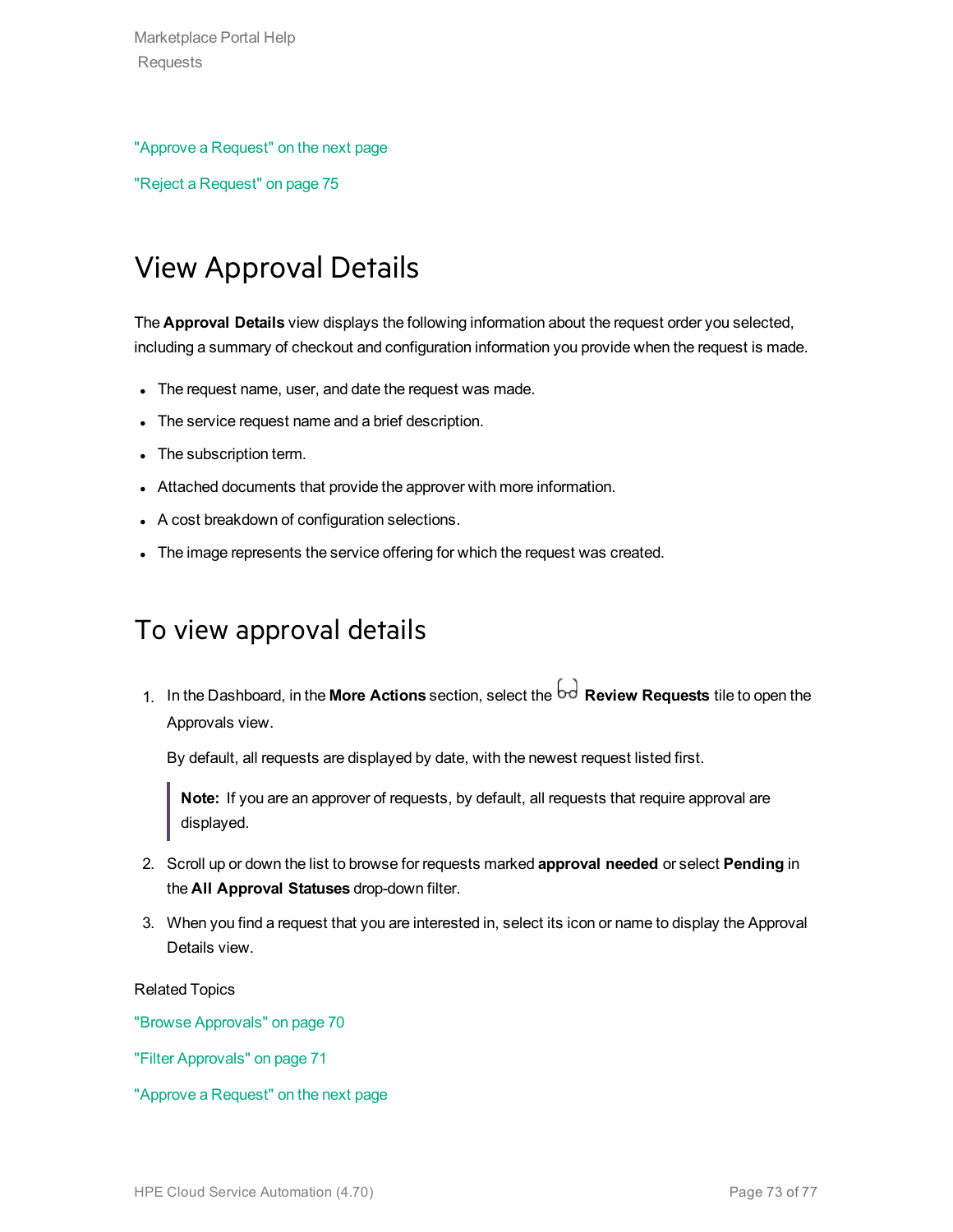Marketplace Portal Help Requests

#### "Reject a [Request"](#page-74-0) on the next page

<span id="page-73-0"></span>"Approved and Rejected [Requests"](#page-62-0) on page 63

# Approve a Request

You can approve a request from the list of pending requests. This list includes the following information about the request:

- Approval Status (This includes the personal approver status and the Overall Approval Status.)
- Requester Name
- Request Date
- Requested Action
- Initial and Recurring Prices

#### To approve a request

- 1. In the Dashboard, in the **More Actions** section, select the **Review Requests** tile to open the **Approvals** view. By default, all requests are displayed by date, with the newest request listed first. If you are an approver of requests, all requests that require approval are displayed.
- 2. Scroll up or down the list to browse for requests that show the approve icon  $\blacktriangledown$ .
- 3. Click the  $\bullet$  icon to approve the selected request.
- 4. In the **Approve this request?** dialog, click **Yes**. This action will start the fulfillment process and generate a service subscription.

**Note:** The subscription you approved might not immediately show the status of Approved to the requester.

## Approved Notifications

**Dashboard:** Select the **Notifications** tile to open the Notifications view and verify the new (**Approved**) status of the request.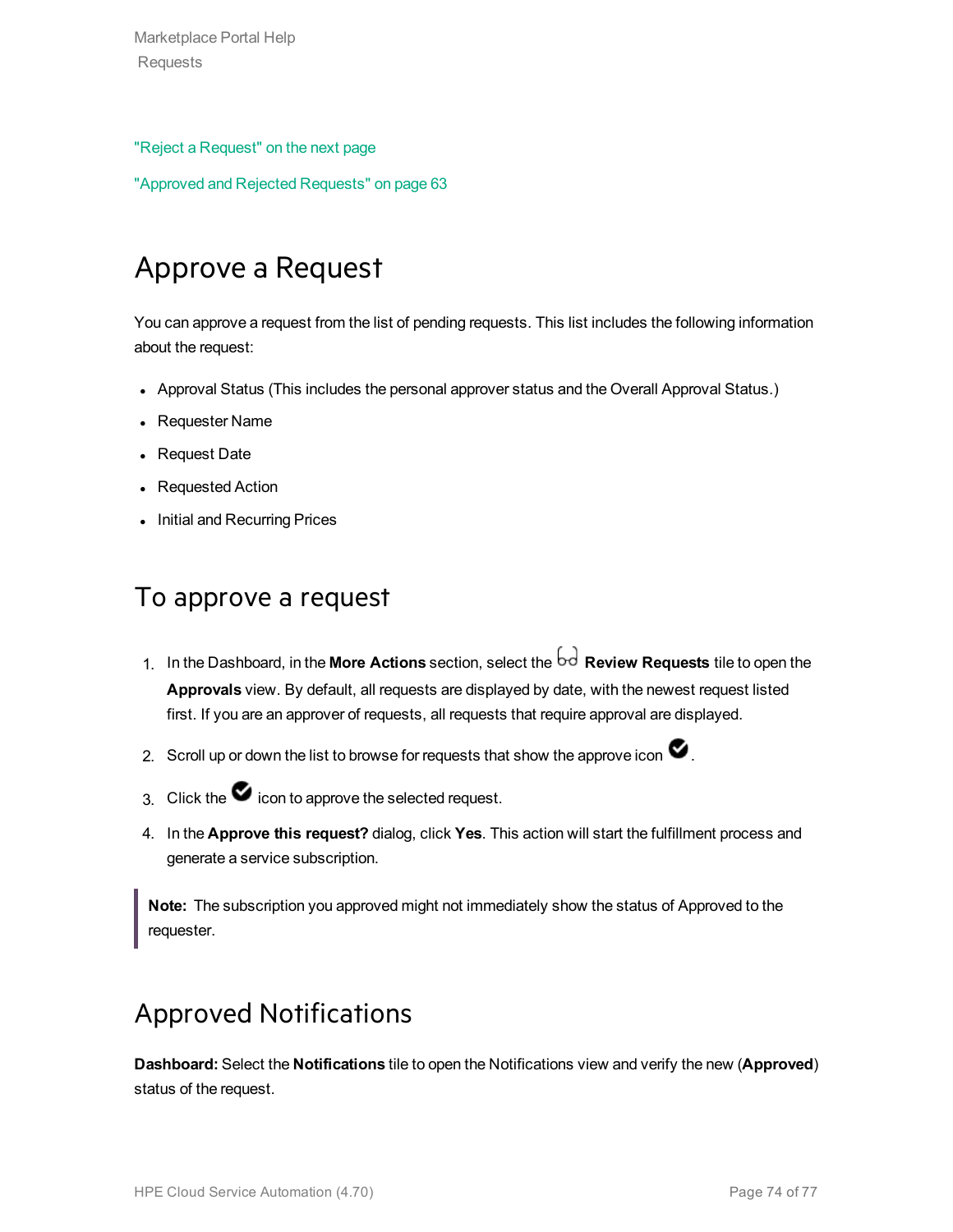Marketplace Portal Help Requests

**Email**: An email message that provides the new (**Approved**) status of the request is sent to the person who submitted the request.

**Note:** If multiple approvers are required, the notification and email message are not issued until after the approval policy is satisfied.

Related Topics

"Browse [Approvals"](#page-69-0) on page 70

"Filter [Approvals"](#page-70-0) on page 71

"View [Approval](#page-72-0) Details" on page 73

"Reject a [Request"](#page-74-0) below

"Approved and Rejected [Requests"](#page-62-0) on page 63

<span id="page-74-0"></span>" [Notifications"](#page-19-0) on page 20

## Reject a Request

You can reject a request from the list of pending requests. This list includes the following information about the request:

- Approval Status (This includes the personal approver status and the Overall Approval Status.)
- Requester Name
- Request Date
- Requested Action
- Initial and Recurring Prices

### To reject a request

- 1. In the Dashboard, in the More Actions section, select the  $\overline{bd}$  Review Requests tile to open the Approvals view. By default, all requests are displayed by date, with the newest request listed first. If you are an approver of requests, all requests that require approval are displayed.
- 2. Scroll up or down the list to browse for requests that show the reject icon  $\bullet$ .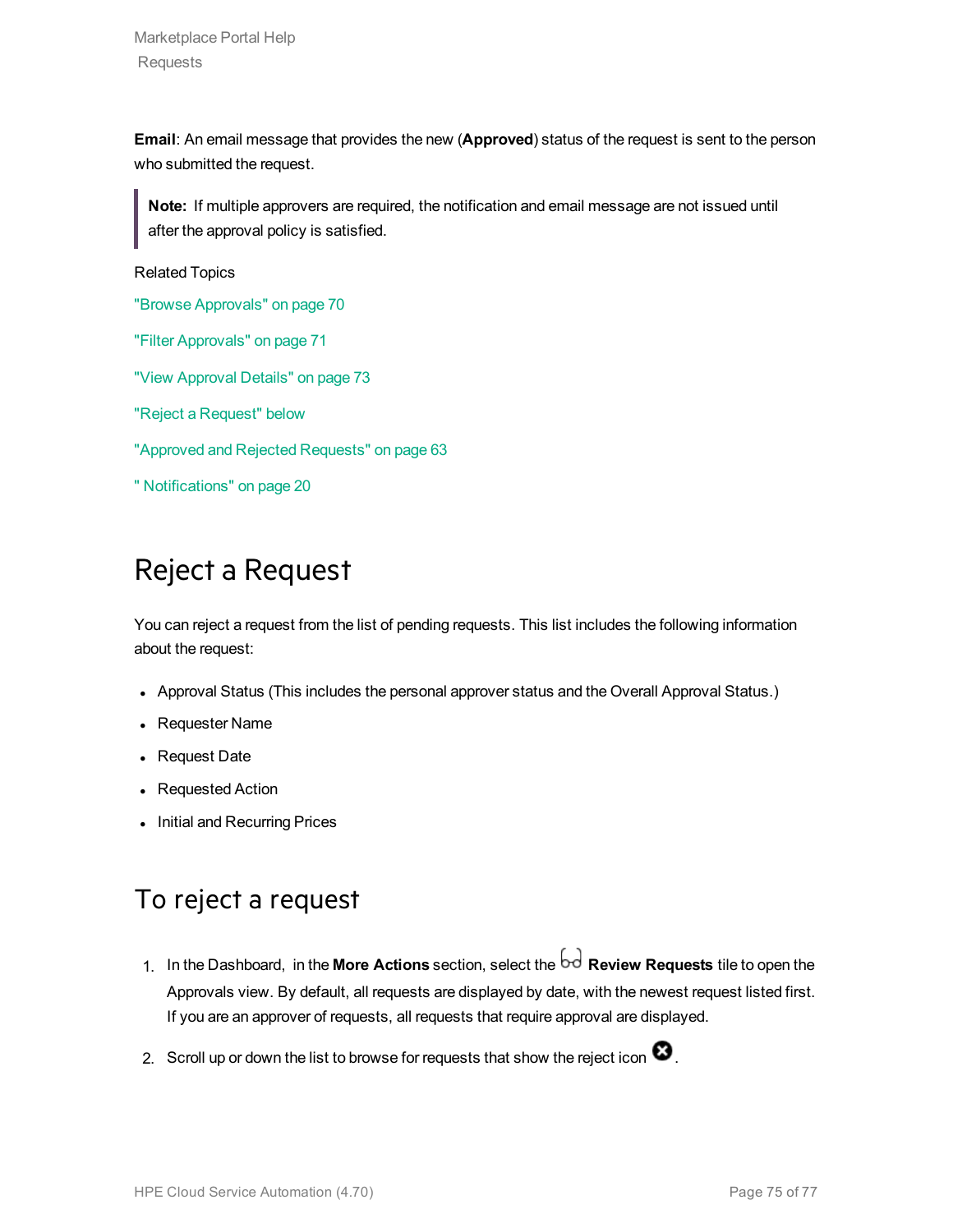- 3. Click the  $\bullet$  icon to reject the selected request.
- 4. In the **Deny this request?** dialog, enter a brief explanation about why you are rejecting this request. This explanation will be visible to anyone who views this request.
- 5. Click **Yes**.

**Note:** The subscription you denied might not immediately show the status of **Rejected** to the requester.

## Rejected Notifications

**Dashboard:** Select the **Notifications** tile to open the Notifications view and verify the new (**Rejected**) status of the request.

**Email**: An email message that provides the new (**Rejected**) status of the request is sent to the person who submitted the request.

**Note:** If multiple approvers are required, the notification and email message are not issued until after the approval policy is satisfied.

Related Topics

"Browse [Approvals"](#page-69-0) on page 70

"Filter [Approvals"](#page-70-0) on page 71

"Approve a [Request"](#page-73-0) on page 74

"Approved and Rejected [Requests"](#page-62-0) on page 63

" [Notifications"](#page-19-0) on page 20